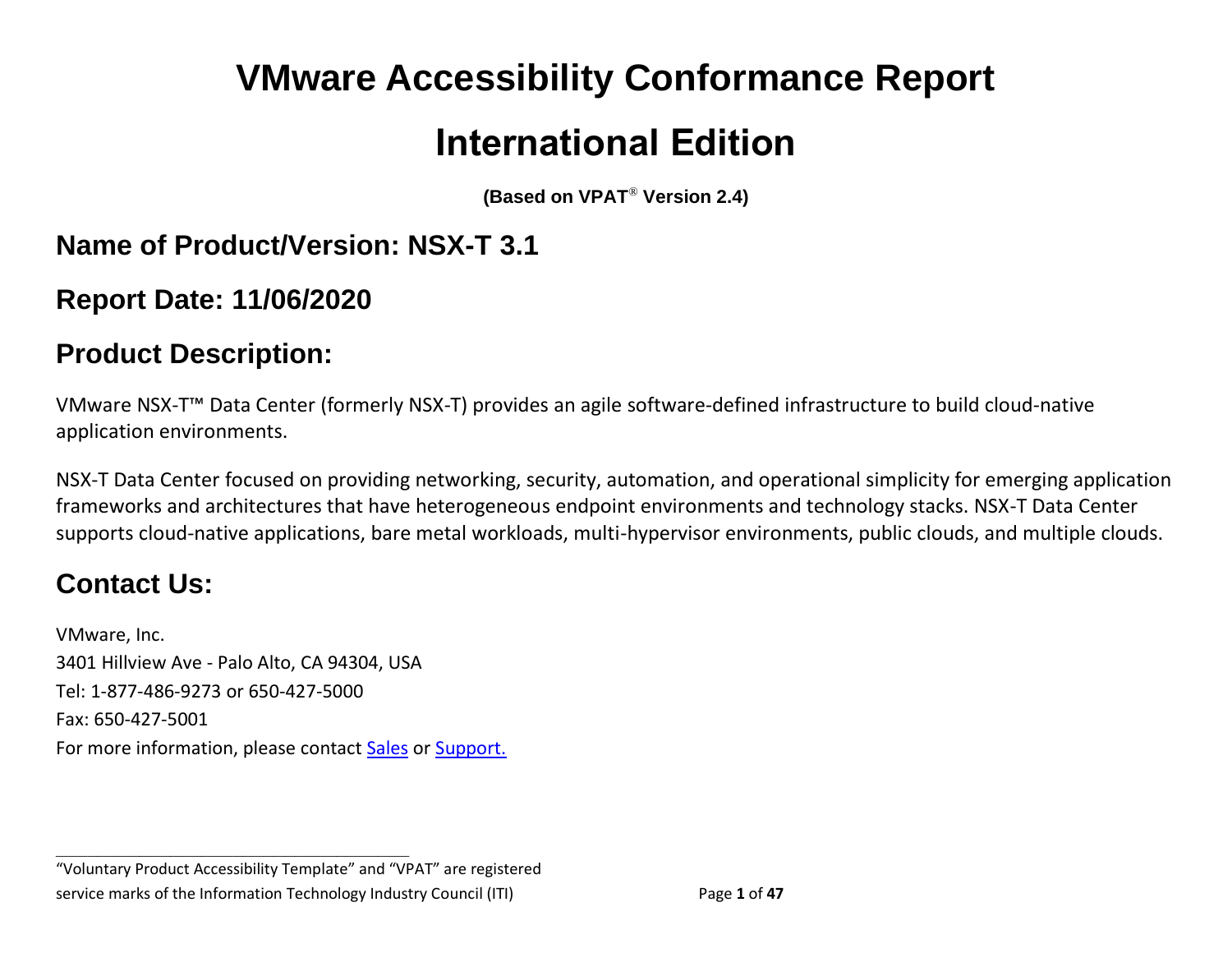## **Notes:**

Beyondsoft, based on their independent testing of the generally available product version noted, has created this VPAT Report.

This report contains the evaluation result for the following features of NSX-T 3.1:

- PMAN changes for vLCM
- Capacity Dashboard Features for Highline
- ⚫ UI Reducing Number of Clicks
- Dark Mode
- ⚫ HTTP cookie security compliance
- WCP DLB Trace flow
- TCP MSS Clamping for L2 VPN
- Multicast : L3 Multicast Support Phase 2
- DFW: Jump To Section
- ⚫ NAT session limit per logical router
- ⚫ Upgrade
- ⚫ Licensing
- ⚫ UI Network Topology (Highline)
- Custom RBAC
- EVPN
- ERSPAN for ENS fast path
- IDPS
- Firewall Custom FQDN DFW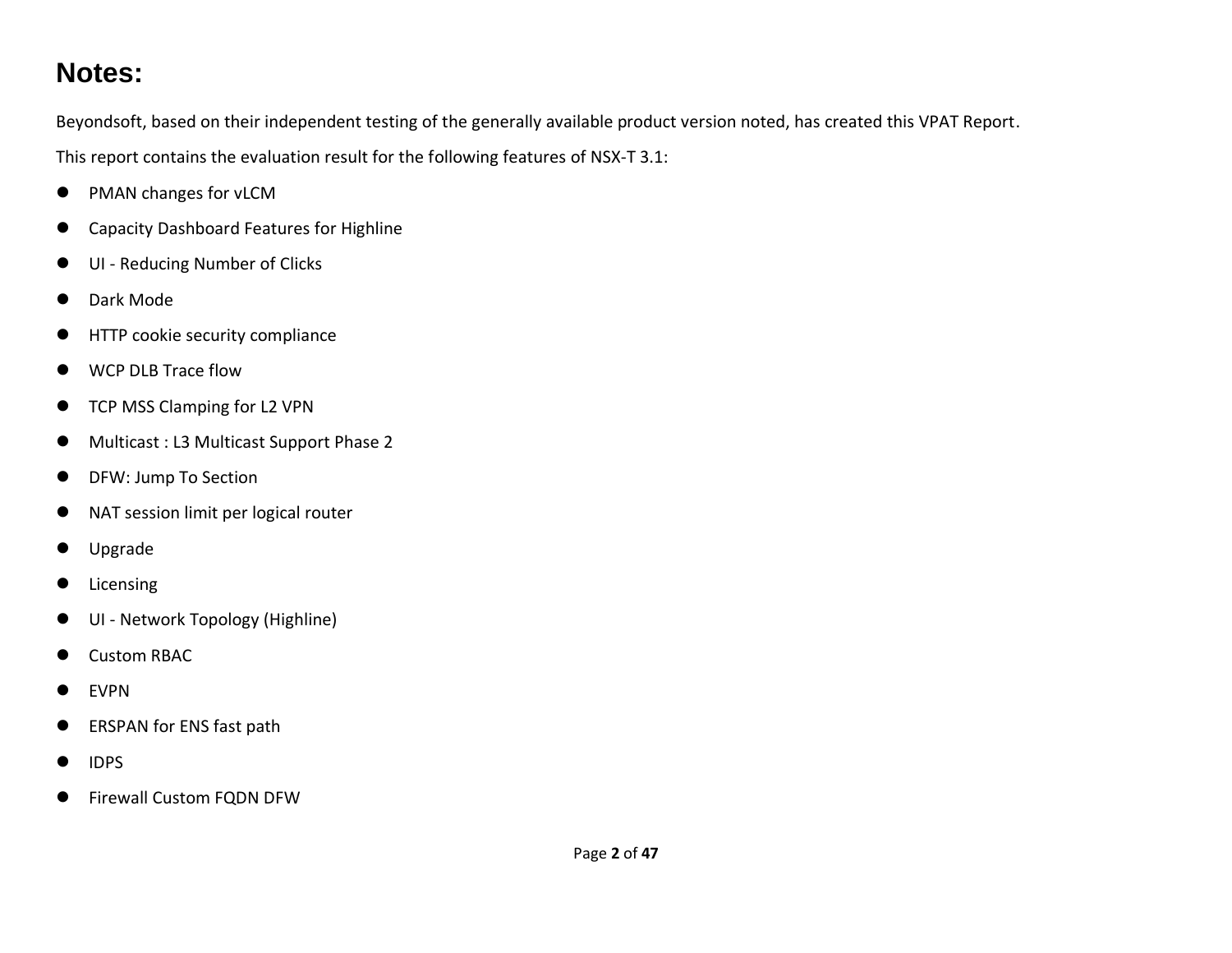- UI Show system excluded VMs in Exclusion List
- ⚫ V2T VRA Integration
- ⚫ UI Tag handling
- Completion of DFW Drafts Feature Export / Import of Draft
- Reporting Export Firewall Configuration
- ⚫ Avi Integration
- ⚫ Bare metal
- ⚫ Installation: Simplifying Host/Cluster Preparation

# **Evaluation Methods Used:**

With Chrome, Firefox, Edge, Safari browsers, and using the combination methods of third-party automation tools and manual test with following assistive technology: Keyboard, Screen Magnifier, NVDA, and VoiceOver.

# **Applicable Standards/Guidelines**

This report covers the degree of conformance for the following accessibility standard/guidelines:

| <b>Standard/Guideline</b>                                                                  | <b>Included In Report</b> |
|--------------------------------------------------------------------------------------------|---------------------------|
| <b>Web Content Accessibility Guidelines 2.0</b>                                            | Level A (No)              |
|                                                                                            | Level AA (No)             |
|                                                                                            | Level AAA (No)            |
| Web Content Accessibility Guidelines 2.1                                                   | Level A (Yes)             |
|                                                                                            | Level AA (Yes)            |
|                                                                                            | Level AAA (No)            |
| Revised Section 508 standards published January 18, 2017 and corrected January 22,<br>2018 | (Yes)                     |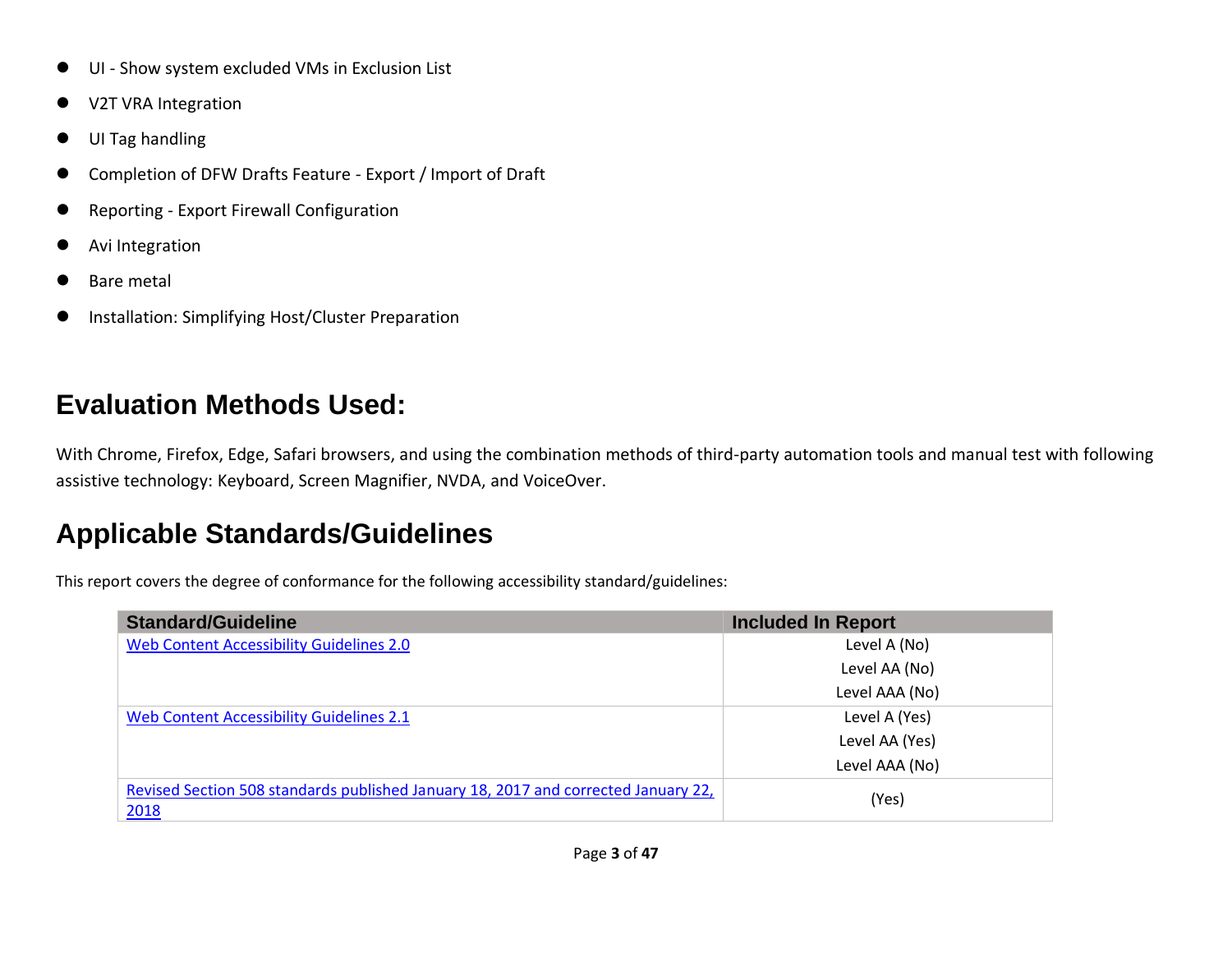| <b>Standard/Guideline</b>                                                    | <b>Included In Report</b> |
|------------------------------------------------------------------------------|---------------------------|
| EN 301 549 Accessibility requirements suitable for public procurement of ICT |                           |
| products and services in Europe, - V3.1.1 (2019-11)                          | (Yes)                     |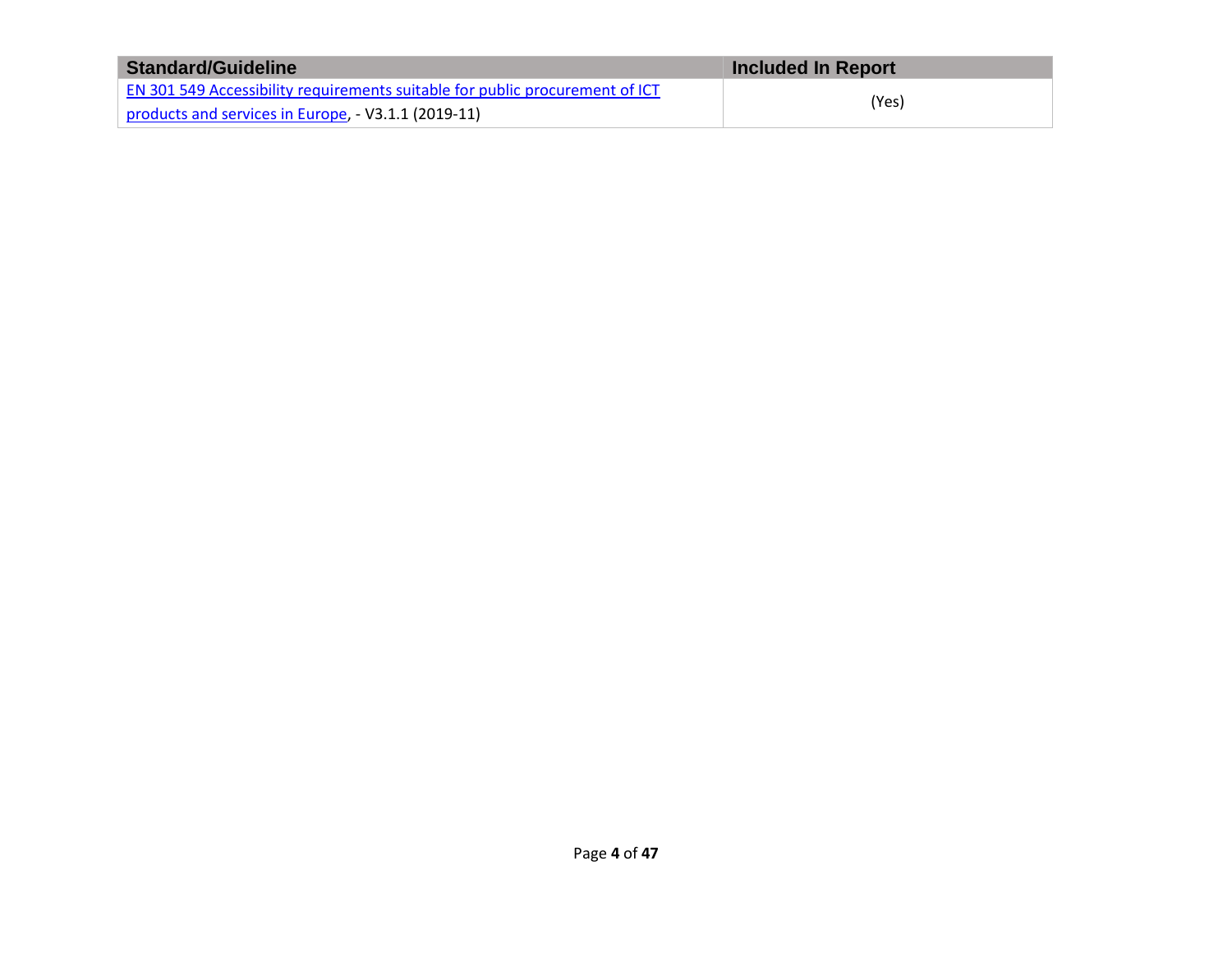# **Terms**

The terms used in the Conformance Level information are defined as follows:

- **Supports**: The functionality of the product has at least one method that meets the criterion without known defects or meets with equivalent facilitation.
- **Partially Supports**: Some functionality of the product does not meet the criterion.
- **Does Not Support**: The majority of product functionality does not meet the criterion.
- **Not Applicable**: The criterion is not relevant to the product.
- **Not Evaluated**: The product has not been evaluated against the criterion. This can be used only in WCAG 2.0 Level AAA.

# <span id="page-4-0"></span>**WCAG 2.x Report**

Tables 1 and 2 also document conformance with:

- EN 301 549: Chapter 9 Web, Sections 10.1-10.4 of Chapter 10 Non-Web documents, and Sections 11.1-11.4 and 11.8.2 of Chapter 11 - Non-Web Software (open and closed functionality), and Sections 12.1.2 and 12.2.4 of Chapter 12 – Documentation
- Revised Section 508: Chapter 5 501.1 Scope, 504.2 Content Creation or Editing, and Chapter 6 602.3 Electronic Support Documentation.

Note: When reporting on conformance with the WCAG 2.x Success Criteria, they are scoped for full pages, complete processes, and accessibility-supported ways of using technology as documented in the [WCAG 2.0 Conformance Requirements.](https://www.w3.org/TR/WCAG20/#conformance-reqs)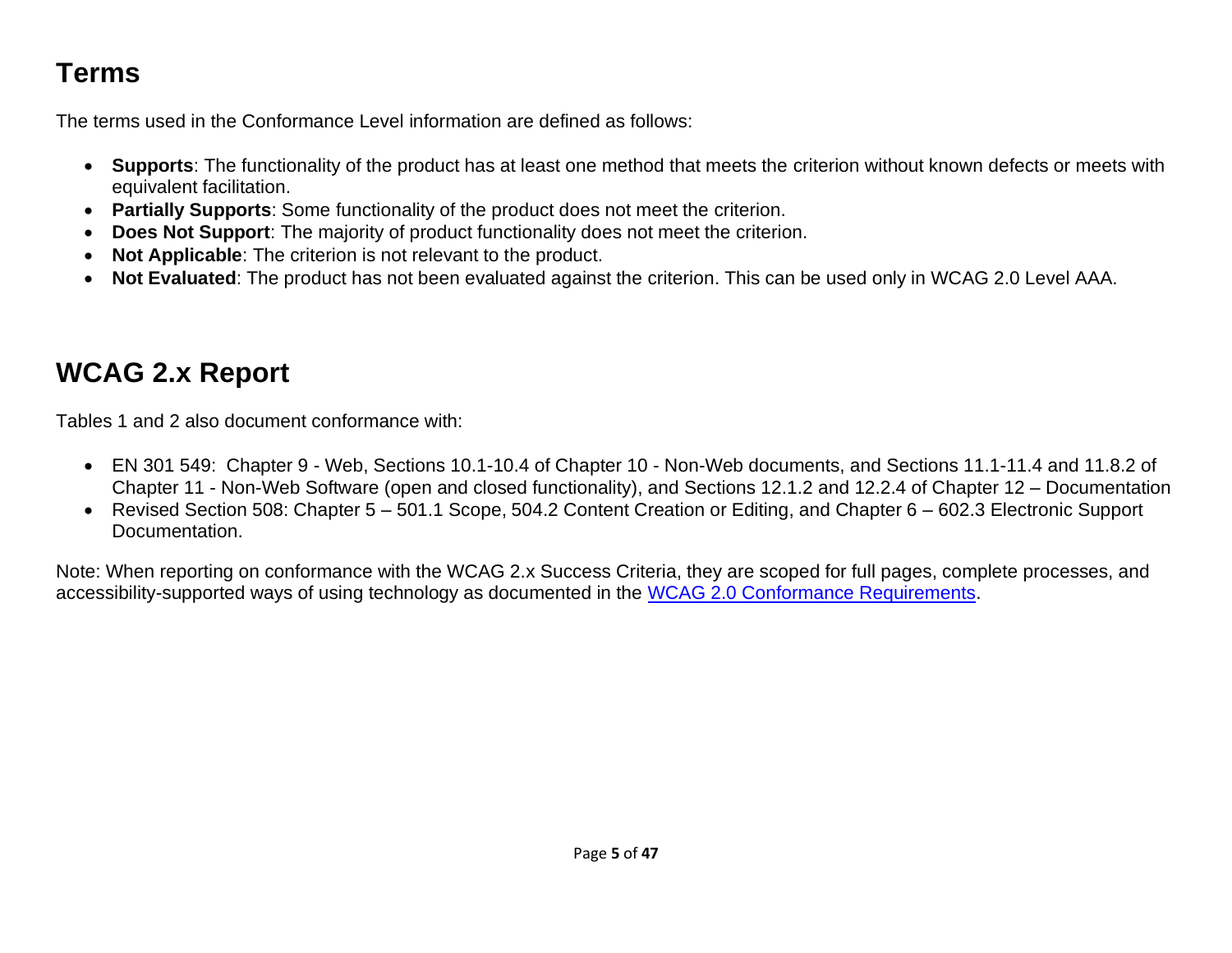## **Table 1: Success Criteria, Level A**

| <b>Criteria</b>                                              | <b>Conformance Level</b> | <b>Remarks and Explanations</b>                                                                    |
|--------------------------------------------------------------|--------------------------|----------------------------------------------------------------------------------------------------|
| 1.1.1 Non-text Content (Level A)                             |                          |                                                                                                    |
| Also applies to:                                             |                          |                                                                                                    |
| EN 301 549 Criteria                                          |                          |                                                                                                    |
| 9.1.1.1 (Web)<br>$\bullet$                                   |                          |                                                                                                    |
| 10.1.1.1 (Non-web document)<br>$\bullet$                     |                          | Most of the non-text content in NSX-T 3.1 has text<br>alternatives that serves equivalent purpose. |
| 11.1.1.1.1 (Open Functionality Software)                     |                          |                                                                                                    |
| 11.1.1.1.2 (Closed Functionality Software)<br>$\bullet$      | Partially Supports       |                                                                                                    |
| 11.8.2 (Authoring Tool)<br>$\bullet$                         |                          | However, some graphics and buttons, such as the alert                                              |
| 12.1.2 (Product Docs)                                        |                          | image does not have text alternative.                                                              |
| 12.2.4 (Support Docs)                                        |                          |                                                                                                    |
| <b>Revised Section 508</b>                                   |                          |                                                                                                    |
| 501 (Web)(Software)<br>$\bullet$                             |                          |                                                                                                    |
| 504.2 (Authoring Tool)                                       |                          |                                                                                                    |
| 602.3 (Support Docs)<br>$\bullet$                            |                          |                                                                                                    |
| 1.2.1 Audio-only and Video-only (Prerecorded) (Level A)      |                          |                                                                                                    |
| Also applies to:                                             |                          |                                                                                                    |
| EN 301 549 Criteria                                          |                          |                                                                                                    |
| 9.1.2.1 (Web)<br>$\bullet$                                   |                          |                                                                                                    |
| 10.1.2.1 (Non-web document)                                  |                          | NSX-T 3.1 does not contain prerecorded Audio-only or<br>Video-only content.                        |
| 11.1.2.1.1 (Open Functionality Software)                     |                          |                                                                                                    |
| 11.1.2.1.2.1 and 11.1.2.1.2.2 (Closed Software)<br>$\bullet$ | Not Applicable           |                                                                                                    |
| 11.8.2 (Authoring Tool)                                      |                          |                                                                                                    |
| 12.1.2 (Product Docs)                                        |                          |                                                                                                    |
| 12.2.4 (Support Docs)<br>$\bullet$                           |                          |                                                                                                    |
| <b>Revised Section 508</b>                                   |                          |                                                                                                    |
| 501 (Web)(Software)<br>$\bullet$                             |                          |                                                                                                    |
| 504.2 (Authoring Tool)                                       |                          |                                                                                                    |
| 602.3 (Support Docs)                                         |                          |                                                                                                    |
| 1.2.2 Captions (Prerecorded) (Level A)                       |                          | NSX-T 3.1 does not contain video or audio content.                                                 |
| Also applies to:                                             | Not Applicable           |                                                                                                    |
| EN 301 549 Criteria                                          |                          |                                                                                                    |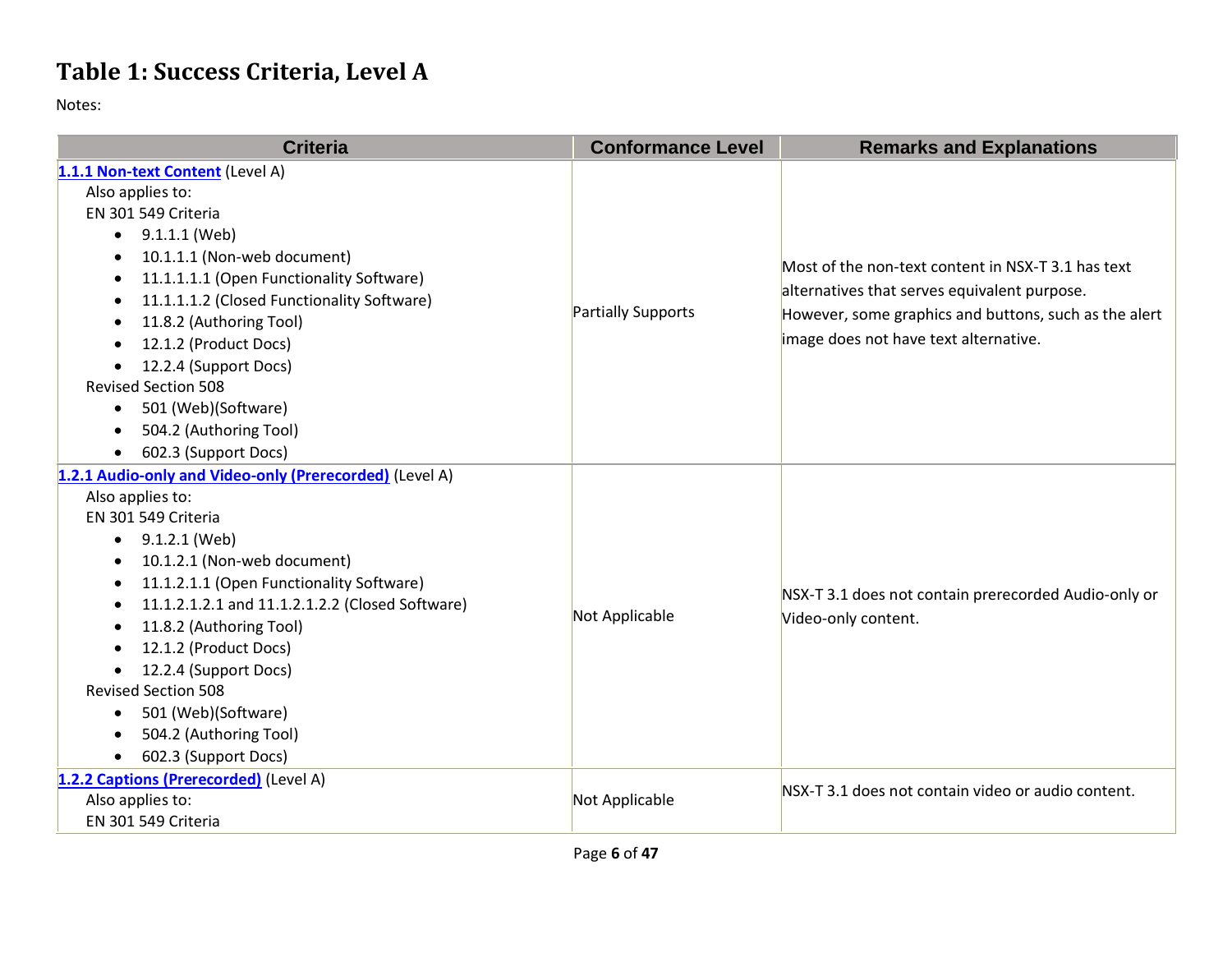| <b>Criteria</b>                                                      | <b>Conformance Level</b> | <b>Remarks and Explanations</b>                        |
|----------------------------------------------------------------------|--------------------------|--------------------------------------------------------|
| 9.1.2.2 (Web)                                                        |                          |                                                        |
| 10.1.2.2 (Non-web document)                                          |                          |                                                        |
| 11.1.2.2 (Open Functionality Software)                               |                          |                                                        |
| 11.1.2.2 (Closed Software)                                           |                          |                                                        |
| 11.8.2 (Authoring Tool)                                              |                          |                                                        |
| 12.1.2 (Product Docs)                                                |                          |                                                        |
| 12.2.4 (Support Docs)                                                |                          |                                                        |
| <b>Revised Section 508</b>                                           |                          |                                                        |
| 501 (Web)(Software)                                                  |                          |                                                        |
| 504.2 (Authoring Tool)                                               |                          |                                                        |
| 602.3 (Support Docs)                                                 |                          |                                                        |
| 1.2.3 Audio Description or Media Alternative (Prerecorded) (Level A) |                          |                                                        |
| Also applies to:                                                     |                          |                                                        |
| EN 301 549 Criteria                                                  |                          |                                                        |
| $\bullet$ 9.1.2.3 (Web)                                              |                          |                                                        |
| 10.1.2.3 (Non-web document)<br>$\bullet$                             |                          |                                                        |
| 11.1.2.3.1 (Open Functionality Software)                             |                          |                                                        |
| 11.1.2.3.2 (Closed Software)                                         | Not Applicable           | NSX-T 3.1 does not contain video or audio content.     |
| 11.8.2 (Authoring Tool)                                              |                          |                                                        |
| 12.1.2 (Product Docs)                                                |                          |                                                        |
| 12.2.4 (Support Docs)                                                |                          |                                                        |
| <b>Revised Section 508</b>                                           |                          |                                                        |
| 501 (Web)(Software)<br>$\bullet$                                     |                          |                                                        |
| 504.2 (Authoring Tool)                                               |                          |                                                        |
| 602.3 (Support Docs)                                                 |                          |                                                        |
| 1.3.1 Info and Relationships (Level A)                               |                          |                                                        |
| Also applies to:                                                     |                          | For most elements in NSX-T 3.1, the information,       |
| EN 301 549 Criteria                                                  |                          | structure, and relationships conveyed through          |
| $\bullet$ 9.1.3.1 (Web)                                              |                          | presentation can be programmatically determined.       |
| 10.1.3.1 (Non-web document)                                          | Partially Supports       | However, some information is not accessible to vision  |
| 11.1.3.1.1 (Open Functionality Software)                             |                          | impaired users, such as some header names in the table |
| 11.1.3.1.2 (Closed Software)                                         |                          | is not accessible to screen reader.                    |
| 11.8.2 (Authoring Tool)                                              |                          |                                                        |
| 12.1.2 (Product Docs)                                                |                          |                                                        |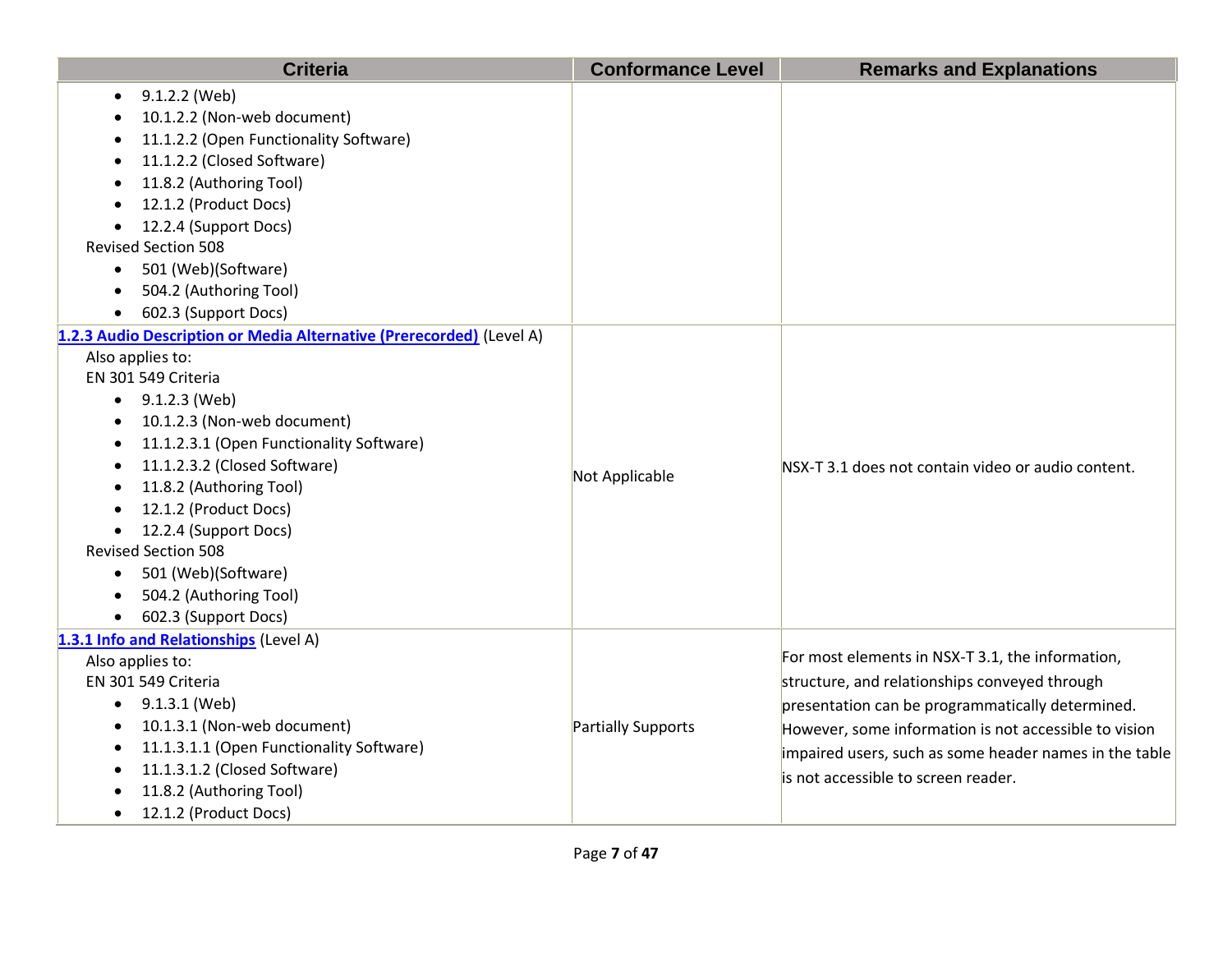| <b>Criteria</b>                          | <b>Conformance Level</b>  | <b>Remarks and Explanations</b>                          |
|------------------------------------------|---------------------------|----------------------------------------------------------|
| 12.2.4 (Support Docs)<br>$\bullet$       |                           |                                                          |
| <b>Revised Section 508</b>               |                           |                                                          |
| 501 (Web)(Software)<br>$\bullet$         |                           |                                                          |
| 504.2 (Authoring Tool)                   |                           |                                                          |
| 602.3 (Support Docs)                     |                           |                                                          |
| 1.3.2 Meaningful Sequence (Level A)      |                           |                                                          |
| Also applies to:                         |                           |                                                          |
| EN 301 549 Criteria                      |                           |                                                          |
| $\bullet$ 9.1.3.2 (Web)                  |                           |                                                          |
| 10.1.3.2 (Non-web document)              |                           | Most NSX-T 3.1 content preserves with the correct        |
| 11.1.3.2.1 (Open Functionality Software) |                           |                                                          |
| 11.1.3.2.2 (Closed Software)             |                           | reading order needed to understand the meaning.          |
| 11.8.2 (Authoring Tool)                  | <b>Partially Supports</b> | However, for some content, such as the reading           |
| 12.1.2 (Product Docs)                    |                           | sequence for some graphics is incorrect.                 |
| 12.2.4 (Support Docs)<br>$\bullet$       |                           |                                                          |
| <b>Revised Section 508</b>               |                           |                                                          |
| 501 (Web)(Software)<br>$\bullet$         |                           |                                                          |
| 504.2 (Authoring Tool)                   |                           |                                                          |
| 602.3 (Support Docs)                     |                           |                                                          |
| 1.3.3 Sensory Characteristics (Level A)  |                           |                                                          |
| Also applies to:                         |                           |                                                          |
| EN 301 549 Criteria                      |                           |                                                          |
| 9.1.3.3 (Web)                            |                           |                                                          |
| 10.1.3.3 (Non-web document)              |                           |                                                          |
| 11.1.3.3 (Open Functionality Software)   |                           | Instructions provided for understanding and operating    |
| 11.1.3.3 (Closed Software)               | Supports                  | content do not rely solely on sensory characteristics of |
| 11.8.2 (Authoring Tool)                  |                           | components.                                              |
| 12.1.2 (Product Docs)                    |                           |                                                          |
| 12.2.4 (Support Docs)                    |                           |                                                          |
| <b>Revised Section 508</b>               |                           |                                                          |
| 501 (Web)(Software)<br>$\bullet$         |                           |                                                          |
| 504.2 (Authoring Tool)                   |                           |                                                          |
| 602.3 (Support Docs)<br>$\bullet$        |                           |                                                          |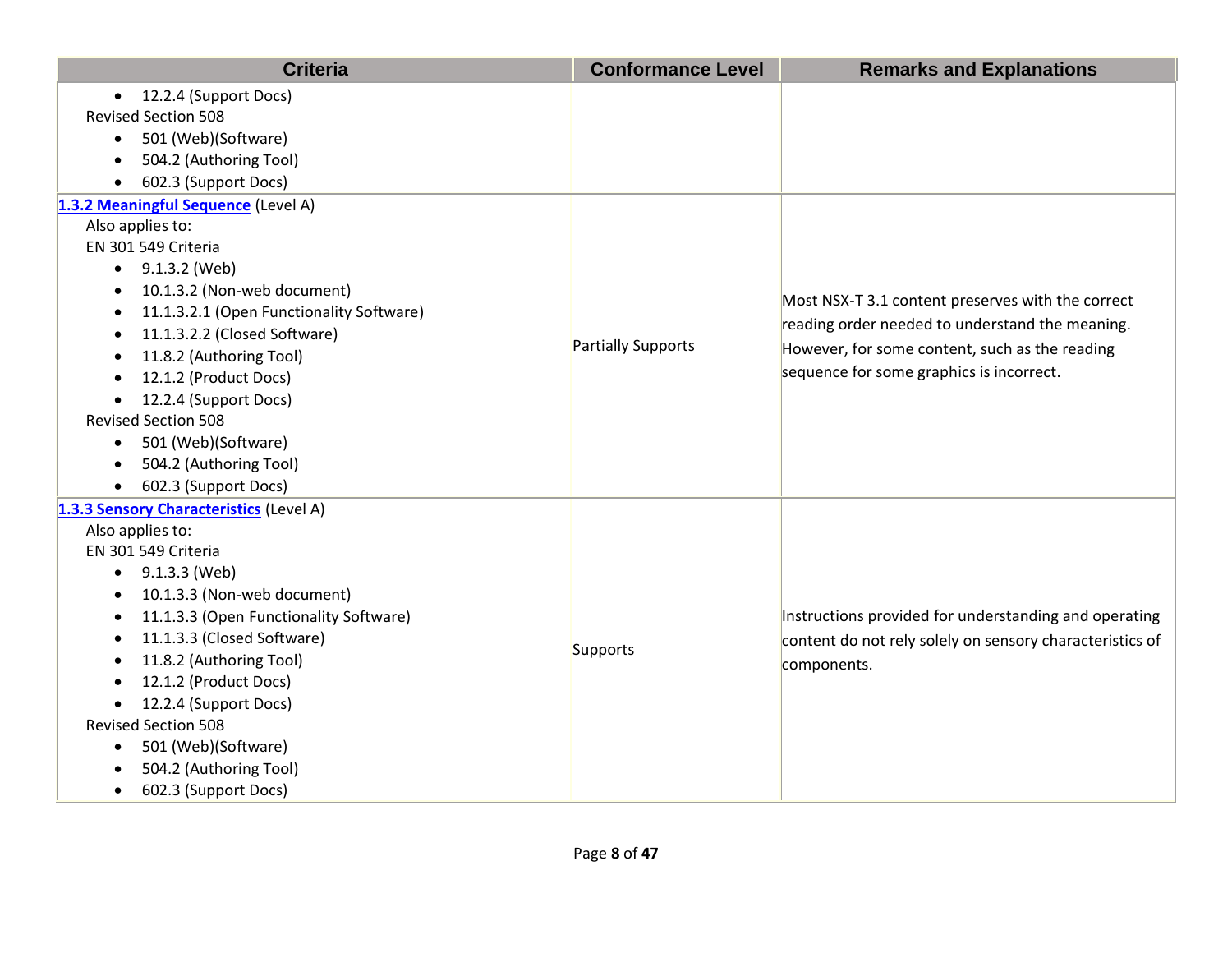| <b>Criteria</b>                          | <b>Conformance Level</b> | <b>Remarks and Explanations</b>                          |
|------------------------------------------|--------------------------|----------------------------------------------------------|
| 1.4.1 Use of Color (Level A)             |                          |                                                          |
| Also applies to:                         |                          |                                                          |
| EN 301 549 Criteria                      |                          |                                                          |
| 9.1.4.1 (Web)<br>$\bullet$               |                          |                                                          |
| 10.1.4.1 (Non-web document)              |                          |                                                          |
| 11.1.4.1 (Open Functionality Software)   |                          |                                                          |
| 11.1.4.1 (Closed Software)               |                          | In NSX-T 3.1, color is not used as the only visual means |
| 11.8.2 (Authoring Tool)                  | Supports                 | of conveying information.                                |
| 12.1.2 (Product Docs)                    |                          |                                                          |
| 12.2.4 (Support Docs)                    |                          |                                                          |
| <b>Revised Section 508</b>               |                          |                                                          |
| 501 (Web)(Software)<br>$\bullet$         |                          |                                                          |
| 504.2 (Authoring Tool)<br>$\bullet$      |                          |                                                          |
| 602.3 (Support Docs)                     |                          |                                                          |
| 1.4.2 Audio Control (Level A)            |                          |                                                          |
| Also applies to:                         |                          |                                                          |
| EN 301 549 Criteria                      |                          |                                                          |
| 9.1.4.2 (Web)<br>$\bullet$               |                          |                                                          |
| 10.1.4.2 (Non-web document)              |                          |                                                          |
| 11.1.4.2 (Open Functionality Software)   | Not Applicable           | NSX-T 3.1 does not contain audio that plays              |
| 11.1.4.2 (Closed Software)               |                          |                                                          |
| 11.8.2 (Authoring Tool)                  |                          | automatically for more than 3 seconds.                   |
| 12.1.2 (Product Docs)                    |                          |                                                          |
| 12.2.4 (Support Docs)                    |                          |                                                          |
| <b>Revised Section 508</b>               |                          |                                                          |
| 501 (Web)(Software)<br>$\bullet$         |                          |                                                          |
| 504.2 (Authoring Tool)                   |                          |                                                          |
| 602.3 (Support Docs)                     |                          |                                                          |
| 2.1.1 Keyboard (Level A)                 |                          | Most functionality of the content is operable through    |
| Also applies to:                         |                          | keyboard without requiring specific timings for          |
| EN 301 549 Criteria                      |                          | individual keystrokes.                                   |
| $\bullet$ 9.2.1.1 (Web)                  | Partially Supports       | However, some functionality, such as the "Or Create      |
| 10.2.1.1 (Non-web document)              |                          | New Transport Zone" link, "New Node Switch" button,      |
| 11.2.1.1.1 (Open Functionality Software) |                          | "PNIC only Migration" check box in "Add Transport        |
|                                          |                          |                                                          |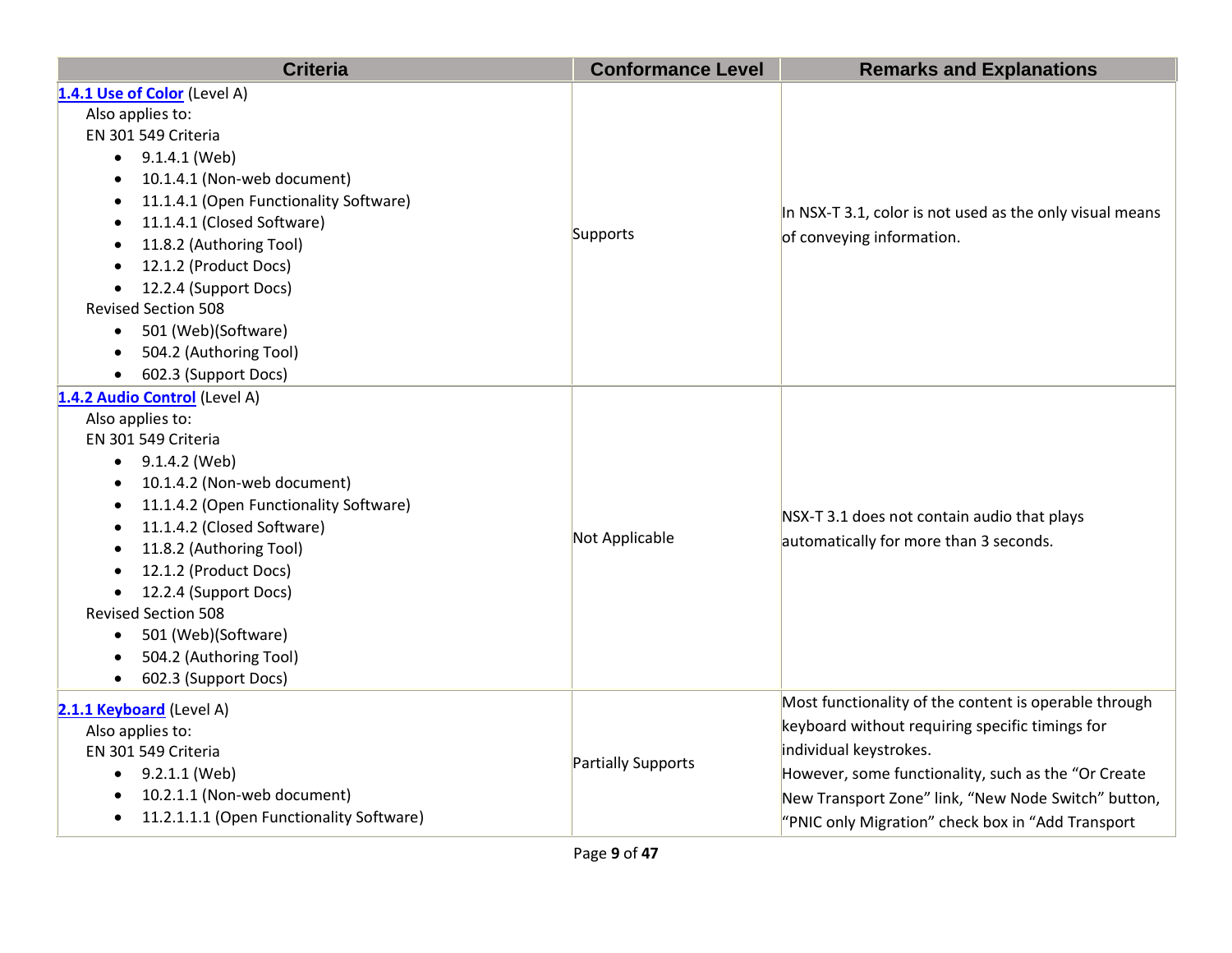| <b>Criteria</b>                                     | <b>Conformance Level</b> | <b>Remarks and Explanations</b>                       |
|-----------------------------------------------------|--------------------------|-------------------------------------------------------|
| 11.2.1.1.2 (Closed Software)<br>$\bullet$           |                          | Node" dialog cannot be focused and operated via       |
| 11.8.2 (Authoring Tool)                             |                          | keyboard.                                             |
| 12.1.2 (Product Docs)                               |                          |                                                       |
| 12.2.4 (Support Docs)                               |                          |                                                       |
| <b>Revised Section 508</b>                          |                          |                                                       |
| 501 (Web)(Software)<br>$\bullet$                    |                          |                                                       |
| 504.2 (Authoring Tool)                              |                          |                                                       |
| 602.3 (Support Docs)                                |                          |                                                       |
| 2.1.2 No Keyboard Trap (Level A)                    |                          |                                                       |
| Also applies to:                                    |                          |                                                       |
| EN 301 549 Criteria                                 |                          |                                                       |
| 9.2.1.2 (Web)<br>$\bullet$                          |                          |                                                       |
| 10.2.1.2 (Non-web document)                         |                          |                                                       |
| 11.2.1.2 (Open Functionality Software)<br>$\bullet$ |                          | In NSX-T 3.1, when users move the keyboard focus to a |
| 11.2.1.2 (Closed Software)                          |                          | component, users also can move the focus away from    |
| 11.8.2 (Authoring Tool)                             | Supports                 | the component.                                        |
| 12.1.2 (Product Docs)                               |                          |                                                       |
| 12.2.4 (Support Docs)                               |                          |                                                       |
| <b>Revised Section 508</b>                          |                          |                                                       |
| 501 (Web)(Software)<br>$\bullet$                    |                          |                                                       |
| 504.2 (Authoring Tool)                              |                          |                                                       |
| 602.3 (Support Docs)                                |                          |                                                       |
| 2.1.4 Character Key Shortcuts (Level A 2.1 only)    |                          |                                                       |
| Also applies to:                                    |                          |                                                       |
| EN 301 549 Criteria                                 |                          |                                                       |
| $\bullet$ 9.2.1.4 (Web)                             |                          |                                                       |
| 10.2.1.4 (Non-web document)<br>$\bullet$            |                          | NSX-T 3.1 does not contain Character Key Shortcuts.   |
| 11.2.1.4.1 (Open Functionality Software)            | Not Applicable           |                                                       |
| 11.2.1.4.2 (Closed Software)                        |                          |                                                       |
| 11.8.2 (Authoring Tool)                             |                          |                                                       |
| 12.1.2 (Product Docs)<br>$\bullet$                  |                          |                                                       |
| 12.2.4 (Support Docs)                               |                          |                                                       |
| Revised Section 508 - Does not apply                |                          |                                                       |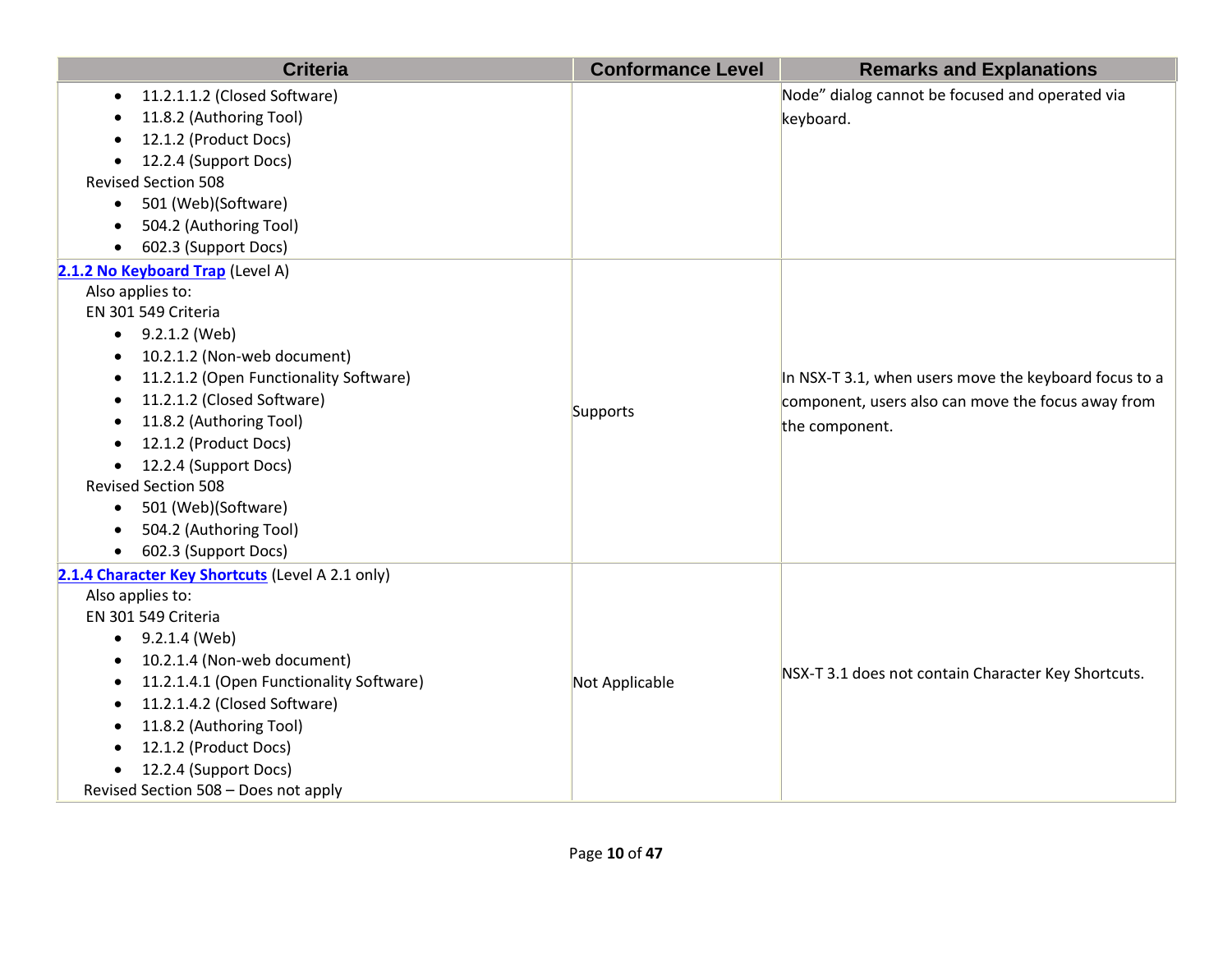| <b>Criteria</b>                                     | <b>Conformance Level</b> | <b>Remarks and Explanations</b>                            |
|-----------------------------------------------------|--------------------------|------------------------------------------------------------|
| 2.2.1 Timing Adjustable (Level A)                   |                          |                                                            |
| Also applies to:                                    |                          |                                                            |
| EN 301 549 Criteria                                 |                          |                                                            |
| 9.2.2.1 (Web)<br>$\bullet$                          |                          |                                                            |
| 10.2.2.1 (Non-web document)                         |                          |                                                            |
| 11.2.2.1 (Open Functionality Software)<br>$\bullet$ |                          | The user can get warn before session is over, and NSX-T    |
| 11.2.2.1 (Closed Software)<br>$\bullet$             |                          | 3.1 allows users to extend it for 7 times and that is less |
| 11.8.2 (Authoring Tool)<br>$\bullet$                | Partially Supports       | than 10 times that specified in this criterion.            |
| 12.1.2 (Product Docs)                               |                          |                                                            |
| 12.2.4 (Support Docs)                               |                          |                                                            |
| <b>Revised Section 508</b>                          |                          |                                                            |
| 501 (Web)(Software)                                 |                          |                                                            |
| 504.2 (Authoring Tool)                              |                          |                                                            |
| 602.3 (Support Docs)<br>$\bullet$                   |                          |                                                            |
| 2.2.2 Pause, Stop, Hide (Level A)                   |                          |                                                            |
| Also applies to:                                    |                          |                                                            |
| EN 301 549 Criteria                                 |                          |                                                            |
| $\bullet$ 9.2.2.2 (Web)                             |                          |                                                            |
| 10.2.2.2 (Non-web document)                         |                          |                                                            |
| 11.2.2.2 (Open Functionality Software)              |                          | NSX-T 3.1 does not have move, blink, scroll, or auto-      |
| 11.2.2.2 (Closed Software)                          | Supports                 | update content.                                            |
| 11.8.2 (Authoring Tool)                             |                          |                                                            |
| 12.1.2 (Product Docs)                               |                          |                                                            |
| 12.2.4 (Support Docs)<br>$\bullet$                  |                          |                                                            |
| <b>Revised Section 508</b>                          |                          |                                                            |
| 501 (Web)(Software)<br>$\bullet$                    |                          |                                                            |
| 504.2 (Authoring Tool)                              |                          |                                                            |
| 602.3 (Support Docs)                                |                          |                                                            |
| 2.3.1 Three Flashes or Below Threshold (Level A)    |                          |                                                            |
| Also applies to:                                    |                          | NSX-T 3.1 does not contain anything that flashes more      |
| EN 301 549 Criteria                                 | Supports                 | than three times in one-second period.                     |
| $\bullet$ 9.2.3.1 (Web)                             |                          |                                                            |
| 10.2.3.1 (Non-web document)                         |                          |                                                            |
| 11.2.3.1 (Open Functionality Software)<br>$\bullet$ |                          |                                                            |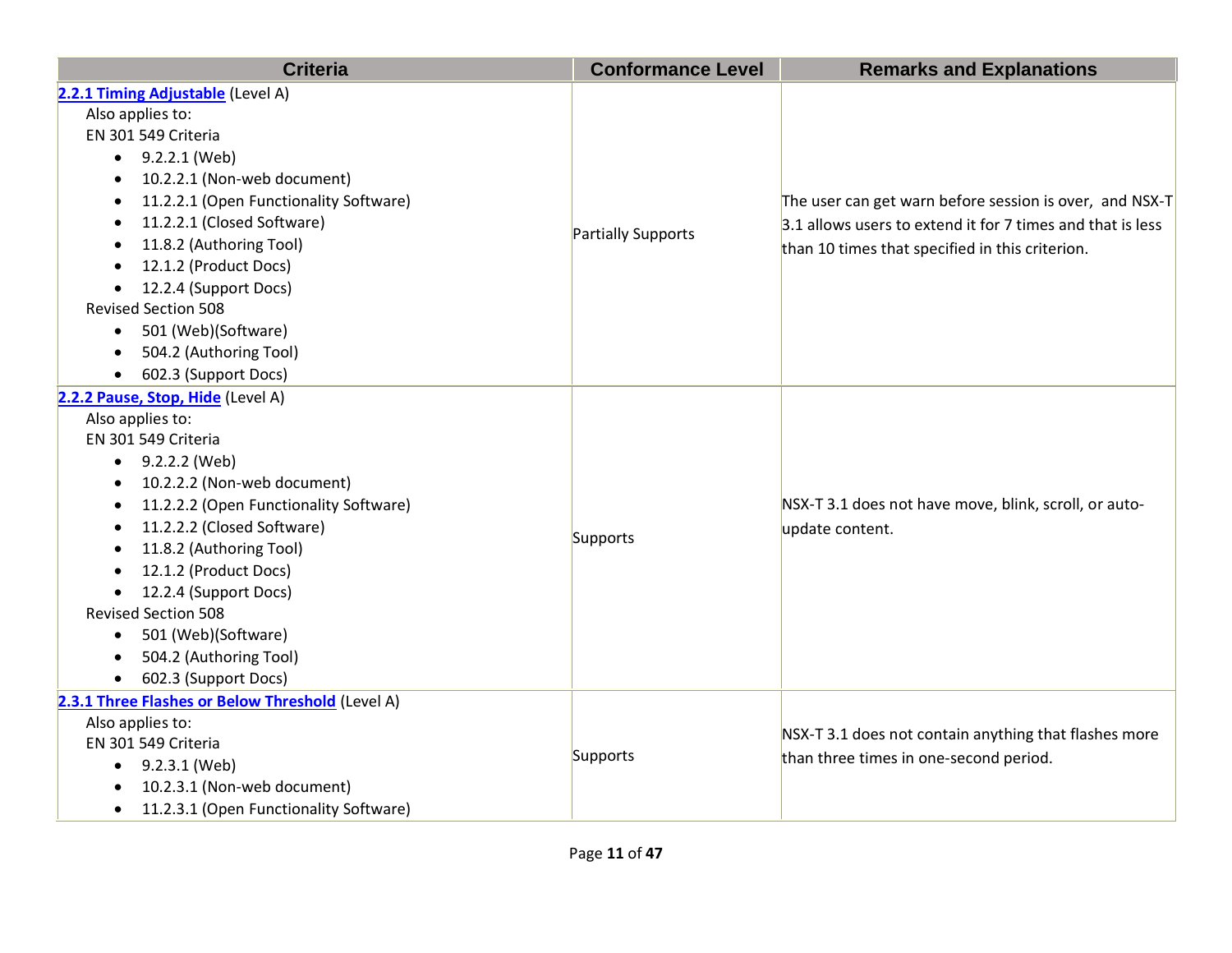| <b>Criteria</b>                                                       | <b>Conformance Level</b> | <b>Remarks and Explanations</b>                                                                               |
|-----------------------------------------------------------------------|--------------------------|---------------------------------------------------------------------------------------------------------------|
| 11.2.3.1 (Closed Software)<br>$\bullet$                               |                          |                                                                                                               |
| 11.8.2 (Authoring Tool)                                               |                          |                                                                                                               |
| 12.1.2 (Product Docs)                                                 |                          |                                                                                                               |
| 12.2.4 (Support Docs)                                                 |                          |                                                                                                               |
| <b>Revised Section 508</b>                                            |                          |                                                                                                               |
| 501 (Web)(Software)<br>$\bullet$                                      |                          |                                                                                                               |
| 504.2 (Authoring Tool)                                                |                          |                                                                                                               |
| 602.3 (Support Docs)                                                  |                          |                                                                                                               |
| 2.4.1 Bypass Blocks (Level A)                                         |                          |                                                                                                               |
| Also applies to:                                                      |                          |                                                                                                               |
| EN 301 549 Criteria                                                   |                          |                                                                                                               |
| $\bullet$ 9.2.4.1 (Web)                                               |                          |                                                                                                               |
| 10.2.4.1 (Non-web document) - Does not apply                          |                          |                                                                                                               |
| 11.2.4.1 (Open Functionality Software) - Does not apply<br>$\bullet$  |                          | NSX-T 3.1 provides a "Skip to Main content" link to<br>bypass blocks of content that are repeated on multiple |
| 11.2.4.1 (Closed Software) - Does not apply                           | Supports                 |                                                                                                               |
| 11.8.2 (Authoring Tool)                                               |                          | web pages.                                                                                                    |
| 12.1.2 (Product Docs)                                                 |                          |                                                                                                               |
| 12.2.4 (Support Docs)                                                 |                          |                                                                                                               |
| <b>Revised Section 508</b>                                            |                          |                                                                                                               |
| 501 (Web)(Software) - Does not apply to non-web software<br>$\bullet$ |                          |                                                                                                               |
| 504.2 (Authoring Tool)<br>$\bullet$                                   |                          |                                                                                                               |
| 602.3 (Support Docs) - Does not apply to non-web docs<br>$\bullet$    |                          |                                                                                                               |
| 2.4.2 Page Titled (Level A)                                           |                          |                                                                                                               |
| Also applies to:                                                      |                          |                                                                                                               |
| EN 301 549 Criteria                                                   |                          |                                                                                                               |
| • $9.2.4.2$ (Web)                                                     |                          | NSX-T 3.1 web pages have titles to describe the topic or                                                      |
| 10.2.4.2 (Non-web document)                                           |                          | purpose. In login page, the page is titled with "VMware                                                       |
| 11.2.4.2 (Open Functionality Software) - Does not apply               | Supports                 | NSX   Login". After login, all the pages are titled with                                                      |
| 11.2.4.2 (Closed Software) - Does not apply                           |                          | "NSX".                                                                                                        |
| 11.8.2 (Authoring Tool)                                               |                          |                                                                                                               |
| 12.1.2 (Product Docs)                                                 |                          |                                                                                                               |
| 12.2.4 (Support Docs)                                                 |                          |                                                                                                               |
| <b>Revised Section 508</b>                                            |                          |                                                                                                               |
| 501 (Web)(Software)<br>$\bullet$                                      |                          |                                                                                                               |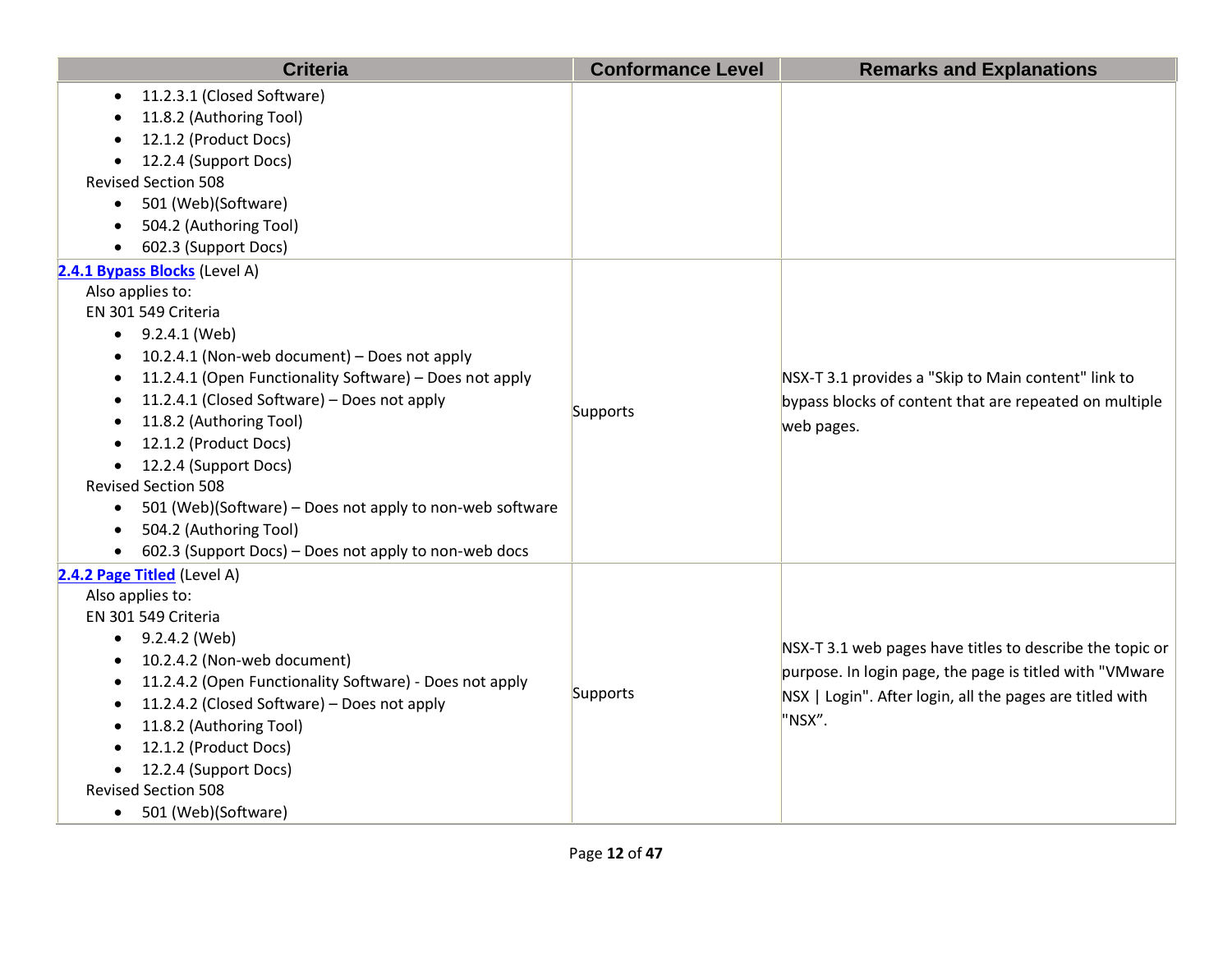| <b>Criteria</b>                                     | <b>Conformance Level</b> | <b>Remarks and Explanations</b>                                                                       |
|-----------------------------------------------------|--------------------------|-------------------------------------------------------------------------------------------------------|
| 504.2 (Authoring Tool)<br>$\bullet$                 |                          |                                                                                                       |
| 602.3 (Support Docs)                                |                          |                                                                                                       |
| 2.4.3 Focus Order (Level A)                         |                          |                                                                                                       |
| Also applies to:                                    |                          |                                                                                                       |
| EN 301 549 Criteria                                 |                          |                                                                                                       |
| 9.2.4.3 (Web)<br>$\bullet$                          |                          | When users navigate sequentially through content, they                                                |
| 10.2.4.3 (Non-web document)                         |                          | $ $ can encounter most information in an order that is<br>consistent with the meaning of the content. |
| 11.2.4.3 (Open Functionality Software)              |                          |                                                                                                       |
| 11.2.4.3 (Closed Software)                          |                          | However, in some pages the focus order is not                                                         |
| 11.8.2 (Authoring Tool)                             | Partially Supports       | consistent with the meaning of the content, such as in                                                |
| 12.1.2 (Product Docs)                               |                          | Distributed Firewall page, the focus order of some                                                    |
| 12.2.4 (Support Docs)                               |                          | elements does not match the meaning of the content.                                                   |
| <b>Revised Section 508</b>                          |                          |                                                                                                       |
| 501 (Web)(Software)<br>$\bullet$                    |                          |                                                                                                       |
| 504.2 (Authoring Tool)<br>$\bullet$                 |                          |                                                                                                       |
| 602.3 (Support Docs)                                |                          |                                                                                                       |
| 2.4.4 Link Purpose (In Context) (Level A)           |                          |                                                                                                       |
| Also applies to:                                    |                          | The purpose of each link can be determined from the<br>link text or the link context.                 |
| EN 301 549 Criteria                                 |                          |                                                                                                       |
| 9.2.4.4 (Web)<br>$\bullet$                          |                          |                                                                                                       |
| 10.2.4.4 (Non-web document)                         |                          |                                                                                                       |
| 11.2.4.4 (Open Functionality Software)<br>$\bullet$ |                          |                                                                                                       |
| 11.2.4.4 (Closed Software<br>$\bullet$              | Supports                 |                                                                                                       |
| 11.8.2 (Authoring Tool)                             |                          |                                                                                                       |
| 12.1.2 (Product Docs)                               |                          |                                                                                                       |
| 12.2.4 (Support Docs)                               |                          |                                                                                                       |
| <b>Revised Section 508</b>                          |                          |                                                                                                       |
| 501 (Web)(Software)<br>$\bullet$                    |                          |                                                                                                       |
| 504.2 (Authoring Tool)                              |                          |                                                                                                       |
| 602.3 (Support Docs)                                |                          |                                                                                                       |
| 2.5.1 Pointer Gestures (Level A 2.1 only)           |                          | NSX-T 3.1 does not support multipoint or path-based                                                   |
| Also applies to:                                    | Not Applicable           | gestures for operation.                                                                               |
| EN 301 549 Criteria                                 |                          |                                                                                                       |
| $\bullet$ 9.2.5.1 (Web)                             |                          |                                                                                                       |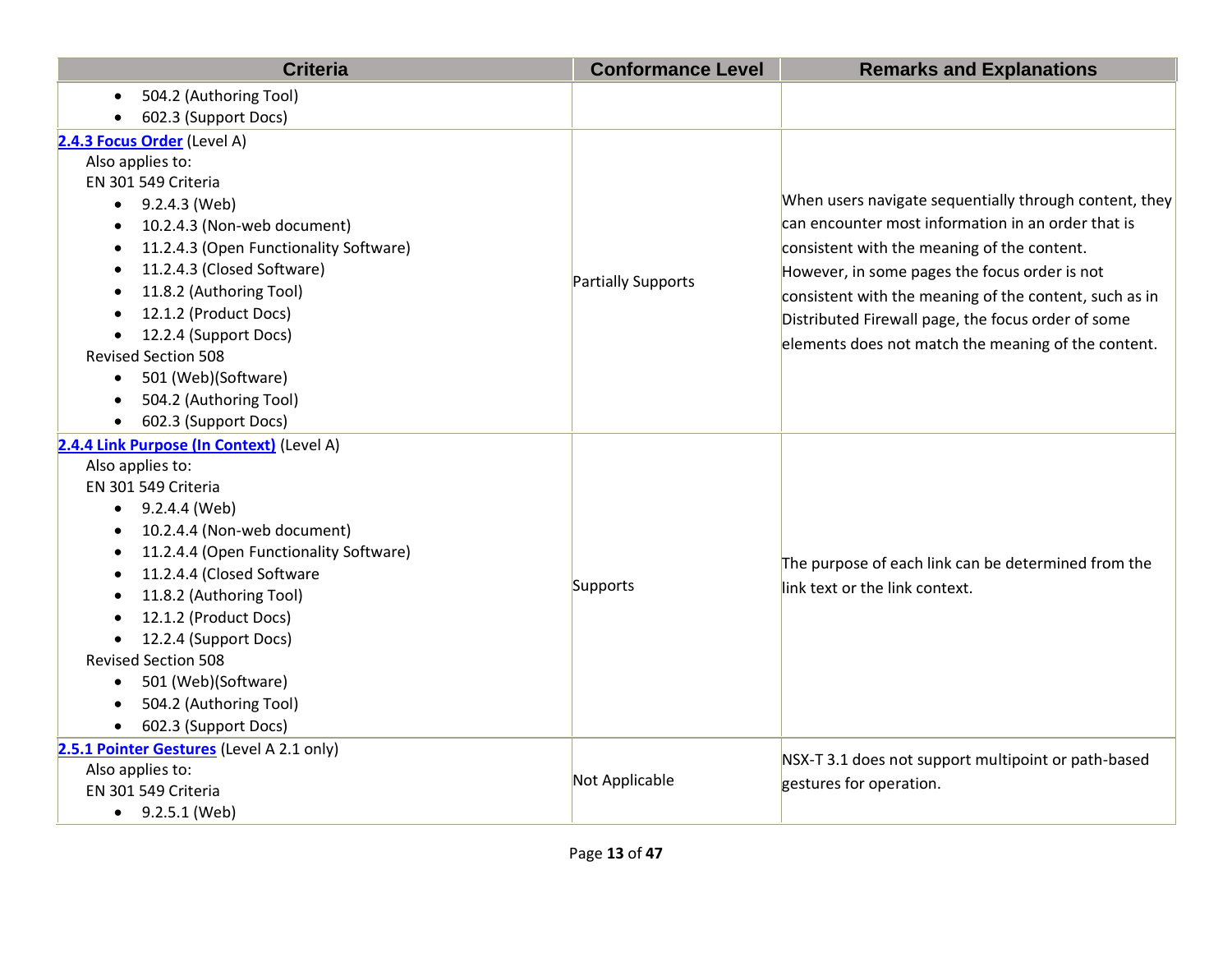| <b>Criteria</b>                               | <b>Conformance Level</b> | <b>Remarks and Explanations</b>                        |
|-----------------------------------------------|--------------------------|--------------------------------------------------------|
| 10.2.5.1 (Non-web document)<br>$\bullet$      |                          |                                                        |
| 11.2.5.1 (Open Functionality Software)        |                          |                                                        |
| 11.2.5.1 (Closed Software)                    |                          |                                                        |
| 11.8.2 (Authoring Tool)                       |                          |                                                        |
| 12.1.2 (Product Docs)                         |                          |                                                        |
| 12.2.4 (Support Docs)                         |                          |                                                        |
| Revised Section 508 - Does not apply          |                          |                                                        |
| 2.5.2 Pointer Cancellation (Level A 2.1 only) |                          |                                                        |
| Also applies to:                              |                          |                                                        |
| EN 301 549 Criteria                           |                          |                                                        |
| $\bullet$ 9.2.5.2 (Web)                       |                          |                                                        |
| 10.2.5.2 (Non-web document)                   |                          | The down-event of the pointer in NSX-T 3.1 is not used |
| 11.2.5.2 (Open Functionality Software)        | Supports                 | to execute any part of the function.                   |
| 11.2.5.2 (Closed Software)                    |                          |                                                        |
| 11.8.2 (Authoring Tool)                       |                          |                                                        |
| 12.1.2 (Product Docs)                         |                          |                                                        |
| 12.2.4 (Support Docs)                         |                          |                                                        |
| Revised Section 508 - Does not apply          |                          |                                                        |
| 2.5.3 Label in Name (Level A 2.1 only)        |                          |                                                        |
| Also applies to:                              |                          |                                                        |
| EN 301 549 Criteria                           |                          |                                                        |
| 9.2.5.3 (Web)<br>$\bullet$                    |                          |                                                        |
| 10.2.5.3 (Non-web document)<br>$\bullet$      |                          | The labels in NSX-T 3.1 matches with the visually      |
| 11.2.5.3.1 (Open Functionality Software)      | Supports                 | presented text.                                        |
| 11.2.5.3.2 (Closed Software)                  |                          |                                                        |
| 11.8.2 (Authoring Tool)                       |                          |                                                        |
| 12.1.2 (Product Docs)                         |                          |                                                        |
| 12.2.4 (Support Docs)                         |                          |                                                        |
| Revised Section 508 - Does not apply          |                          |                                                        |
| 2.5.4 Motion Actuation (Level A 2.1 only)     |                          |                                                        |
| Also applies to:                              |                          | No NSX-T 3.1 functionality require device motion or    |
| EN 301 549 Criteria                           | Not Applicable           | user motion.                                           |
| 9.2.5.4 (Web)<br>$\bullet$                    |                          |                                                        |
| 10.2.5.4 (Non-web document)<br>$\bullet$      |                          |                                                        |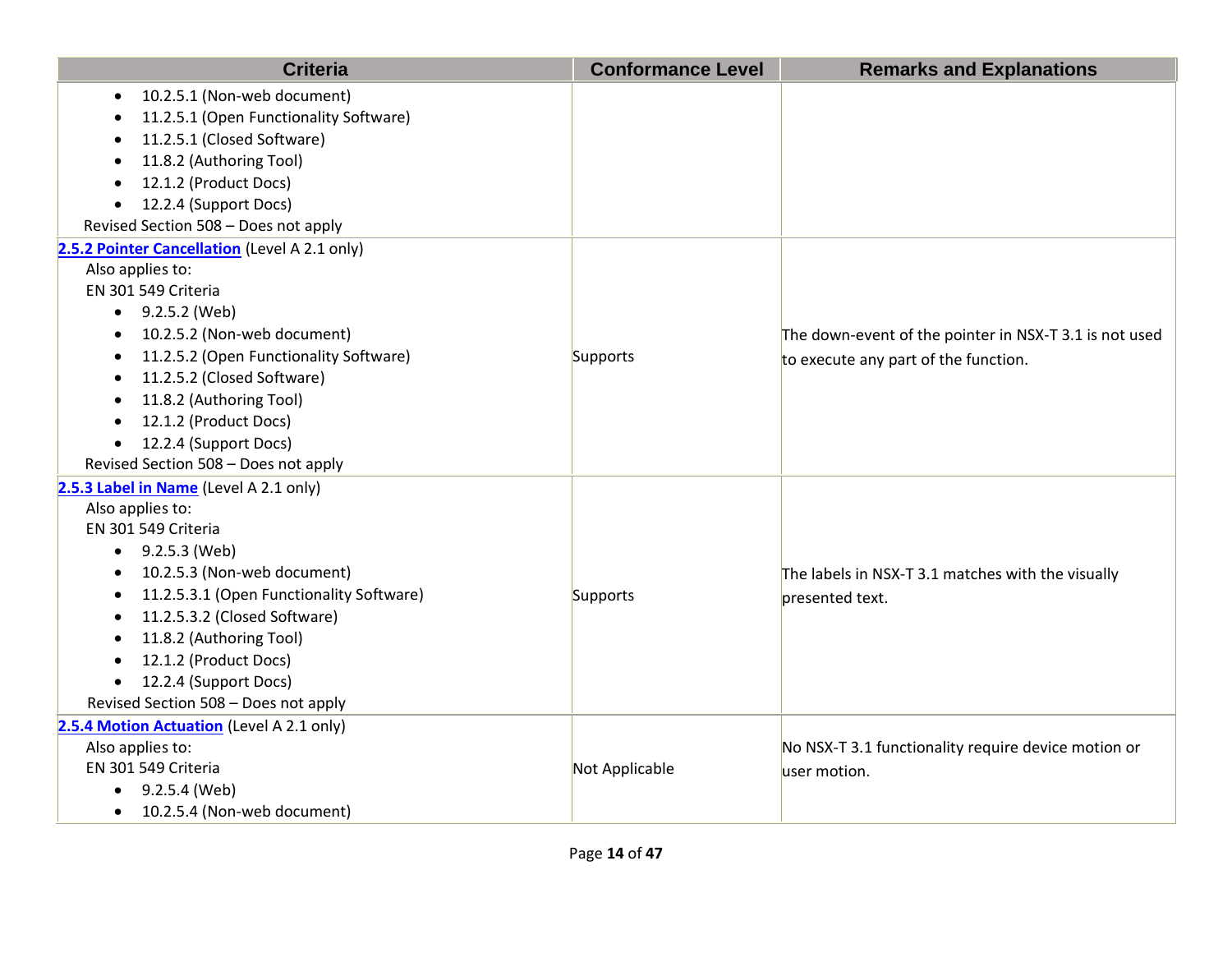| <b>Criteria</b>                                       | <b>Conformance Level</b> | <b>Remarks and Explanations</b>                      |
|-------------------------------------------------------|--------------------------|------------------------------------------------------|
| 11.2.5.4 (Open Functionality Software)<br>$\bullet$   |                          |                                                      |
| 11.2.5.4 (Closed Software)                            |                          |                                                      |
| 11.8.2 (Authoring Tool)                               |                          |                                                      |
| 12.1.2 (Product Docs)                                 |                          |                                                      |
| 12.2.4 (Support Docs)<br>$\bullet$                    |                          |                                                      |
| Revised Section 508 - Does not apply                  |                          |                                                      |
| 3.1.1 Language of Page (Level A)                      |                          |                                                      |
| Also applies to:                                      |                          |                                                      |
| EN 301 549 Criteria                                   |                          |                                                      |
| 9.3.1.1 (Web)<br>$\bullet$                            |                          |                                                      |
| 10.3.1.1 (Non-web document)                           |                          | The default language of most NSX-T 3.1 web pages can |
| 11.3.1.1.1 (Open Functionality Software)<br>$\bullet$ |                          | be programmatically determined.                      |
| 11.3.1.1.2 (Closed Software)                          | Partially Supports       |                                                      |
| 11.8.2 (Authoring Tool)<br>$\bullet$                  |                          | However, the language of login page cannot be        |
| 12.1.2 (Product Docs)<br>$\bullet$                    |                          | programmatically determined.                         |
| 12.2.4 (Support Docs)<br>$\bullet$                    |                          |                                                      |
| <b>Revised Section 508</b>                            |                          |                                                      |
| 501 (Web)(Software)<br>$\bullet$                      |                          |                                                      |
| 504.2 (Authoring Tool)                                |                          |                                                      |
| 602.3 (Support Docs)<br>$\bullet$                     |                          |                                                      |
| 3.2.1 On Focus (Level A)                              |                          |                                                      |
| Also applies to:                                      |                          |                                                      |
| EN 301 549 Criteria                                   |                          |                                                      |
| $\bullet$ 9.3.2.1 (Web)                               |                          |                                                      |
| 10.3.2.1 (Non-web document)<br>٠                      |                          |                                                      |
| 11.3.2.1 (Open Functionality Software)                |                          | When component receives focus in NSX-T 3.1, it does  |
| 11.3.2.1 (Closed Software)                            | Supports                 | not initiate a change of context.                    |
| 11.8.2 (Authoring Tool)                               |                          |                                                      |
| 12.1.2 (Product Docs)                                 |                          |                                                      |
| 12.2.4 (Support Docs)<br>$\bullet$                    |                          |                                                      |
| <b>Revised Section 508</b>                            |                          |                                                      |
| 501 (Web)(Software)<br>$\bullet$                      |                          |                                                      |
| 504.2 (Authoring Tool)                                |                          |                                                      |
| 602.3 (Support Docs)<br>$\bullet$                     |                          |                                                      |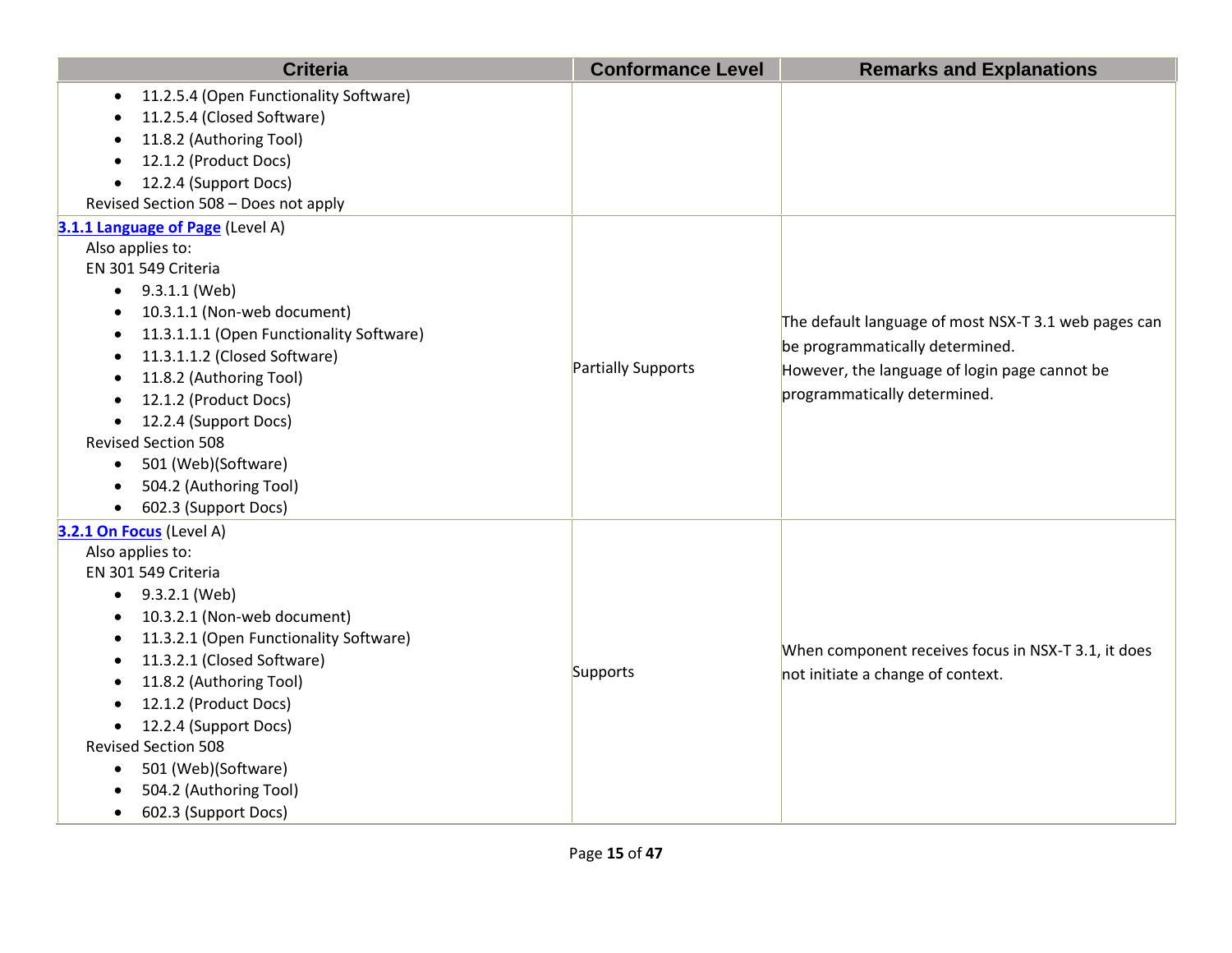| <b>Criteria</b>                          | <b>Conformance Level</b> | <b>Remarks and Explanations</b>                                                                   |
|------------------------------------------|--------------------------|---------------------------------------------------------------------------------------------------|
| 3.2.2 On Input (Level A)                 |                          |                                                                                                   |
| Also applies to:                         |                          |                                                                                                   |
| EN 301 549 Criteria                      |                          |                                                                                                   |
| 9.3.2.2 (Web)                            |                          |                                                                                                   |
| 10.3.2.2 (Non-web document)              |                          |                                                                                                   |
| 11.3.2.2 (Open Functionality Software)   |                          |                                                                                                   |
| 11.3.2.2 (Closed Software)               |                          | NSX-T 3.1 user interface components do not change<br>context when settings are changed.           |
| 11.8.2 (Authoring Tool)                  | Supports                 |                                                                                                   |
| 12.1.2 (Product Docs)                    |                          |                                                                                                   |
| 12.2.4 (Support Docs)                    |                          |                                                                                                   |
| <b>Revised Section 508</b>               |                          |                                                                                                   |
| 501 (Web)(Software)                      |                          |                                                                                                   |
| 504.2 (Authoring Tool)                   |                          |                                                                                                   |
| 602.3 (Support Docs)                     |                          |                                                                                                   |
| 3.3.1 Error Identification (Level A)     |                          |                                                                                                   |
| Also applies to:                         |                          | In NSX-T 3.1, all errors are described to user in text and<br>can be identified by screen reader. |
| EN 301 549 Criteria                      |                          |                                                                                                   |
| 9.3.3.1 (Web)<br>$\bullet$               |                          |                                                                                                   |
| 10.3.3.1 (Non-web document)              |                          |                                                                                                   |
| 11.3.3.1.1 (Open Functionality Software) |                          |                                                                                                   |
| 11.3.3.1.2 (Closed Software)             | Supports                 |                                                                                                   |
| 11.8.2 (Authoring Tool)                  |                          |                                                                                                   |
| 12.1.2 (Product Docs)                    |                          |                                                                                                   |
| 12.2.4 (Support Docs)<br>$\bullet$       |                          |                                                                                                   |
| <b>Revised Section 508</b>               |                          |                                                                                                   |
| 501 (Web)(Software)<br>$\bullet$         |                          |                                                                                                   |
| 504.2 (Authoring Tool)                   |                          |                                                                                                   |
| 602.3 (Support Docs)                     |                          |                                                                                                   |
| 3.3.2 Labels or Instructions (Level A)   |                          | Most NSX-T 3.1 components which requires user input                                               |
| Also applies to:                         |                          | have labels.                                                                                      |
| EN 301 549 Criteria                      | Partially Supports       | However, for some check boxes, screen reader cannot                                               |
| 9.3.3.2 (Web)<br>$\bullet$               |                          |                                                                                                   |
| 10.3.3.2 (Non-web document)              |                          | identify their labels.                                                                            |
| 11.3.3.2 (Open Functionality Software)   |                          |                                                                                                   |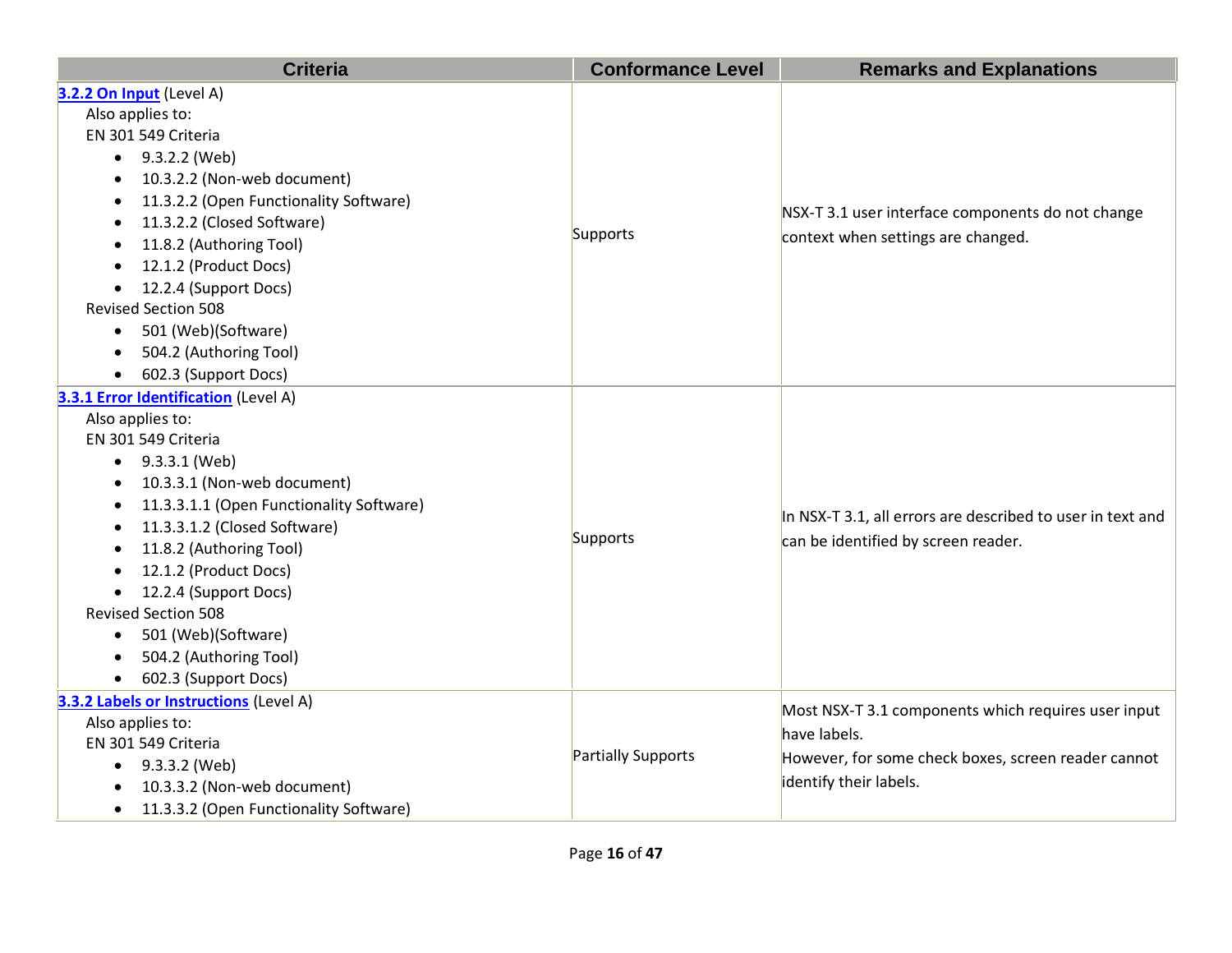| <b>Criteria</b>                               | <b>Conformance Level</b> | <b>Remarks and Explanations</b>                                          |
|-----------------------------------------------|--------------------------|--------------------------------------------------------------------------|
| 11.3.3.2 (Closed Software)<br>$\bullet$       |                          |                                                                          |
| 11.8.2 (Authoring Tool)                       |                          |                                                                          |
| 12.1.2 (Product Docs)                         |                          |                                                                          |
| 12.2.4 (Support Docs)                         |                          |                                                                          |
| <b>Revised Section 508</b>                    |                          |                                                                          |
| 501 (Web)(Software)<br>$\bullet$              |                          |                                                                          |
| 504.2 (Authoring Tool)                        |                          |                                                                          |
| 602.3 (Support Docs)                          |                          |                                                                          |
| 4.1.1 Parsing (Level A)                       |                          |                                                                          |
| Also applies to:                              |                          |                                                                          |
| EN 301 549 Criteria                           |                          |                                                                          |
| $\bullet$ 9.4.1.1 (Web)                       |                          |                                                                          |
| 10.4.1.1 (Non-web document)                   |                          | Most NSX-T 3.1 elements are nested according to their<br>specifications. |
| 11.4.1.1.1 (Open Functionality Software)      |                          |                                                                          |
| 11.4.1.1.2 (Closed Software) - Does not apply | Partially Supports       |                                                                          |
| 11.8.2 (Authoring Tool)                       |                          | However, the ID attribute is not unique in some pages.                   |
| 12.1.2 (Product Docs)                         |                          |                                                                          |
| 12.2.4 (Support Docs)                         |                          |                                                                          |
| <b>Revised Section 508</b>                    |                          |                                                                          |
| 501 (Web)(Software)<br>$\bullet$              |                          |                                                                          |
| 504.2 (Authoring Tool)                        |                          |                                                                          |
| 602.3 (Support Docs)                          |                          |                                                                          |
| 4.1.2 Name, Role, Value (Level A)             |                          |                                                                          |
| Also applies to:                              |                          |                                                                          |
| EN 301 549 Criteria                           |                          |                                                                          |
| 9.4.1.2 (Web)                                 |                          | For most NSX-T 3.1 user interface components, the                        |
| 10.4.1.2 (Non-web document)                   |                          | name, role, states etc. can be obtained by assistive                     |
| 11.4.1.2.1 (Open Functionality Software)      | Partially Supports       | technologies.                                                            |
| 11.4.1.2.2 (Closed Software) - Not required   |                          | However, for some tooltips, the incorrect role info is                   |
| 11.8.2 (Authoring Tool)                       |                          | identified by screen reader.                                             |
| 12.1.2 (Product Docs)                         |                          |                                                                          |
| 12.2.4 (Support Docs)                         |                          |                                                                          |
| <b>Revised Section 508</b>                    |                          |                                                                          |
| 501 (Web)(Software)<br>$\bullet$              |                          |                                                                          |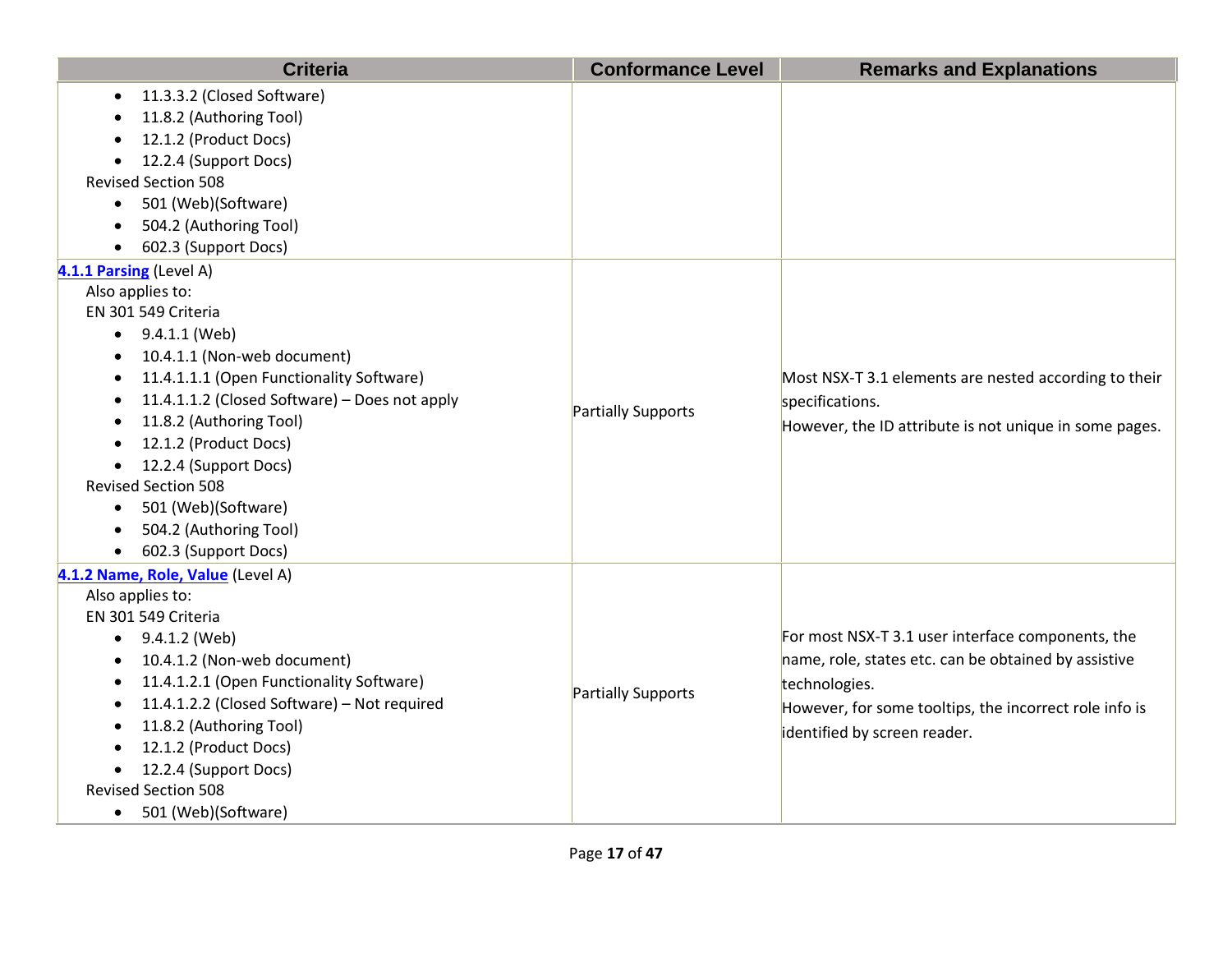| <b>Criteria</b>        | <b>Conformance Level</b> | <b>Remarks and Explanations</b> |
|------------------------|--------------------------|---------------------------------|
| 504.2 (Authoring Tool) |                          |                                 |
| 602.3 (Support Docs)   |                          |                                 |

# **Table 2: Success Criteria, Level AA**

| <b>Criteria</b>                                     | <b>Conformance Level</b> | <b>Remarks and Explanations</b>                    |
|-----------------------------------------------------|--------------------------|----------------------------------------------------|
| 1.2.4 Captions (Live) (Level AA)                    |                          |                                                    |
| Also applies to:                                    |                          | NSX-T 3.1 does not contain audio or video content. |
| EN 301 549 Criteria                                 |                          |                                                    |
| 9.1.2.4 (Web)<br>$\bullet$                          |                          |                                                    |
| 10.1.2.4 (Non-web document)                         |                          |                                                    |
| 11.1.2.4 (Open Functionality Software)<br>$\bullet$ |                          |                                                    |
| 11.1.2.4 (Closed Software)                          |                          |                                                    |
| 11.8.2 (Authoring Tool)                             | Not Applicable           |                                                    |
| 12.1.2 (Product Docs)<br>٠                          |                          |                                                    |
| 12.2.4 (Support Docs)<br>$\bullet$                  |                          |                                                    |
| <b>Revised Section 508</b>                          |                          |                                                    |
| 501 (Web)(Software)<br>$\bullet$                    |                          |                                                    |
| 504.2 (Authoring Tool)<br>$\bullet$                 |                          |                                                    |
| 602.3 (Support Docs)<br>$\bullet$                   |                          |                                                    |
| 1.2.5 Audio Description (Prerecorded) (Level AA)    |                          |                                                    |
| Also applies to:                                    |                          | NSX-T 3.1 does not contain audio or video content. |
| EN 301 549 Criteria                                 |                          |                                                    |
| 9.1.2.5 (Web)<br>$\bullet$                          |                          |                                                    |
| 10.1.2.5 (Non-web document)<br>$\bullet$            |                          |                                                    |
| 11.1.2.5 (Open Functionality Software)<br>$\bullet$ | Not Applicable           |                                                    |
| 11.1.2.5 (Closed Software)<br>$\bullet$             |                          |                                                    |
| 11.8.2 (Authoring Tool)                             |                          |                                                    |
| 12.1.2 (Product Docs)                               |                          |                                                    |
| 12.2.4 (Support Docs)<br>$\bullet$                  |                          |                                                    |
| <b>Revised Section 508</b>                          |                          |                                                    |
| 501 (Web)(Software)<br>$\bullet$                    |                          |                                                    |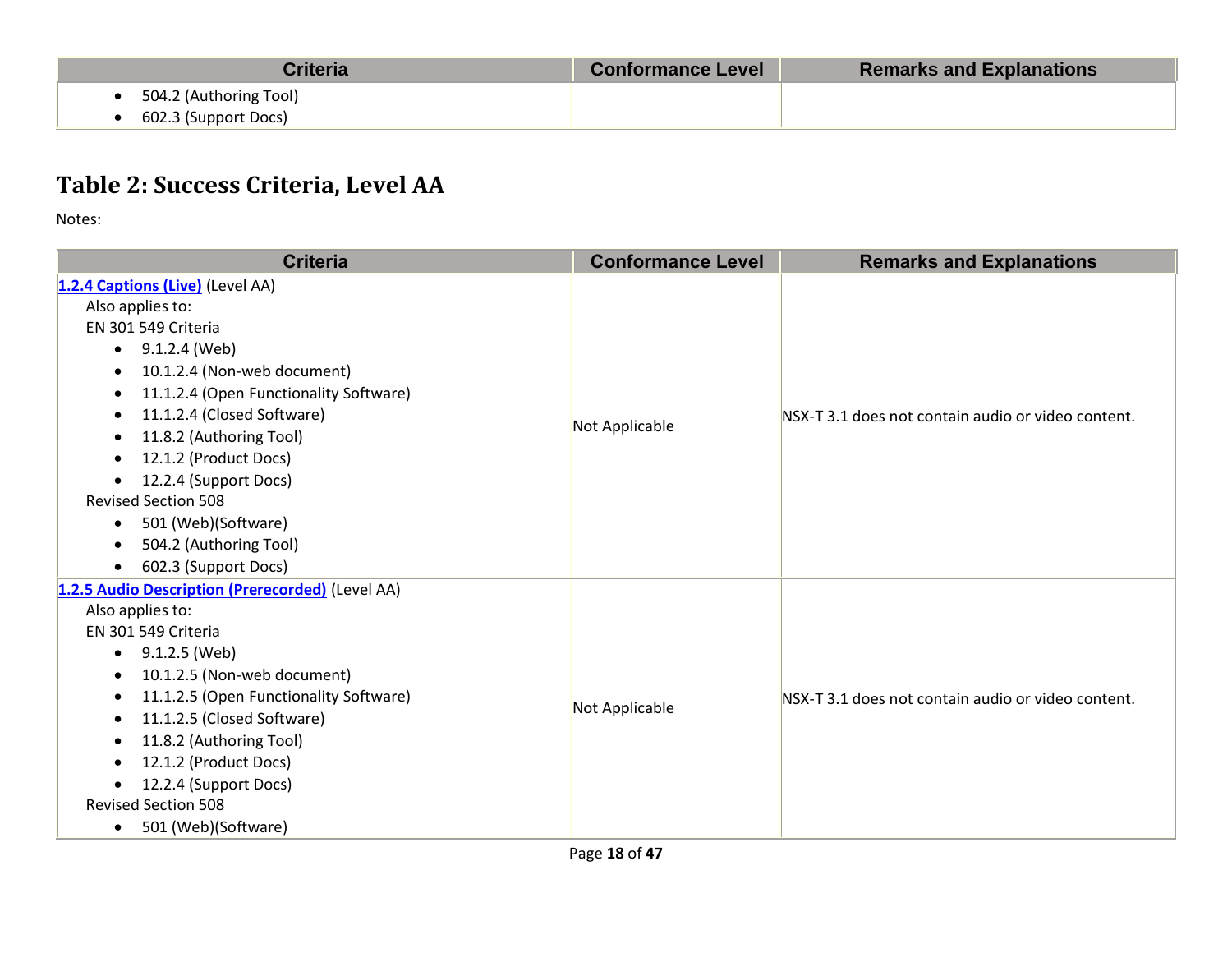| <b>Criteria</b>                                     | <b>Conformance Level</b> | <b>Remarks and Explanations</b>                                                                          |
|-----------------------------------------------------|--------------------------|----------------------------------------------------------------------------------------------------------|
| 504.2 (Authoring Tool)                              |                          |                                                                                                          |
| 602.3 (Support Docs)                                |                          |                                                                                                          |
| 1.3.4 Orientation (Level AA 2.1 only)               |                          |                                                                                                          |
| Also applies to:                                    |                          |                                                                                                          |
| EN 301 549 Criteria                                 |                          |                                                                                                          |
| $\bullet$ 9.1.3.4 (Web)                             |                          |                                                                                                          |
| 10.1.3.4 (Non-web document)                         |                          | NSX-T 3.1 does not restrict its view and operation to a                                                  |
| 11.1.3.4 (Open Functionality Software)              | Supports                 | single display orientation.                                                                              |
| 11.1.3.4 (Closed Software)                          |                          |                                                                                                          |
| 11.8.2 (Authoring Tool)                             |                          |                                                                                                          |
| 12.1.2 (Product Docs)                               |                          |                                                                                                          |
| 12.2.4 (Support Docs)<br>$\bullet$                  |                          |                                                                                                          |
| Revised Section 508 - Does not apply                |                          |                                                                                                          |
| 1.3.5 Identify Input Purpose (Level AA 2.1 only)    |                          |                                                                                                          |
| Also applies to:                                    |                          |                                                                                                          |
| EN 301 549 Criteria                                 |                          | The input purpose for password and other input boxes<br>in NSX-T 3.1 can be identified by screen reader. |
| $\bullet$ 9.1.3.5 (Web)                             |                          |                                                                                                          |
| 10.1.3.5 (Non-web document)                         |                          |                                                                                                          |
| 11.1.3.5.1 (Open Functionality Software)            | Supports                 |                                                                                                          |
| 11.1.3.5.2 (Closed Software)                        |                          |                                                                                                          |
| 11.8.2 (Authoring Tool)                             |                          |                                                                                                          |
| 12.1.2 (Product Docs)<br>$\bullet$                  |                          |                                                                                                          |
| 12.2.4 (Support Docs)<br>$\bullet$                  |                          |                                                                                                          |
| Revised Section 508 - Does not apply                |                          |                                                                                                          |
| 1.4.3 Contrast (Minimum) (Level AA)                 |                          |                                                                                                          |
| Also applies to:                                    |                          |                                                                                                          |
| EN 301 549 Criteria                                 |                          | Most NSX-T 3.1 text has a contrast ratio exceeding                                                       |
| 9.1.4.3 (Web)<br>$\bullet$                          |                          | 4.5:1.                                                                                                   |
| 10.1.4.3 (Non-web document)                         | Partially Supports       | However, the contrast ratio of some text still less than                                                 |
| 11.1.4.3 (Open Functionality Software)<br>$\bullet$ |                          | $4.5:1$ and do not meet the minimum contrast                                                             |
| 11.1.4.3 (Closed Software)                          |                          | requirement.                                                                                             |
| 11.8.2 (Authoring Tool)<br>$\bullet$                |                          |                                                                                                          |
| 12.1.2 (Product Docs)                               |                          |                                                                                                          |
| 12.2.4 (Support Docs)                               |                          |                                                                                                          |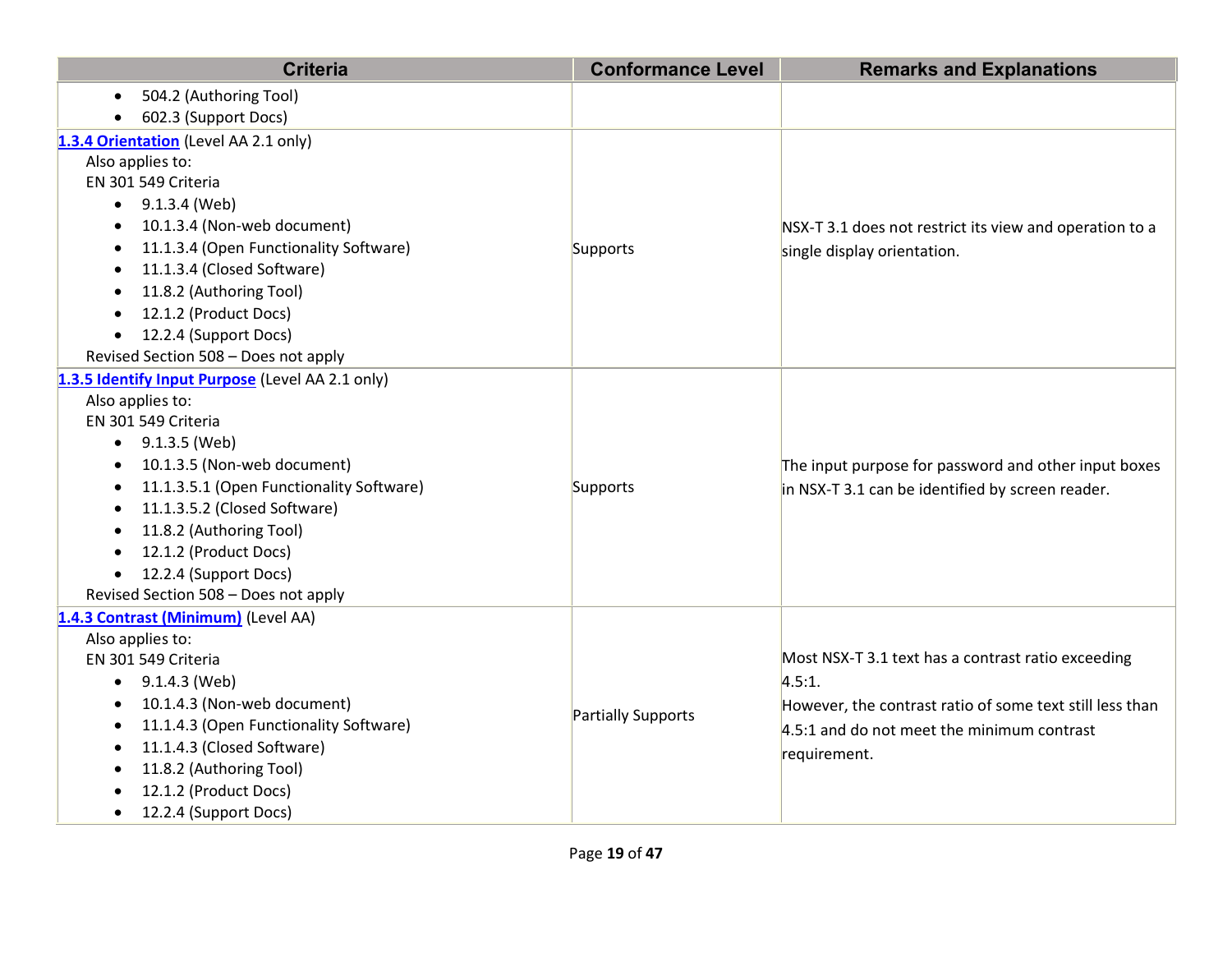| <b>Criteria</b>                               | <b>Conformance Level</b> | <b>Remarks and Explanations</b>                         |
|-----------------------------------------------|--------------------------|---------------------------------------------------------|
| <b>Revised Section 508</b>                    |                          |                                                         |
| 501 (Web)(Software)                           |                          |                                                         |
| 504.2 (Authoring Tool)                        |                          |                                                         |
| 602.3 (Support Docs)                          |                          |                                                         |
| 1.4.4 Resize text (Level AA)                  |                          |                                                         |
| Also applies to:                              |                          |                                                         |
| EN 301 549 Criteria                           |                          |                                                         |
| $\bullet$ 9.1.4.4 (Web)                       |                          |                                                         |
| 10.1.4.4 (Non-web document)                   |                          | To magnify NSX-T 3.1 text content to 200%, most does    |
| 11.1.4.4.1 (Open Functionality Software)      |                          | not cause loss in function or content.                  |
| 11.1.4.4.2 (Closed Software)                  | Partially Supports       |                                                         |
| 11.8.2 (Authoring Tool)                       |                          | However, truncation, overlapped and loss content        |
| 12.1.2 (Product Docs)                         |                          | issues still occurs on some menus, dialogs, and tables. |
| 12.2.4 (Support Docs)                         |                          |                                                         |
| <b>Revised Section 508</b>                    |                          |                                                         |
| 501 (Web)(Software)<br>$\bullet$              |                          |                                                         |
| 504.2 (Authoring Tool)                        |                          |                                                         |
| 602.3 (Support Docs)                          |                          |                                                         |
| 1.4.5 Images of Text (Level AA)               |                          |                                                         |
| Also applies to:                              |                          | Image of text is not used in NSX-T 3.1.                 |
| EN 301 549 Criteria                           |                          |                                                         |
| 9.1.4.5 (Web)                                 |                          |                                                         |
| 10.1.4.5 (Non-web document)                   |                          |                                                         |
| 11.1.4.5.1 (Open Functionality Software)      |                          |                                                         |
| 11.1.4.5.2 (Closed Software) - Does not apply | Supports                 |                                                         |
| 11.8.2 (Authoring Tool)                       |                          |                                                         |
| 12.1.2 (Product Docs)                         |                          |                                                         |
| 12.2.4 (Support Docs)                         |                          |                                                         |
| <b>Revised Section 508</b>                    |                          |                                                         |
| 501 (Web)(Software)<br>$\bullet$              |                          |                                                         |
| 504.2 (Authoring Tool)                        |                          |                                                         |
| 602.3 (Support Docs)                          |                          |                                                         |
| 1.4.10 Reflow (Level AA 2.1 only)             |                          | Most NSX-T 3.1 webpages do not require scrolling in     |
| Also applies to:                              | Partially Supports       | two dimensions when zooming to a width equivalent to    |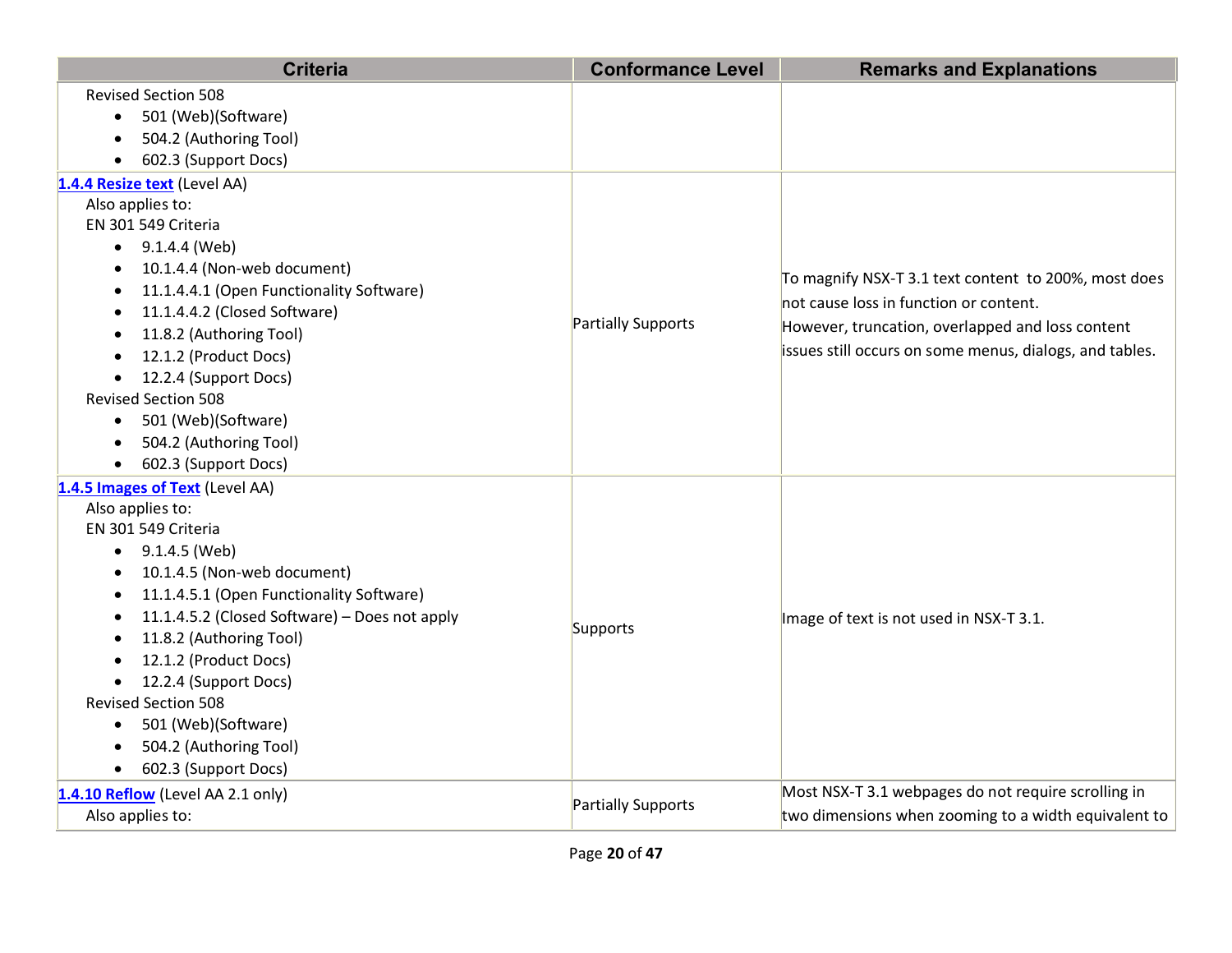| <b>Criteria</b>                                                                                                                                                                                                                                                                                                                                                    | <b>Conformance Level</b> | <b>Remarks and Explanations</b>                                                                                                                                                |
|--------------------------------------------------------------------------------------------------------------------------------------------------------------------------------------------------------------------------------------------------------------------------------------------------------------------------------------------------------------------|--------------------------|--------------------------------------------------------------------------------------------------------------------------------------------------------------------------------|
| EN 301 549 Criteria<br>9.1.4.10 (Web)<br>$\bullet$<br>10.1.4.10 (Non-web document)<br>11.1.4.10 (Open Functionality Software)<br>11.1.4.10 (Closed Software)<br>11.8.2 (Authoring Tool)<br>12.1.2 (Product Docs)<br>12.2.4 (Support Docs)<br>$\bullet$<br>Revised Section 508 - Does not apply                                                                     |                          | 320 CSS pixels.<br>However, in some dialogs the content overlaps and<br>information is not displayed correctly after zoom in.                                                  |
| 1.4.11 Non-text Contrast (Level AA 2.1 only)<br>Also applies to:<br>EN 301 549 Criteria<br>9.1.4.11 (Web)<br>$\bullet$<br>10.1.4.11 (Non-web document)<br>11.1.4.11 (Open Functionality Software)<br>11.1.4.11 (Closed Software)<br>11.8.2 (Authoring Tool)<br>12.1.2 (Product Docs)<br>12.2.4 (Support Docs)<br>$\bullet$<br>Revised Section 508 - Does not apply | Partially Supports       | Most NSX-T 3.1 non-text content has a contrast ratio<br>greater than 3:1.<br>However, some attention icons and graphics' contrast<br>do not meet minimum contrast requirement. |
| 1.4.12 Text Spacing (Level AA 2.1 only)<br>Also applies to:<br>EN 301 549 Criteria<br>9.1.4.12 (Web)<br>$\bullet$<br>10.1.4.12 (Non-web document)<br>11.1.4.12 (Open Functionality Software)<br>11.1.4.12 (Closed Software)<br>11.8.2 (Authoring Tool)<br>12.1.2 (Product Docs)<br>12.2.4 (Support Docs)<br>Revised Section 508 - Does not apply                   | Supports                 | In NSX-T 3.1, there is no loss of content or functionality<br>occurs by setting the line height / spacing / letter<br>spacing / word spacing.                                  |
| 1.4.13 Content on Hover or Focus (Level AA 2.1 only)<br>Also applies to:<br>EN 301 549 Criteria                                                                                                                                                                                                                                                                    | Partially Supports       | NSX-T 3.1 allows the user to use ESC key to dismiss<br>additional content without moving pointer hover or<br>keyboard focus.                                                   |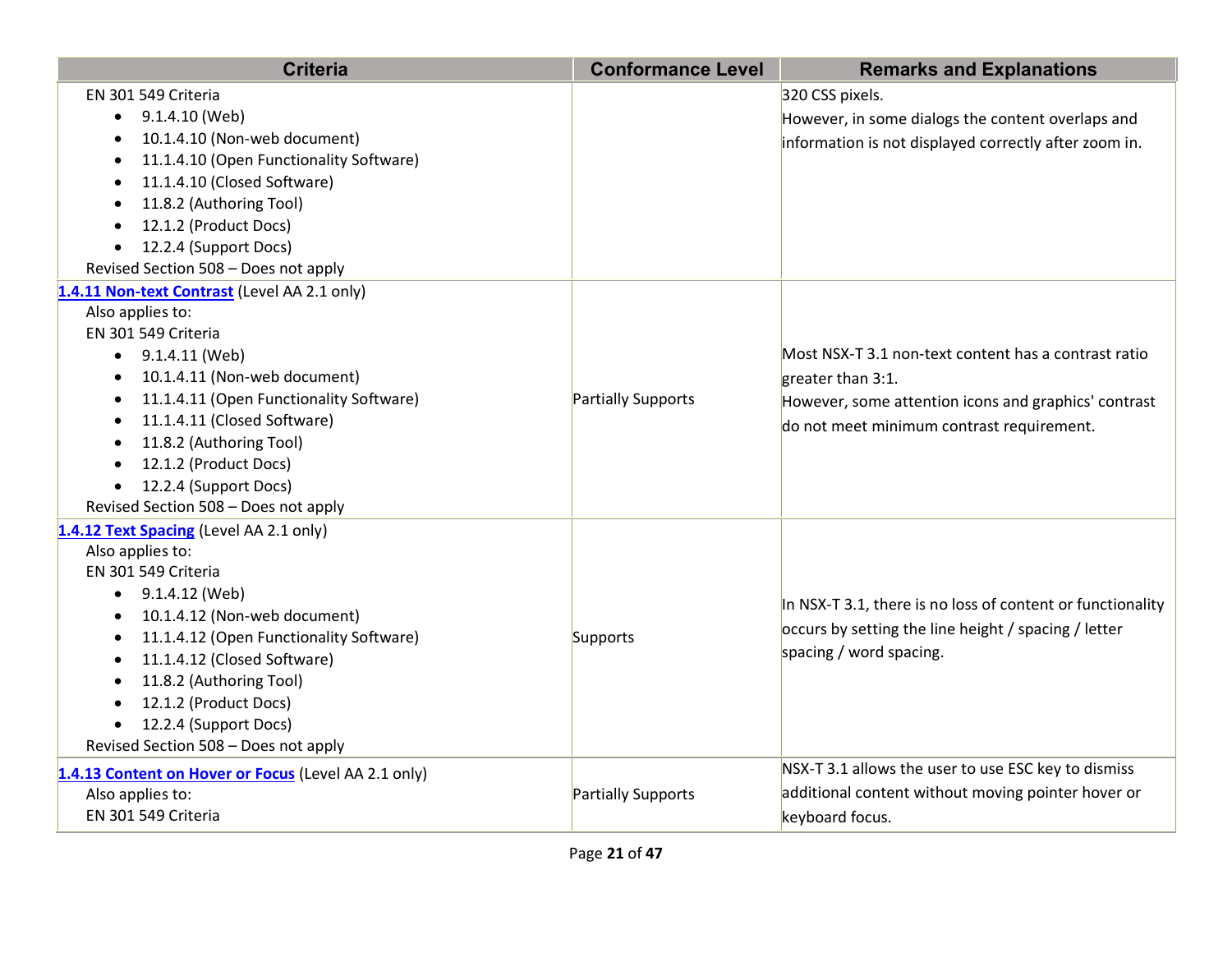| <b>Criteria</b>                                                       | <b>Conformance Level</b> | <b>Remarks and Explanations</b>                       |
|-----------------------------------------------------------------------|--------------------------|-------------------------------------------------------|
| 9.1.4.13 (Web)<br>$\bullet$                                           |                          | However, user cannot move the pointer to hover on the |
| 10.1.4.13 (Non-web document)                                          |                          | additional content.                                   |
| 11.1.4.13 (Open Functionality Software)                               |                          |                                                       |
| 11.1.4.13 (Closed Software)                                           |                          |                                                       |
| 11.8.2 (Authoring Tool)                                               |                          |                                                       |
| 12.1.2 (Product Docs)                                                 |                          |                                                       |
| 12.2.4 (Support Docs)<br>$\bullet$                                    |                          |                                                       |
| Revised Section 508 - Does not apply                                  |                          |                                                       |
| 2.4.5 Multiple Ways (Level AA)                                        |                          |                                                       |
| Also applies to:                                                      |                          |                                                       |
| EN 301 549 Criteria                                                   |                          |                                                       |
| $\bullet$ 9.2.4.5 (Web)                                               |                          |                                                       |
| 10.2.4.5 (Non-web document) - Does not apply<br>$\bullet$             |                          |                                                       |
| 11.2.4.5 (Open Functionality Software) - Does not apply<br>$\bullet$  |                          |                                                       |
| 11.2.4.5 (Closed Software) - Does not apply                           |                          | User is able to access NSX-T 3.1 web pages using the  |
| 11.8.2 (Authoring Tool)                                               | Supports                 | navigation bar or the links to related pages.         |
| 12.1.2 (Product Docs)                                                 |                          |                                                       |
| 12.2.4 (Support Docs)                                                 |                          |                                                       |
| <b>Revised Section 508</b>                                            |                          |                                                       |
| 501 (Web)(Software) - Does not apply to non-web software<br>$\bullet$ |                          |                                                       |
| 504.2 (Authoring Tool)<br>$\bullet$                                   |                          |                                                       |
| 602.3 (Support Docs) - Does not apply to non-web docs<br>$\bullet$    |                          |                                                       |
| 2.4.6 Headings and Labels (Level AA)                                  |                          |                                                       |
| Also applies to:                                                      |                          |                                                       |
| EN 301 549 Criteria                                                   |                          |                                                       |
| $\bullet$ 9.2.4.6 (Web)                                               |                          |                                                       |
| 10.2.4.6 (Non-web document)                                           |                          | The headings and labels in NSX-T 3.1 are clear and    |
| 11.2.4.6 (Open Functionality Software)                                | Supports                 |                                                       |
| 11.2.4.6 (Closed Software)                                            |                          | descriptive.                                          |
| 11.8.2 (Authoring Tool)                                               |                          |                                                       |
| 12.1.2 (Product Docs)                                                 |                          |                                                       |
| 12.2.4 (Support Docs)                                                 |                          |                                                       |
| <b>Revised Section 508</b>                                            |                          |                                                       |
| 501 (Web)(Software)<br>$\bullet$                                      |                          |                                                       |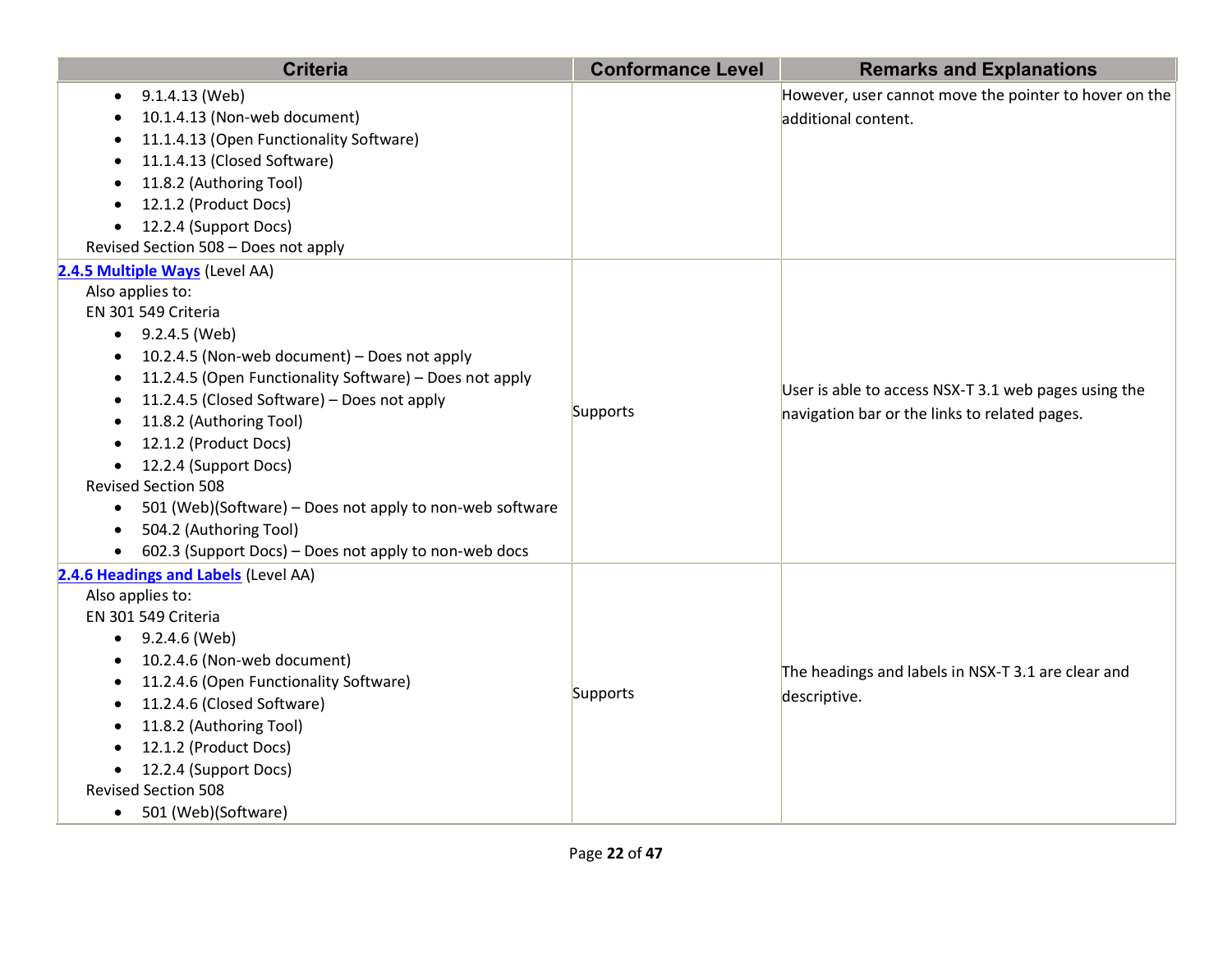| <b>Criteria</b>                                                      | <b>Conformance Level</b> | <b>Remarks and Explanations</b>                         |
|----------------------------------------------------------------------|--------------------------|---------------------------------------------------------|
| 504.2 (Authoring Tool)                                               |                          |                                                         |
| 602.3 (Support Docs)                                                 |                          |                                                         |
| 2.4.7 Focus Visible (Level AA)                                       |                          |                                                         |
| Also applies to:                                                     |                          |                                                         |
| EN 301 549 Criteria                                                  |                          |                                                         |
| $\bullet$ 9.2.4.7 (Web)                                              |                          |                                                         |
| 10.2.4.7 (Non-web document)                                          |                          | The focus for most NSX-T 3.1 input boxes, combo boxes   |
| 11.2.4.7 (Open Functionality Software)                               |                          | and other focusable components are visible to the user. |
| 11.2.4.7 (Closed Software)                                           | Partially Supports       | However, for some buttons and check boxes, such as      |
| 11.8.2 (Authoring Tool)                                              |                          | when focus on the "Available" check box in Edit Group   |
| 12.1.2 (Product Docs)                                                |                          | dialog, the focus is not visible.                       |
| 12.2.4 (Support Docs)                                                |                          |                                                         |
| <b>Revised Section 508</b>                                           |                          |                                                         |
| 501 (Web)(Software)<br>$\bullet$                                     |                          |                                                         |
| 504.2 (Authoring Tool)<br>$\bullet$                                  |                          |                                                         |
| 602.3 (Support Docs)                                                 |                          |                                                         |
| 3.1.2 Language of Parts (Level AA)                                   |                          |                                                         |
| Also applies to:                                                     |                          | The language of each page can be identified by screen   |
| EN 301 549 Criteria                                                  |                          |                                                         |
| 9.3.1.2 (Web)<br>$\bullet$                                           |                          |                                                         |
| 10.3.1.2 (Non-web document)                                          |                          |                                                         |
| 11.3.1.2 (Open Functionality Software) - Does not apply<br>$\bullet$ |                          |                                                         |
| 11.3.1.2 (Closed Software) - Does not apply<br>$\bullet$             | Supports                 | reader in NSX-T 3.1.                                    |
| 11.8.2 (Authoring Tool)                                              |                          |                                                         |
| 12.1.2 (Product Docs)                                                |                          |                                                         |
| 12.2.4 (Support Docs)                                                |                          |                                                         |
| <b>Revised Section 508</b>                                           |                          |                                                         |
| 501 (Web)(Software)<br>$\bullet$                                     |                          |                                                         |
| 504.2 (Authoring Tool)                                               |                          |                                                         |
| 602.3 (Support Docs)                                                 |                          |                                                         |
| 3.2.3 Consistent Navigation (Level AA)                               |                          | The navigational mechanisms are repeated in different   |
| Also applies to:                                                     | Supports                 | pages in NSX-T 3.1 occurs in same relative order.       |
| EN 301 549 Criteria                                                  |                          |                                                         |
| $\bullet$ 9.3.2.3 (Web)                                              |                          |                                                         |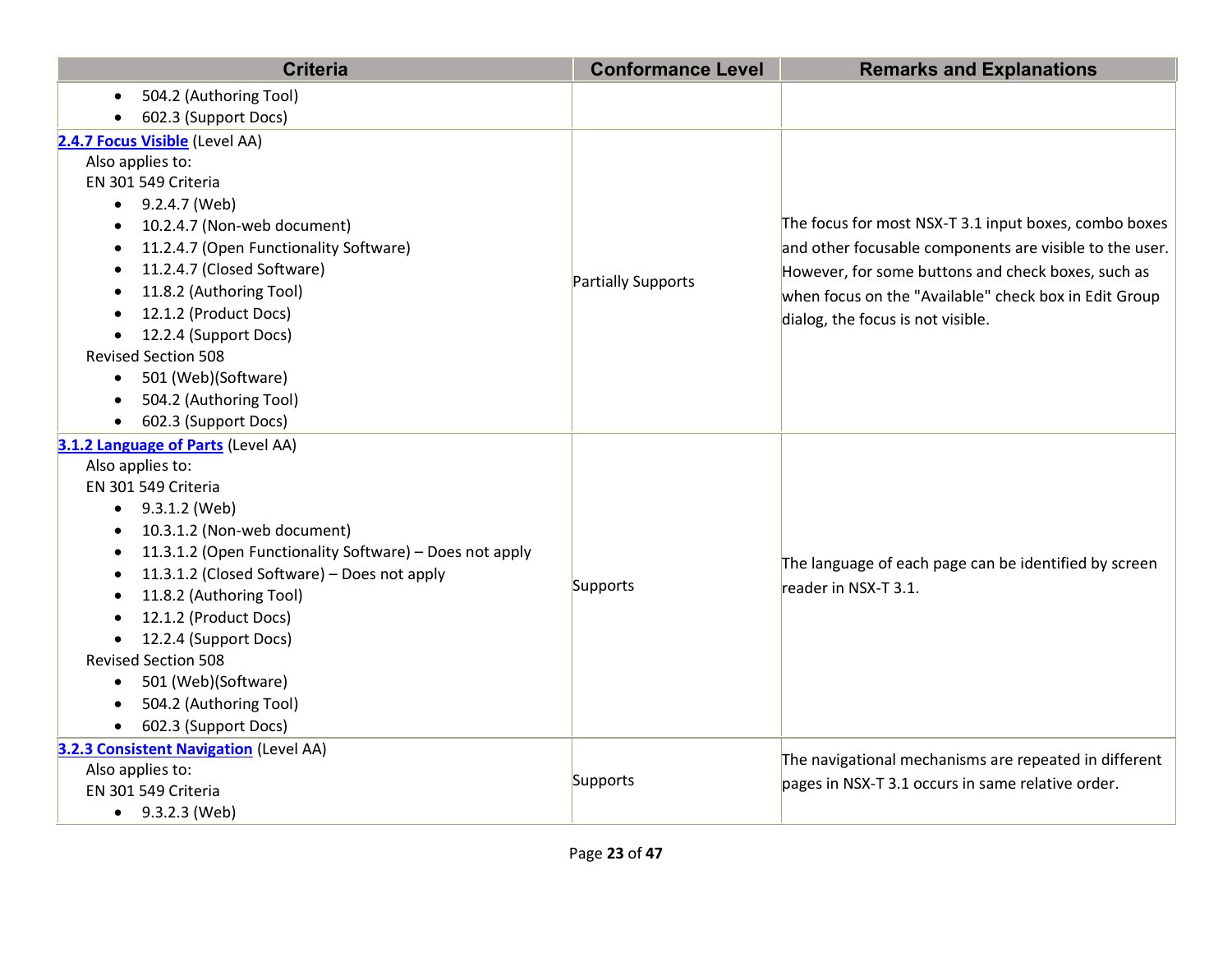| <b>Criteria</b>                                                                                                                                                                                                                                                                                                                                                                                                                                                                                                                                                             | <b>Conformance Level</b> | <b>Remarks and Explanations</b>                                                       |
|-----------------------------------------------------------------------------------------------------------------------------------------------------------------------------------------------------------------------------------------------------------------------------------------------------------------------------------------------------------------------------------------------------------------------------------------------------------------------------------------------------------------------------------------------------------------------------|--------------------------|---------------------------------------------------------------------------------------|
| 10.3.2.3 (Non-web document) - Does not apply<br>$\bullet$<br>11.3.2.3 (Open Functionality Software) - Does not apply<br>11.3.2.3 (Closed Software) - Does not apply<br>11.8.2 (Authoring Tool)<br>12.1.2 (Product Docs)<br>12.2.4 (Support Docs)<br><b>Revised Section 508</b><br>501 (Web)(Software) - Does not apply to non-web software<br>504.2 (Authoring Tool)<br>602.3 (Support Docs) - Does not apply to non-web docs                                                                                                                                               |                          |                                                                                       |
| 3.2.4 Consistent Identification (Level AA)<br>Also applies to:<br>EN 301 549 Criteria<br>$\bullet$ 9.3.2.4 (Web)<br>10.3.2.4 (Non-web document) - Does not apply<br>$\bullet$<br>11.3.2.4 (Open Functionality Software) - Does not apply<br>11.3.2.4 (Closed Software) - Does not apply<br>11.8.2 (Authoring Tool)<br>12.1.2 (Product Docs)<br>12.2.4 (Support Docs)<br><b>Revised Section 508</b><br>501 (Web)(Software) - Does not apply to non-web software<br>$\bullet$<br>504.2 (Authoring Tool)<br>$\bullet$<br>602.3 (Support Docs) - Does not apply to non-web docs | Supports                 | NSX-T 3.1 components that have the same functionality<br>are identified consistently. |
| 3.3.3 Error Suggestion (Level AA)<br>Also applies to:<br>EN 301 549 Criteria<br>• $9.3.3.3$ (Web)<br>10.3.3.3 (Non-web document)<br>11.3.3.3 (Open Functionality Software)<br>11.3.3.3 (Closed Software)<br>11.8.2 (Authoring Tool)<br>12.1.2 (Product Docs)<br>12.2.4 (Support Docs)                                                                                                                                                                                                                                                                                       | Supports                 | NSX-T 3.1 provides error suggestions if the suggestion is<br>available.               |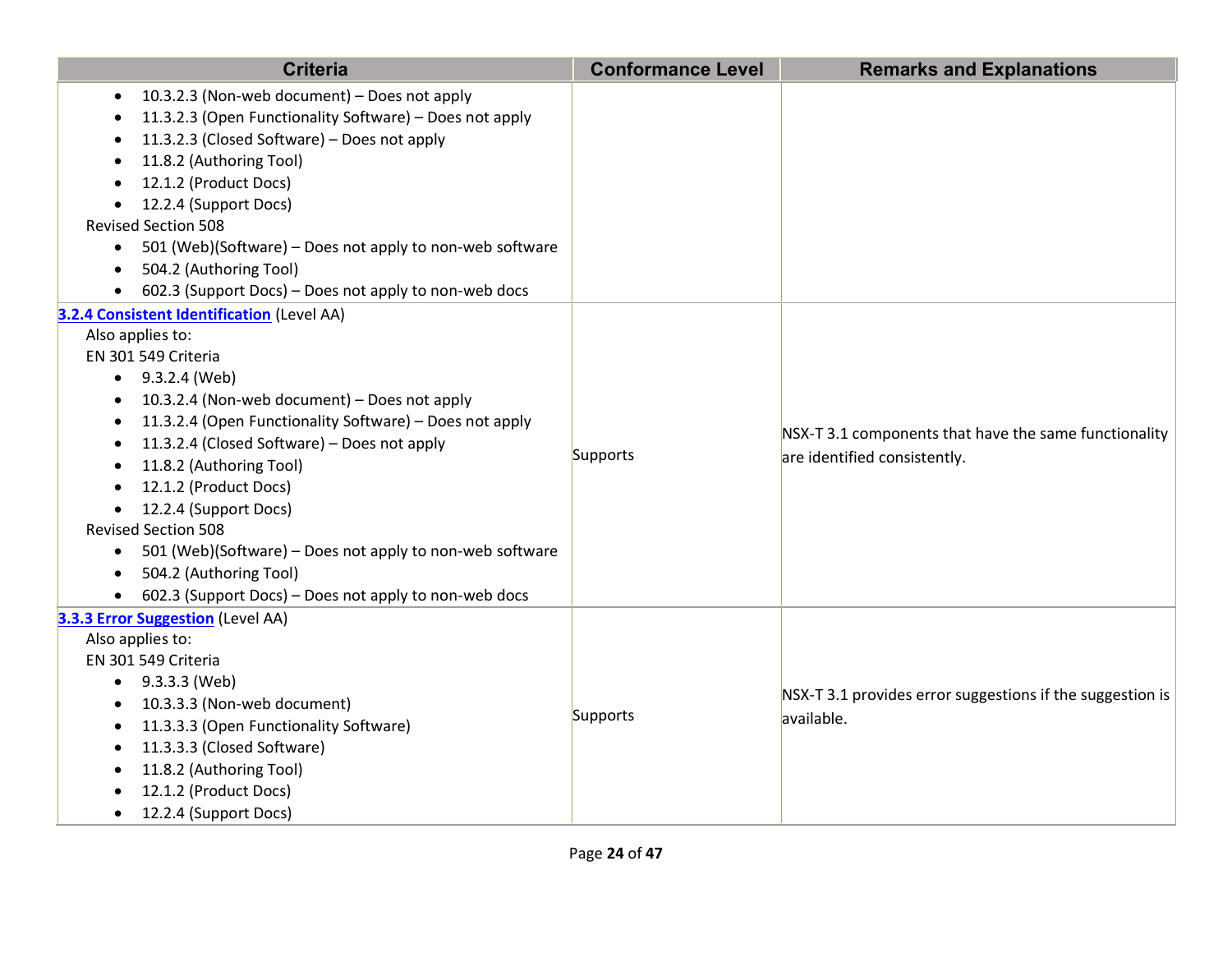| <b>Criteria</b>                                                                                                                                                                                                                                                                                                                                                                                                                                                    | <b>Conformance Level</b>  | <b>Remarks and Explanations</b>                                                                                                                                                                                                                |
|--------------------------------------------------------------------------------------------------------------------------------------------------------------------------------------------------------------------------------------------------------------------------------------------------------------------------------------------------------------------------------------------------------------------------------------------------------------------|---------------------------|------------------------------------------------------------------------------------------------------------------------------------------------------------------------------------------------------------------------------------------------|
| <b>Revised Section 508</b><br>501 (Web)(Software)<br>$\bullet$<br>504.2 (Authoring Tool)<br>602.3 (Support Docs)                                                                                                                                                                                                                                                                                                                                                   |                           |                                                                                                                                                                                                                                                |
| 3.3.4 Error Prevention (Legal, Financial, Data) (Level AA)<br>Also applies to:<br>EN 301 549 Criteria<br>$\bullet$ 9.3.3.4 (Web)<br>10.3.3.4 (Non-web document)<br>11.3.3.4 (Open Functionality Software)<br>$\bullet$<br>11.3.3.4 (Closed Software)<br>11.8.2 (Authoring Tool)<br>12.1.2 (Product Docs)<br>12.2.4 (Support Docs)<br><b>Revised Section 508</b><br>501 (Web)(Software)<br>$\bullet$<br>504.2 (Authoring Tool)<br>602.3 (Support Docs)<br>$\bullet$ | Not Applicable            | NSX-T 3.1 web pages do not contain legal commitments<br>or financial transactions.                                                                                                                                                             |
| 4.1.3 Status Messages (Level AA 2.1 only)<br>Also applies to:<br>EN 301 549 Criteria<br>9.4.1.3 (Web)<br>$\bullet$<br>10.4.1.3 (Non-web document)<br>11.4.1.3 (Open Functionality Software)<br>٠<br>11.4.1.3 (Closed Software) - Does not apply<br>$\bullet$<br>11.8.2 (Authoring Tool)<br>$\bullet$<br>12.1.2 (Product Docs)<br>12.2.4 (Support Docs)<br>Revised Section 508 - Does not apply                                                                     | <b>Partially Supports</b> | Many NSX-T 3.1 status messages are identified by the<br>screen reader and automatically described to user<br>without receiving focus.<br>However, the status message cannot be identified by<br>screen reader when add/remove some components. |

## **Table 3: Success Criteria, Level AAA**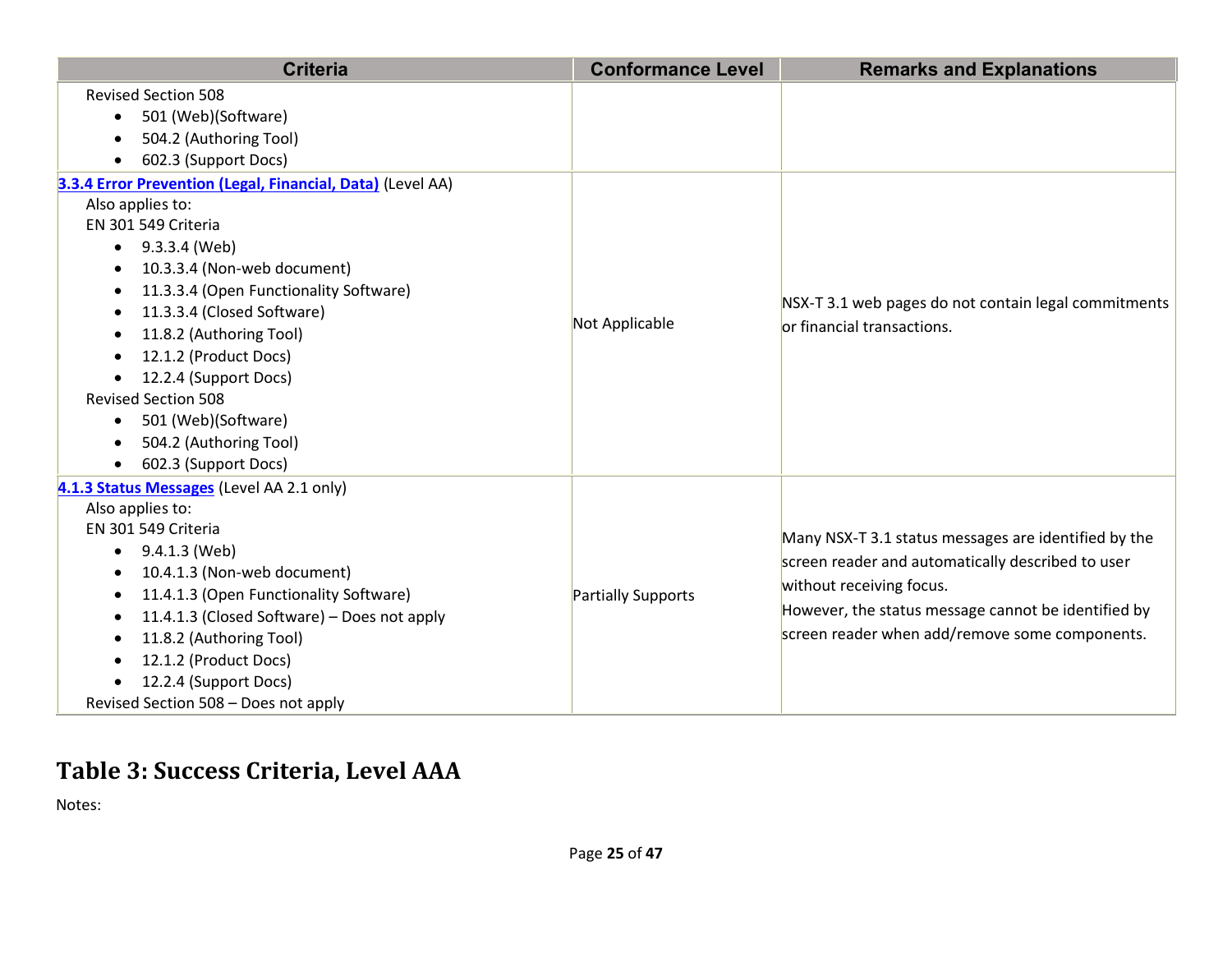| <b>Criteria</b>                                            | <b>Conformance Level</b> | <b>Remarks and Explanations</b>       |
|------------------------------------------------------------|--------------------------|---------------------------------------|
| 1.2.6 Sign Language (Prerecorded) (Level AAA)              |                          | Not evaluated against this criterion. |
| EN 301 549 Criteria - Does not apply                       | Not Evaluated            |                                       |
| Revised Section 508 - Does not apply                       |                          |                                       |
| 1.2.7 Extended Audio Description (Prerecorded) (Level AAA) |                          |                                       |
| EN 301 549 Criteria - Does not apply                       | Not Evaluated            | Not evaluated against this criterion. |
| Revised Section 508 - Does not apply                       |                          |                                       |
| 1.2.8 Media Alternative (Prerecorded) (Level AAA)          |                          |                                       |
| EN 301 549 Criteria - Does not apply                       | Not Evaluated            | Not evaluated against this criterion. |
| Revised Section 508 - Does not apply                       |                          |                                       |
| 1.2.9 Audio-only (Live) (Level AAA)                        |                          |                                       |
| EN 301 549 Criteria- Does not apply                        | Not Evaluated            | Not evaluated against this criterion. |
| Revised Section 508 - Does not apply                       |                          |                                       |
| 1.3.6 Identify Purpose (Level AAA 2.1 only)                |                          |                                       |
| EN 301 549 Criteria- Does not apply                        | Not Evaluated            | Not evaluated against this criterion. |
| Revised Section 508 - Does not apply                       |                          |                                       |
| 1.4.6 Contrast (Enhanced) (Level AAA)                      |                          |                                       |
| EN 301 549 Criteria - Does not apply                       | Not Evaluated            | Not evaluated against this criterion. |
| Revised Section 508 - Does not apply                       |                          |                                       |
| 1.4.7 Low or No Background Audio (Level AAA)               |                          | Not evaluated against this criterion. |
| EN 301 549 Criteria - Does not apply                       | Not Evaluated            |                                       |
| Revised Section 508 - Does not apply                       |                          |                                       |
| 1.4.8 Visual Presentation (Level AAA)                      | Not Evaluated            | Not evaluated against this criterion. |
| EN 301 549 Criteria - Does not apply                       |                          |                                       |
| Revised Section 508 - Does not apply                       |                          |                                       |
| 1.4.9 Images of Text (No Exception) (Level AAA)            |                          | Not evaluated against this criterion. |
| EN 301 549 Criteria - Does not apply                       | Not Evaluated            |                                       |
| Revised Section 508 - Does not apply                       |                          |                                       |
| 2.1.3 Keyboard (No Exception) (Level AAA)                  |                          | Not evaluated against this criterion. |
| EN 301 549 Criteria - Does not apply                       | Not Evaluated            |                                       |
| Revised Section 508 - Does not apply                       |                          |                                       |
| 2.2.3 No Timing (Level AAA)                                |                          |                                       |
| EN 301 549 Criteria - Does not apply                       | Not Evaluated            | Not evaluated against this criterion. |
| Revised Section 508 - Does not apply                       |                          |                                       |
| 2.2.4 Interruptions (Level AAA)                            | Not Evaluated            | Not evaluated against this criterion. |
| EN 301 549 Criteria - Does not apply                       |                          |                                       |
|                                                            | Page 26 of 47            |                                       |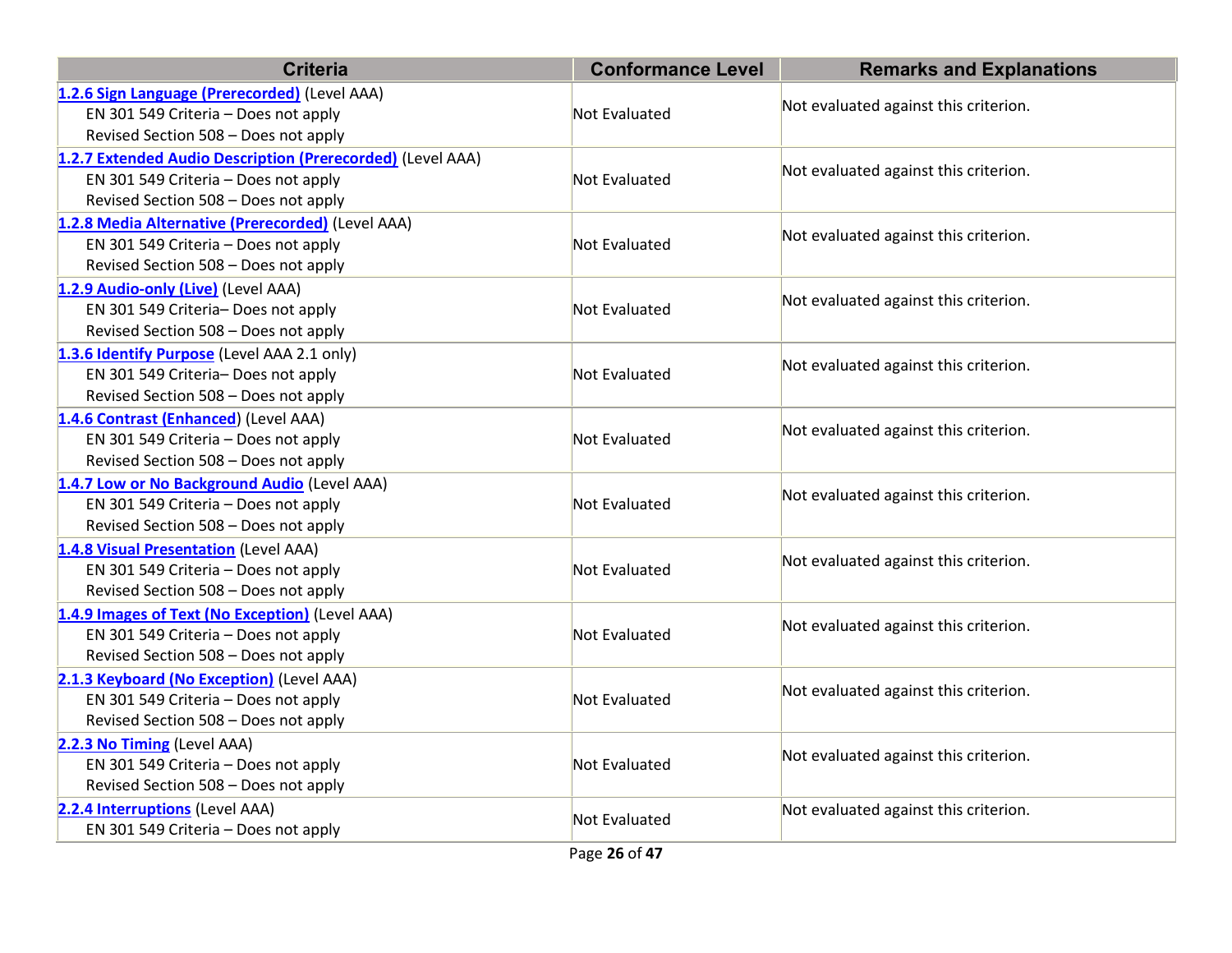| <b>Criteria</b>                                        | <b>Conformance Level</b> | <b>Remarks and Explanations</b>       |  |
|--------------------------------------------------------|--------------------------|---------------------------------------|--|
| Revised Section 508 - Does not apply                   |                          |                                       |  |
| 2.2.5 Re-authenticating (Level AAA)                    |                          | Not evaluated against this criterion. |  |
| EN 301 549 Criteria - Does not apply                   | Not Evaluated            |                                       |  |
| Revised Section 508 - Does not apply                   |                          |                                       |  |
| 2.2.6 Timeouts (Level AAA 2.1 only)                    |                          | Not evaluated against this criterion. |  |
| EN 301 549 Criteria - Does not apply                   | Not Evaluated            |                                       |  |
| Revised Section 508 - Does not apply                   |                          |                                       |  |
| 2.3.2 Three Flashes (Level AAA)                        |                          | Not evaluated against this criterion. |  |
| EN 301 549 Criteria - Does not apply                   | Not Evaluated            |                                       |  |
| Revised Section 508 - Does not apply                   |                          |                                       |  |
| 2.3.3 Animation from Interactions (Level AAA 2.1 only) |                          |                                       |  |
| EN 301 549 Criteria - Does not apply                   | Not Evaluated            | Not evaluated against this criterion. |  |
| Revised Section 508 - Does not apply                   |                          |                                       |  |
| 2.4.8 Location (Level AAA)                             |                          |                                       |  |
| EN 301 549 Criteria - Does not apply                   | Not Evaluated            | Not evaluated against this criterion. |  |
| Revised Section 508 - Does not apply                   |                          |                                       |  |
| 2.4.9 Link Purpose (Link Only) (Level AAA)             |                          |                                       |  |
| EN 301 549 Criteria - Does not apply                   | Not Evaluated            | Not evaluated against this criterion. |  |
| Revised Section 508 - Does not apply                   |                          |                                       |  |
| 2.4.10 Section Headings (Level AAA)                    |                          |                                       |  |
| EN 301 549 Criteria - Does not apply                   | Not Evaluated            | Not evaluated against this criterion. |  |
| Revised Section 508 - Does not apply                   |                          |                                       |  |
| 2.5.5 Target Size (Level AAA 2.1 only)                 |                          |                                       |  |
| EN 301 549 Criteria - Does not apply                   | Not Evaluated            | Not evaluated against this criterion. |  |
| Revised Section 508 - Does not apply                   |                          |                                       |  |
| 2.5.6 Concurrent Input Mechanisms (Level AAA 2.1 only) |                          |                                       |  |
| EN 301 549 Criteria - Does not apply                   | Not Evaluated            | Not evaluated against this criterion. |  |
| Revised Section 508 - Does not apply                   |                          |                                       |  |
| 3.1.3 Unusual Words (Level AAA)                        |                          |                                       |  |
| EN 301 549 Criteria - Does not apply                   | Not Evaluated            | Not evaluated against this criterion. |  |
| Revised Section 508 - Does not apply                   |                          |                                       |  |
| 3.1.4 Abbreviations (Level AAA)                        |                          |                                       |  |
| EN 301 549 Criteria - Does not apply                   | Not Evaluated            | Not evaluated against this criterion. |  |
| Revised Section 508 - Does not apply                   |                          |                                       |  |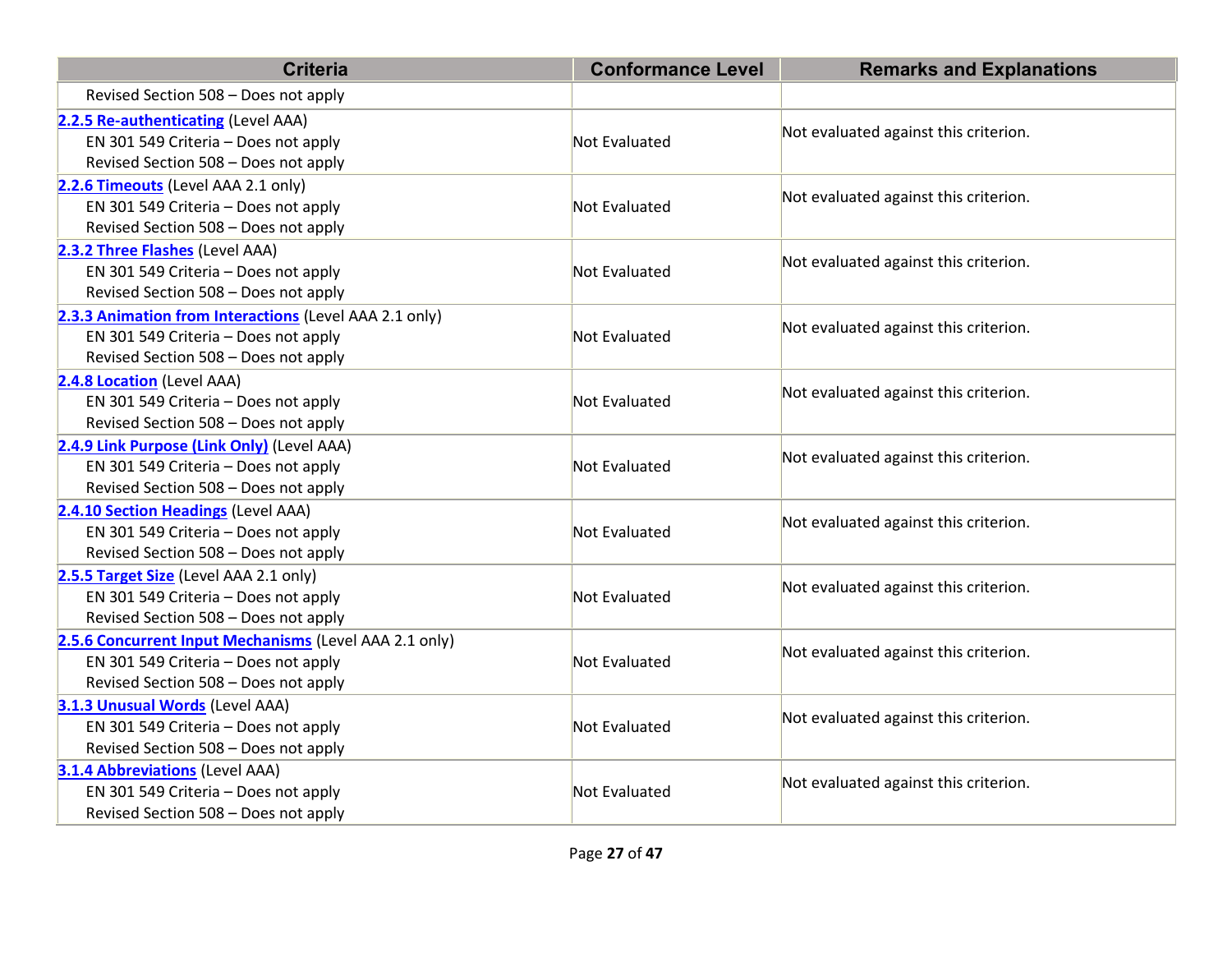| <b>Criteria</b>                          | <b>Conformance Level</b> | <b>Remarks and Explanations</b>       |  |
|------------------------------------------|--------------------------|---------------------------------------|--|
| 3.1.5 Reading Level (Level AAA)          |                          |                                       |  |
| EN 301 549 Criteria - Does not apply     | Not Evaluated            | Not evaluated against this criterion. |  |
| Revised Section 508 - Does not apply     |                          |                                       |  |
| 3.1.6 Pronunciation (Level AAA)          |                          |                                       |  |
| EN 301 549 Criteria - Does not apply     | Not Evaluated            | Not evaluated against this criterion. |  |
| Revised Section 508 - Does not apply     |                          |                                       |  |
| 3.2.5 Change on Request (Level AAA)      |                          |                                       |  |
| EN 301 549 Criteria - Does not apply     | Not Evaluated            | Not evaluated against this criterion. |  |
| Revised Section 508 - Does not apply     |                          |                                       |  |
| 3.3.5 Help (Level AAA)                   |                          |                                       |  |
| EN 301 549 Criteria - Does not apply     | Not Evaluated            | Not evaluated against this criterion. |  |
| Revised Section 508 - Does not apply     |                          |                                       |  |
| 3.3.6 Error Prevention (All) (Level AAA) |                          |                                       |  |
| EN 301 549 Criteria - Does not apply     | Not Evaluated            | Not evaluated against this criterion. |  |
| Revised Section 508 - Does not apply     |                          |                                       |  |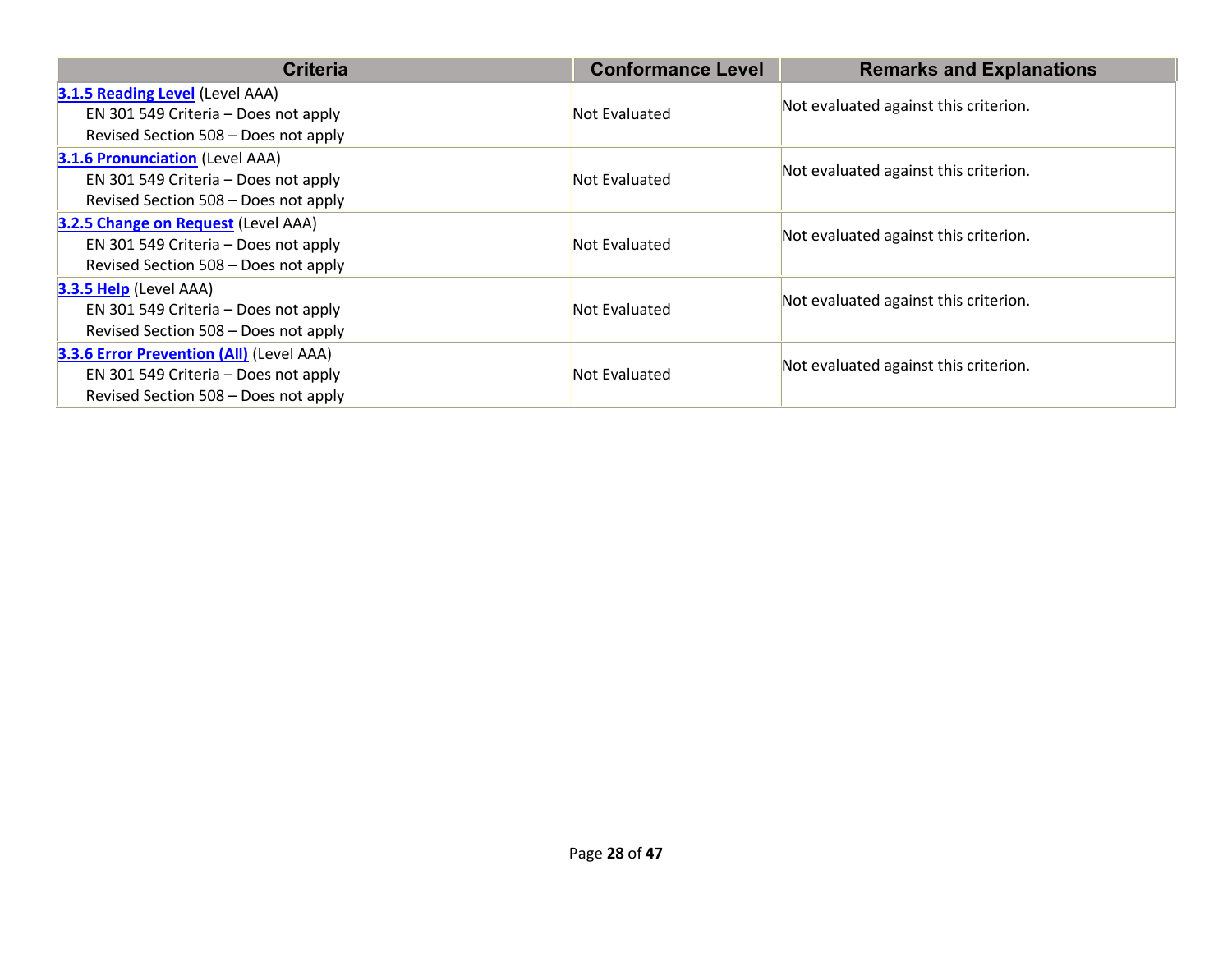## **Revised Section 508 Report**

Notes:

## **Chapter 3: [Functional Performance Criteria](https://www.access-board.gov/guidelines-and-standards/communications-and-it/about-the-ict-refresh/final-rule/text-of-the-standards-and-guidelines#302-functional-performance-criteria) (FPC)**

| <b>Criteria</b>                   | <b>Conformance Level</b> | <b>Remarks and Explanations</b>                                                                                                                                                                                                                                                                                                     |
|-----------------------------------|--------------------------|-------------------------------------------------------------------------------------------------------------------------------------------------------------------------------------------------------------------------------------------------------------------------------------------------------------------------------------|
| 302.1 Without Vision              | Partially Supports       | Most NSX-T 3.1 features allow users<br>without vision to use screen readers to<br>interact with user interface elements.<br>However, some pages have accessibility<br>issues for users without vision, such as<br>screen reader cannot identify the label,<br>states for some components.                                           |
| 302.2 With Limited Vision         | Partially Supports       | Most NSX-T 3.1 features allow users with<br>limited vision to use tools such as screen<br>readers/Magnifier to interact with user<br>interface elements.<br>However, some elements do not have<br>sufficient color contrast, and the tooltip<br>content is not hoverable which may affect<br>low vision user with screen magnifier. |
| 302.3 Without Perception of Color | Supports                 | In NSX-T 3.1, color is not used as the only<br>vision means of conveying information,<br>indicating an action, prompting a<br>response, or distinguishing a visual<br>element.                                                                                                                                                      |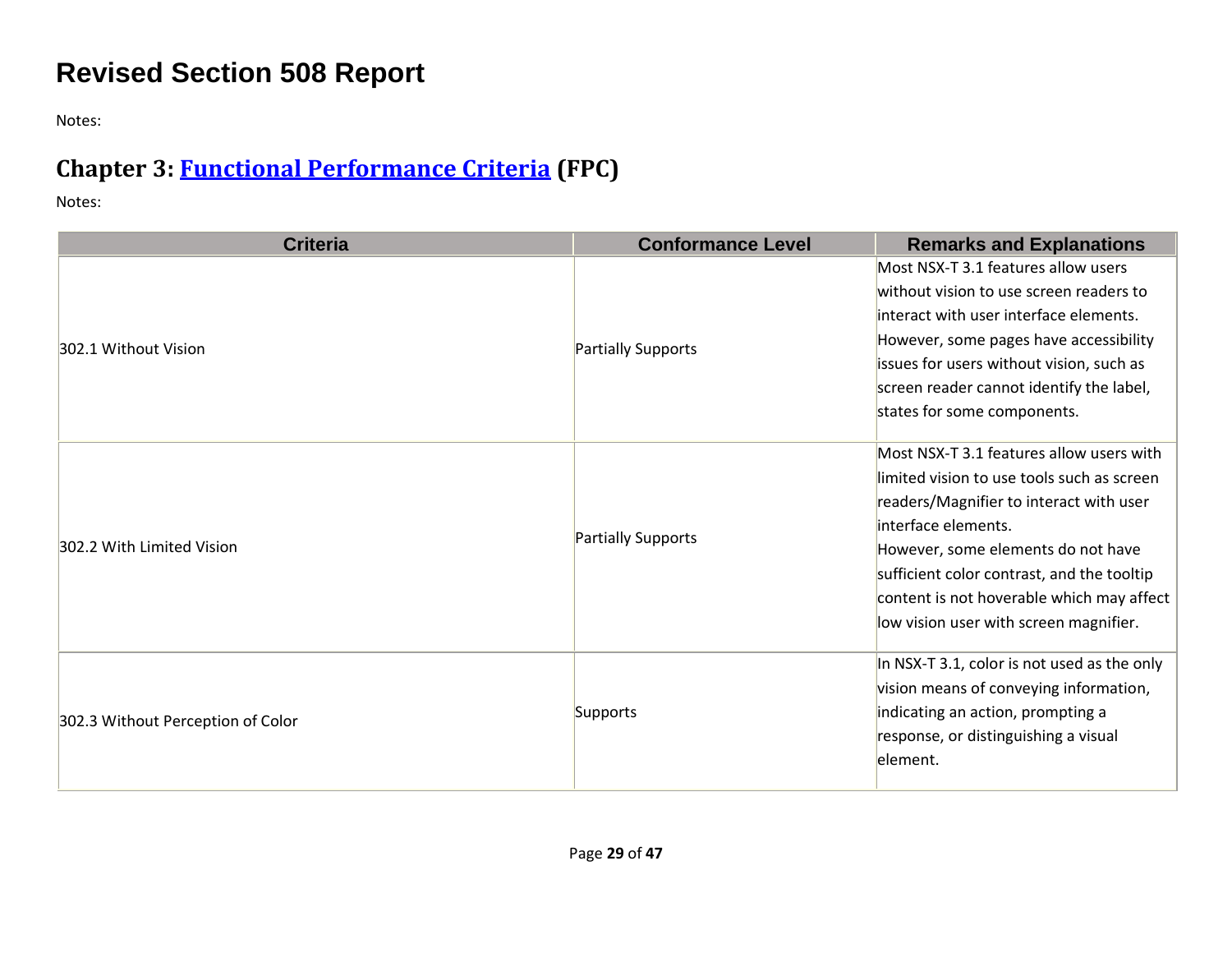| <b>Criteria</b>                                                | <b>Conformance Level</b> | <b>Remarks and Explanations</b>                                                                                                                        |
|----------------------------------------------------------------|--------------------------|--------------------------------------------------------------------------------------------------------------------------------------------------------|
| 302.4 Without Hearing                                          | Supports                 | NSX-T 3.1 has no operation that requires<br>users have the ability to hear.                                                                            |
| 302.5 With Limited Hearing                                     | Supports                 | NSX-T 3.1 has no operation that requires<br>users have the ability to hear.                                                                            |
| 302.6 Without Speech                                           | Supports                 | NSX-T 3.1 does not require speech input<br>control or operation.                                                                                       |
| 302.7 With Limited Manipulation                                | Supports                 | NSX-T 3.1 does not require simultaneous<br>manual operations or fine motor control.                                                                    |
| 302.8 With Limited Reach and Strength                          | Supports                 | NSX-T 3.1 can be operated by people with<br>limited reach and limited strength. There<br>is no operation requires user with reach<br>land<br>strength. |
| 302.9 With Limited Language, Cognitive, and Learning Abilities | Supports                 | NSX-T 3.1 features provide instruction<br>when user input is required, and provides<br>error suggestions when available.                               |

#### **Chapter 4: [Hardware](https://www.access-board.gov/guidelines-and-standards/communications-and-it/about-the-ict-refresh/final-rule/text-of-the-standards-and-guidelines#401-general)**

All criteria of chapter 4 are Not Applicable for NSX-T.

#### **Chapter 5: [Software](https://www.access-board.gov/guidelines-and-standards/communications-and-it/about-the-ict-refresh/final-rule/text-of-the-standards-and-guidelines#501-general)**

| <b>Criteria</b>                                       | <b>Conformance Level</b>              | <b>Remarks and Explanations</b>       |
|-------------------------------------------------------|---------------------------------------|---------------------------------------|
| 501.1 Scope - Incorporation of WCAG 2.0 AA            | See WCAG 2.x section                  | See information in WCAG 2.x section   |
| <b>502 Interoperability with Assistive Technology</b> | Heading cell $-$ no response required | Heading cell $-$ no response required |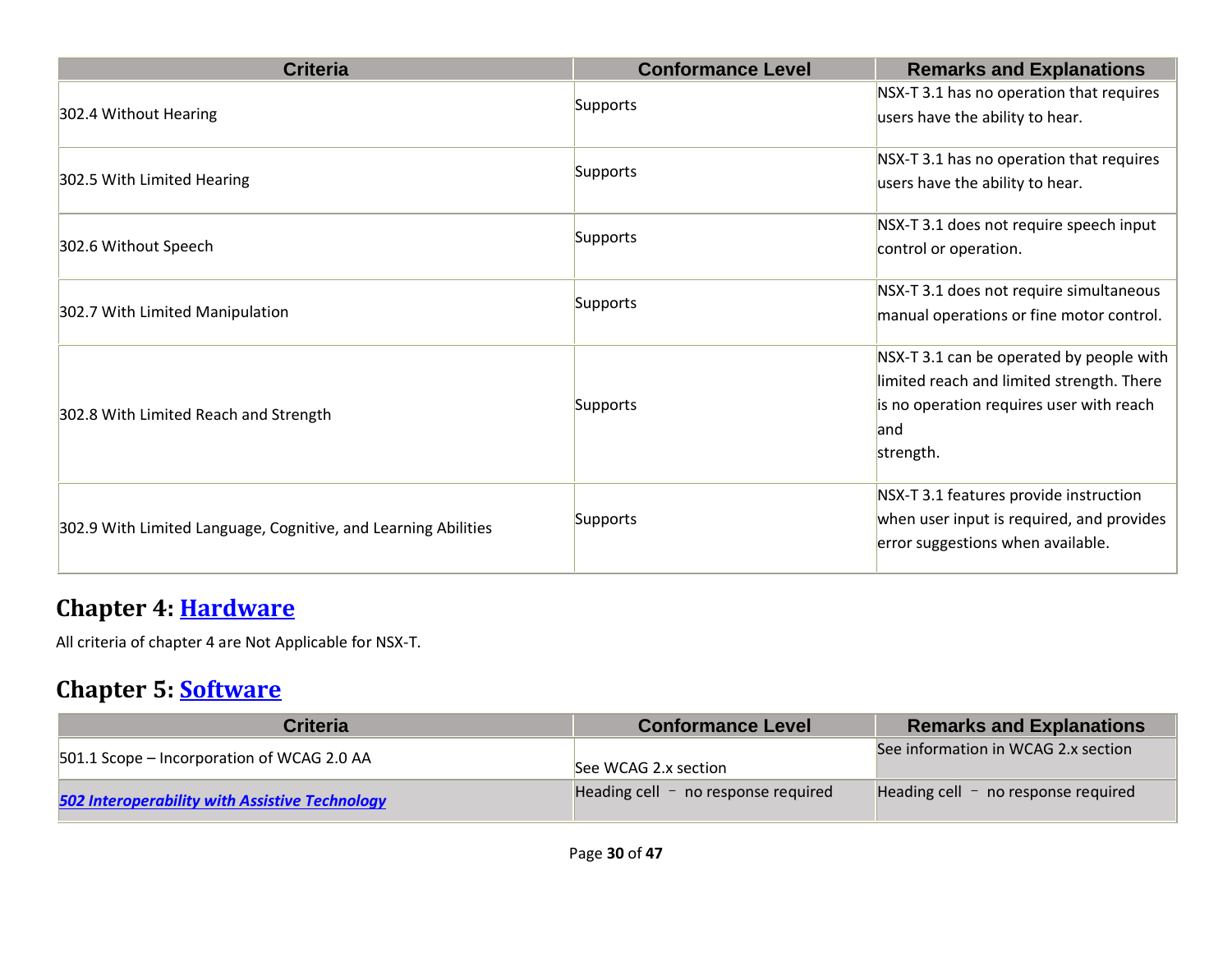| <b>Criteria</b>                                 | <b>Conformance Level</b>              | <b>Remarks and Explanations</b>                                                                                                                                                                                                                                                                                          |
|-------------------------------------------------|---------------------------------------|--------------------------------------------------------------------------------------------------------------------------------------------------------------------------------------------------------------------------------------------------------------------------------------------------------------------------|
| 502.2.1 User Control of Accessibility Features  | Not Applicable                        | NSX-T 3.1 is not a platform software.                                                                                                                                                                                                                                                                                    |
| 502.2.2 No Disruption of Accessibility Features | Not Applicable                        | NSX-T 3.1 is not a platform software.                                                                                                                                                                                                                                                                                    |
| <b>502.3 Accessibility Services</b>             | Heading cell $-$ no response required | Heading cell $-$ no response required                                                                                                                                                                                                                                                                                    |
| 502.3.1 Object Information                      | Partially Supports                    | For most NSX-T 3.1 objects, the object<br>role, states, properties, boundary, name<br>and description can be programmatically<br>determined.<br>However, some components, for example,<br>the "Upload Config File", "4 Edges" etc.<br>clickable content's description and role<br>cannot be identified by screen reader. |
| 502.3.2 Modification of Object Information      | Supports                              | For NSX-T 3.1 elements, states and<br>properties can be set by user can also be<br>set when using screen reader.                                                                                                                                                                                                         |
| 502.3.3 Row, Column, and Headers                | Partially Supports                    | Most NSX-T 3.1 data tables can be<br>programmatically determined.<br>However, the screen reader cannot<br>recognize the correct table header names<br>in Select Members, Groups and Services<br>etc. tables.                                                                                                             |
| 502.3.4 Values                                  | Supports                              | The values and set of allowable values of<br>an object can be identified by screen<br>reader in NSX-T 3.1.                                                                                                                                                                                                               |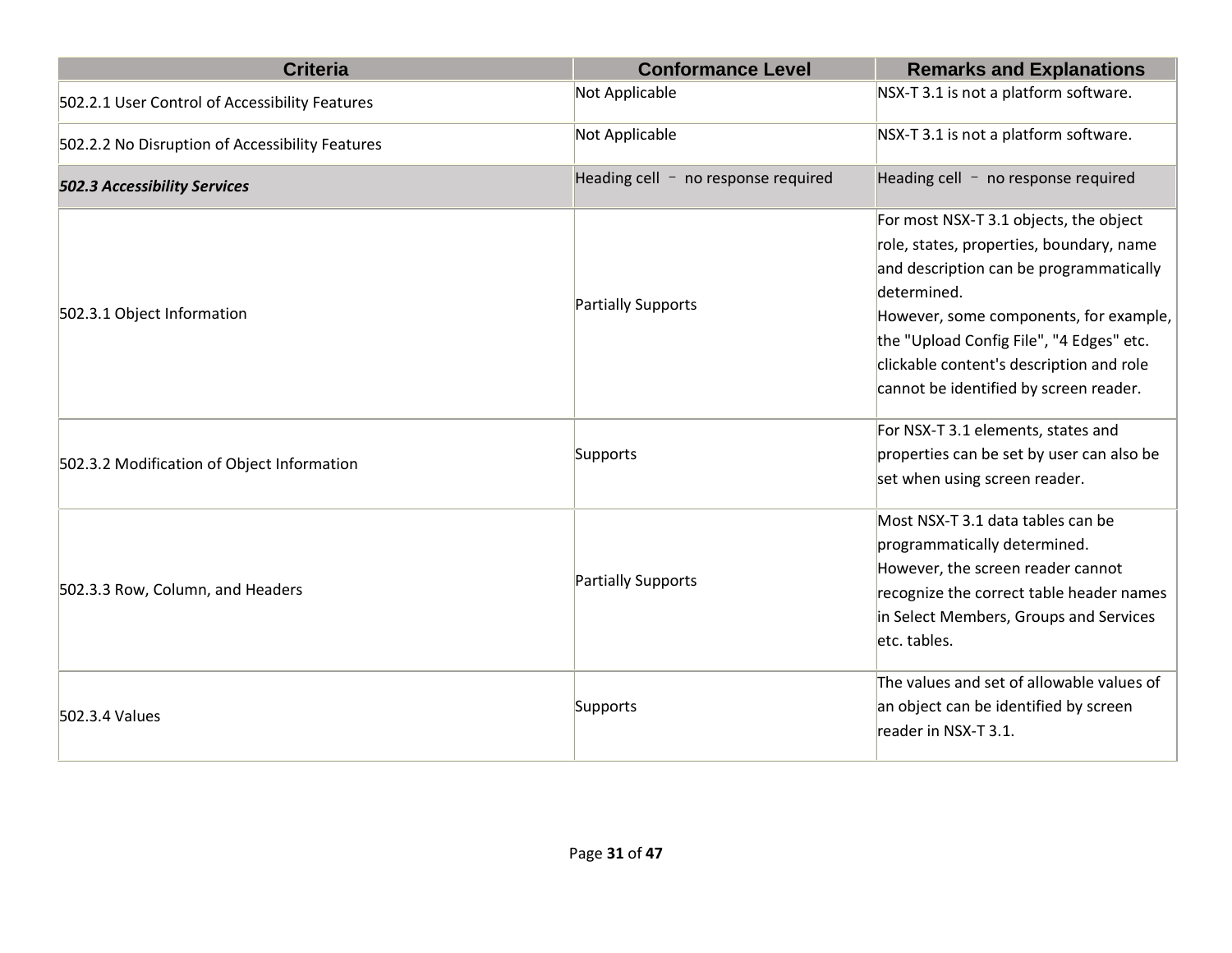| <b>Criteria</b>                    | <b>Conformance Level</b>  | <b>Remarks and Explanations</b>              |
|------------------------------------|---------------------------|----------------------------------------------|
|                                    |                           | For NSX-T 3.1 most elements, the states      |
| 502.3.5 Modification of Values     | Supports                  | and properties can be set through assistive  |
|                                    |                           | technology.                                  |
|                                    |                           | For most components in NSX-T 3.1, the        |
|                                    |                           | label can be identified by screen reader.    |
| 502.3.6 Label Relationships        | <b>Partially Supports</b> | However, in some pages, the label of edit    |
|                                    |                           | box, combo box and radio button etc.         |
|                                    |                           | cannot be identified.                        |
|                                    | Supports                  | The NSX-T 3.1 hierarchical (parent-child)    |
| 502.3.7 Hierarchical Relationships |                           | relationship can be identified correctly.    |
|                                    |                           | For NSX-T 3.1 text objects, their attributes |
| 502.3.8 Text                       | Supports                  | and boundary of text can be                  |
|                                    |                           | programmatically determined.                 |
|                                    |                           | Text that can be set by the user in NSX-T    |
| 502.3.9 Modification of Text       | Supports                  | 3.1 can be set programmatically.             |
|                                    |                           | NSX-T 3.1 allows assistive technology to     |
|                                    | Partially Supports        | execute actions on objects.                  |
| 502.3.10 List of Actions           |                           | However, some clickable components           |
|                                    |                           | cannot be focused and operated through       |
|                                    |                           | keyboard.                                    |
|                                    |                           | NSX-T 3.1 allows assistive technology to     |
| 502.3.11 Actions on Objects        | <b>Partially Supports</b> | execute actions on objects.                  |
|                                    |                           | However, some clickable components           |
|                                    |                           | cannot be focused and operated through       |
|                                    |                           | keyboard.                                    |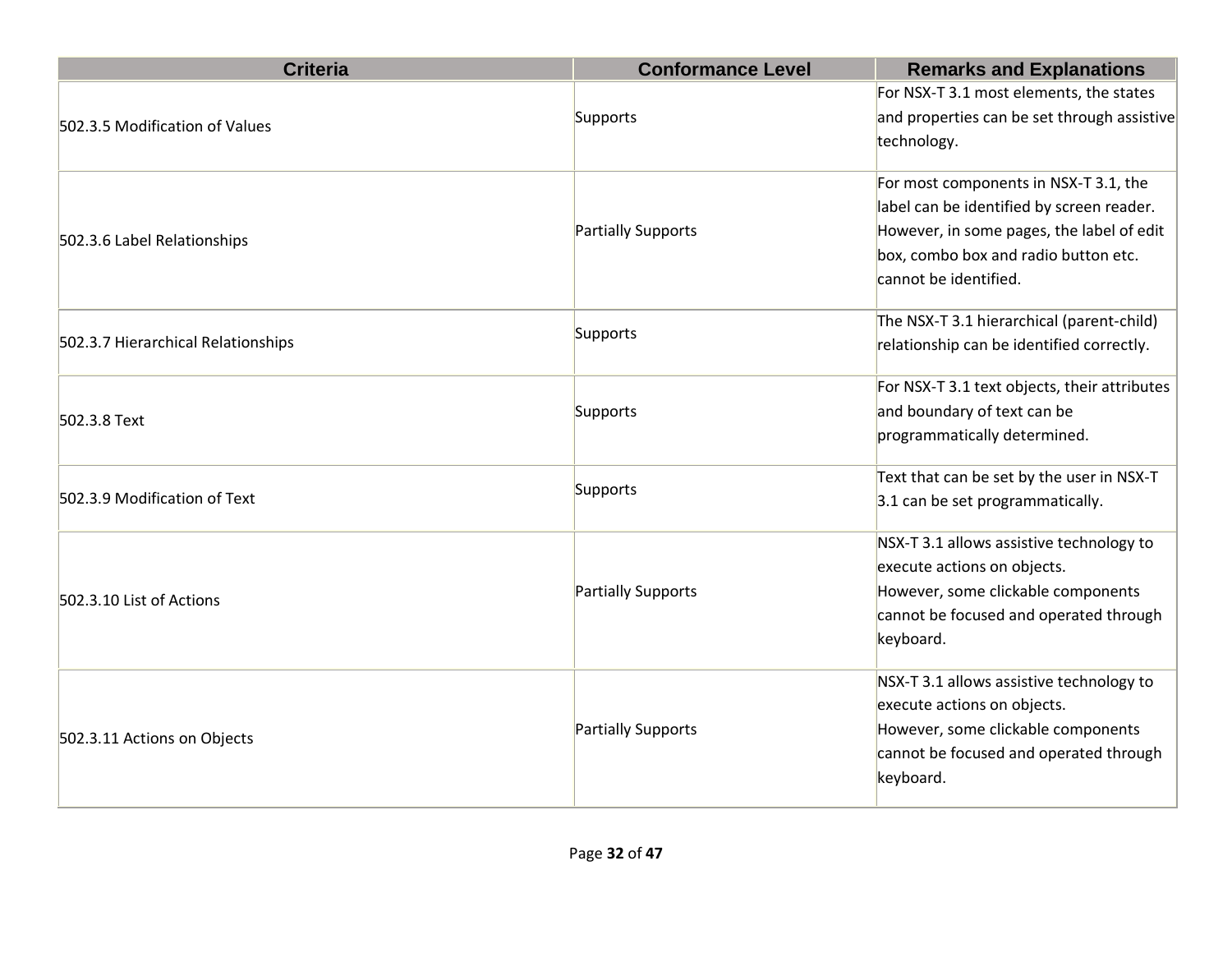| <b>Criteria</b>                                        | <b>Conformance Level</b>              | <b>Remarks and Explanations</b>                                                                                                                                                                           |
|--------------------------------------------------------|---------------------------------------|-----------------------------------------------------------------------------------------------------------------------------------------------------------------------------------------------------------|
| 502.3.12 Focus Cursor                                  | Partially Supports                    | NSX-T 3.1 shows text insertion point<br>during user input and the focusable<br>elements have visible focus.<br>However, some clickable components<br>cannot be focused or does not have visible<br>focus. |
| 502.3.13 Modification of Focus Cursor                  | Supports                              | NSX-T 3.1 tracks the focus cursor and<br>movement among interactive interface<br>elements as the input focus changes.                                                                                     |
| 502.3.14 Event Notification                            | Partially Supports                    | Most NSX-T 3.1 event notifications are<br>available to assistive technology.<br>However, some page changes and warning<br>message are not available to screen<br>reader.                                  |
| 502.4 Platform Accessibility Features                  | Not Applicable                        | NSX-T 3.1 is not a Platform software.                                                                                                                                                                     |
| <b>503 Applications</b>                                | Heading cell $-$ no response required | Heading cell $-$ no response required                                                                                                                                                                     |
| 503.2 User Preferences                                 | Supports                              | NSX-T 3.1 permits user preferences from<br>platform settings.                                                                                                                                             |
| 503.3 Alternative User Interfaces                      | Not Applicable                        | NSX-T 3.1 does not provide any alternative<br>user interface that functionality as<br>assistive technology.                                                                                               |
| 503.4 User Controls for Captions and Audio Description | Heading cell $-$ no response required | Heading cell $-$ no response required                                                                                                                                                                     |
| 503.4.1 Caption Controls                               | Not Applicable                        | NSX-T 3.1 does not contain synchronized<br>media.                                                                                                                                                         |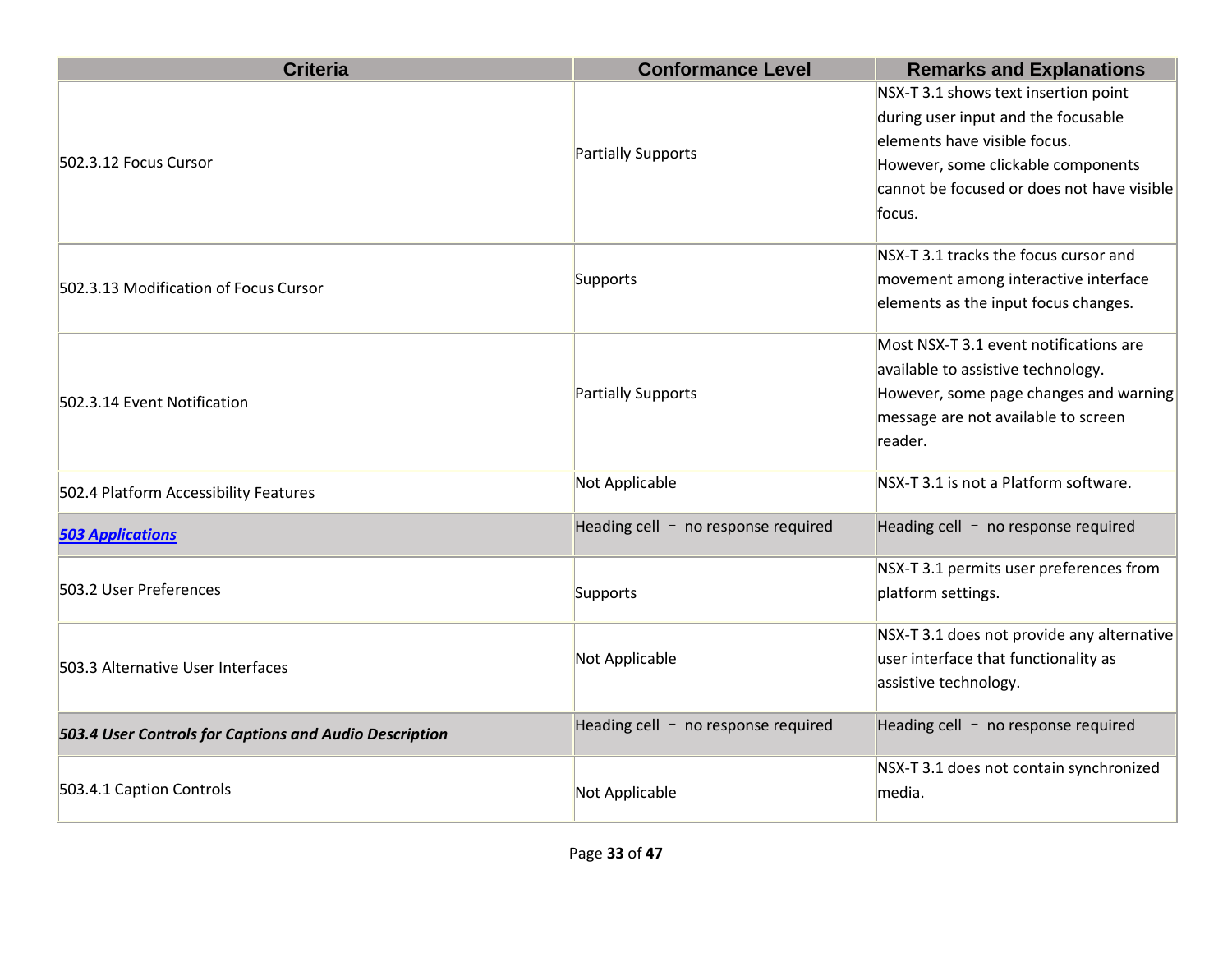| <b>Criteria</b>                                                                        | <b>Conformance Level</b>                 | <b>Remarks and Explanations</b>                   |
|----------------------------------------------------------------------------------------|------------------------------------------|---------------------------------------------------|
| 503.4.2 Audio Description Controls                                                     | Not Applicable                           | NSX-T 3.1 does not contain synchronized<br>media. |
| <b>504 Authoring Tools</b>                                                             | Heading cell $-$<br>no response required | Heading cell $-$ no response required             |
| 504.2 Content Creation or Editing (if not authoring tool, enter "not<br>applicable")   | Not Applicable                           | NSX-T 3.1 is not an authoring tool.               |
| 504.2.1 Preservation of Information Provided for Accessibility in Format<br>Conversion | Not Applicable                           | NSX-T 3.1 is not an authoring tool.               |
| 504.2.2 PDF Export                                                                     | Not Applicable                           | NSX-T 3.1 is not an authoring tool.               |
| 504.3 Prompts                                                                          | Not Applicable                           | NSX-T 3.1 is not an authoring tool.               |
| 504.4 Templates                                                                        | Not Applicable                           | NSX-T 3.1 is not an authoring tool.               |

## **Chapter 6: [Support Documentation and Services](https://www.access-board.gov/guidelines-and-standards/communications-and-it/about-the-ict-refresh/final-rule/text-of-the-standards-and-guidelines#601-general)**

| <b>Criteria</b>                                                  | <b>Conformance Level</b>              | <b>Remarks and Explanations</b>       |
|------------------------------------------------------------------|---------------------------------------|---------------------------------------|
| 601.1 Scope                                                      | Heading cell $-$ no response required | Heading cell $-$ no response required |
| <b>602 Support Documentation</b>                                 | Heading cell $-$ no response required | Heading cell $-$ no response required |
| 602.2 Accessibility and Compatibility Features                   | Not Applicable                        | Not evaluated for this criterion.     |
| 602.3 Electronic Support Documentation                           | Not Applicable                        | Not evaluated for this criterion.     |
| 602.4 Alternate Formats for Non-Electronic Support Documentation | Not Applicable                        | Not evaluated for this criterion.     |
| <b>603 Support Services</b>                                      | Heading cell $-$ no response required | Heading cell $-$ no response required |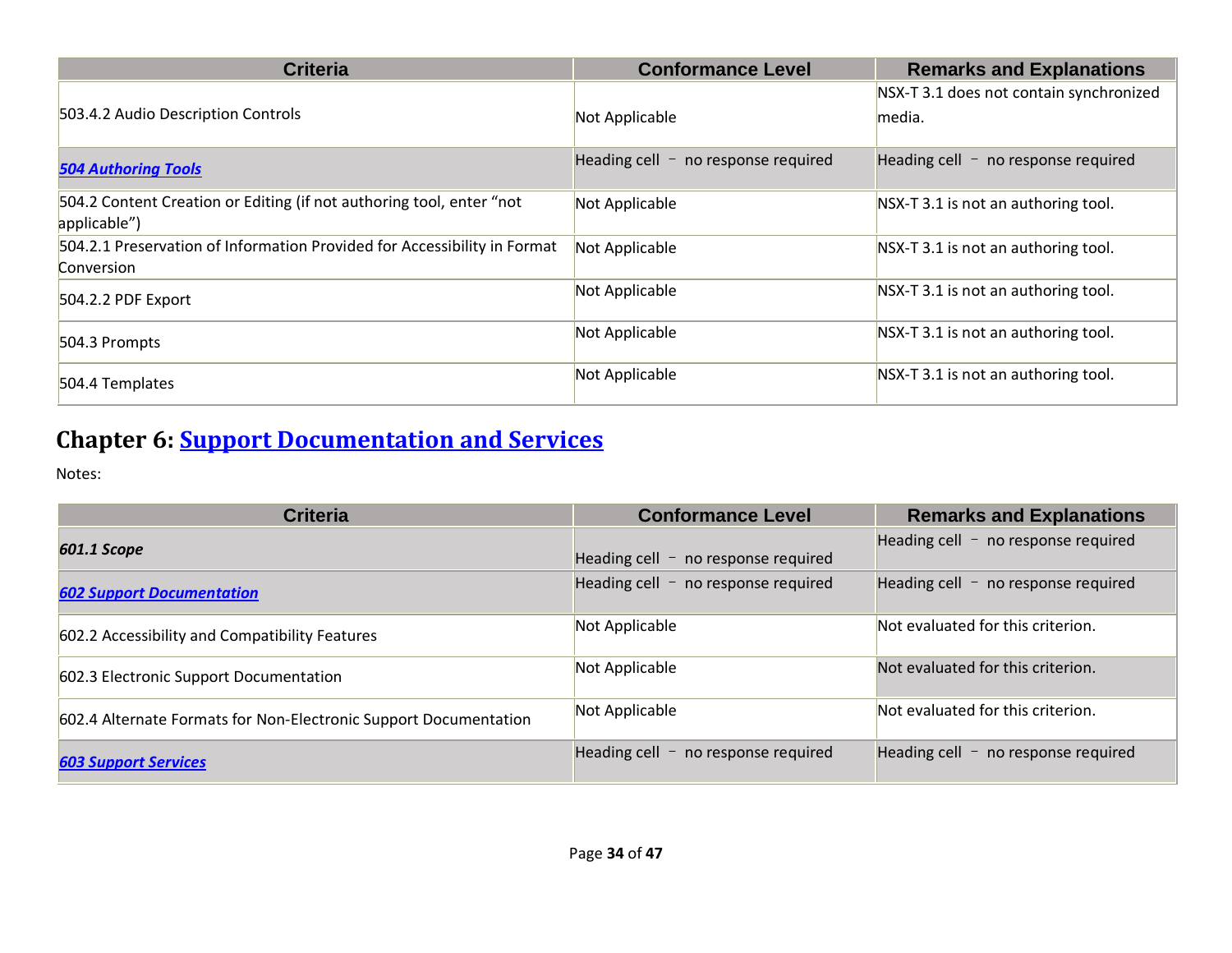| <b>Criteria</b>                                               | <b>Conformance Level</b> | <b>Remarks and Explanations</b>                                                                                                                                                             |
|---------------------------------------------------------------|--------------------------|---------------------------------------------------------------------------------------------------------------------------------------------------------------------------------------------|
| 603.2 Information on Accessibility and Compatibility Features | Supports                 | NSX-T 3.1 provides information about<br>accessibility and compatibility features.                                                                                                           |
| 603.3 Accommodation of Communication Needs                    | Supports                 | NSX-T 3.1 provides built-in and online help<br>document as well as online support<br>services. User can contact support service<br>via telephone or through the VMware<br>official website. |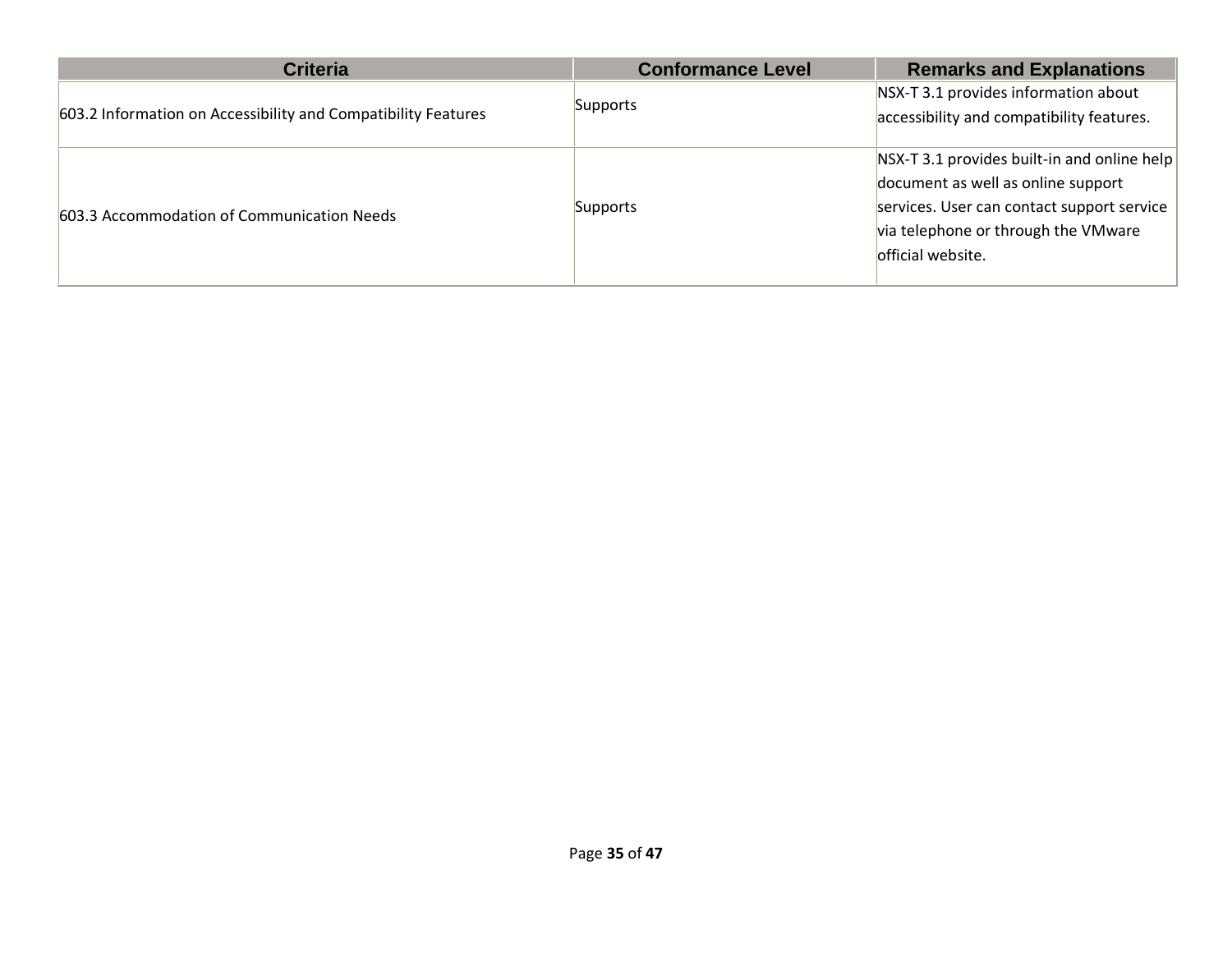# **EN 301 549 Report**

## **Chapter 4: [Functional Performance Statements](https://www.etsi.org/deliver/etsi_en/301500_301599/301549/03.01.01_60/en_301549v030101p.pdf#%5B%7B%22num%22%3A38%2C%22gen%22%3A0%7D%2C%7B%22name%22%3A%22XYZ%22%7D%2C54%2C747%2C0%5D) (FPS)**

| <b>Criteria</b>                          | <b>Conformance Level</b> | <b>Remarks and Explanations</b>                                                                                                                                                                                                                                                                       |
|------------------------------------------|--------------------------|-------------------------------------------------------------------------------------------------------------------------------------------------------------------------------------------------------------------------------------------------------------------------------------------------------|
| 4.2.1 Usage without vision               | Partially Supports       | Most NSX-T 3.1 features allow users<br>without vision to use screen readers to<br>interact with user interface elements.<br>However, some features have accessibility<br>issues, such as missing description for<br>some edit boxes and buttons that will<br>affect vision impaired users.            |
| 4.2.2 Usage with limited vision          | Partially Supports       | Most NSX-T 3.1 features allow users with<br>limited vision to use tools such as screen<br>readers/Magnifier to interact with user<br>interface elements.<br>However, some user interface elements do<br>not have enough color contrast ratio to<br>allow low vision users to easily read the<br>text. |
| 4.2.3 Usage without perception of colour | Supports                 | In NSX-T 3.1, color is not used as the only<br>vision means of conveying information,<br>indicating an action, prompting a<br>response, or distinguishing a visual<br>element.                                                                                                                        |
| 4.2.4 Usage without hearing              | Supports                 | NSX-T 3.1 has no operations that requires<br>user to hear.                                                                                                                                                                                                                                            |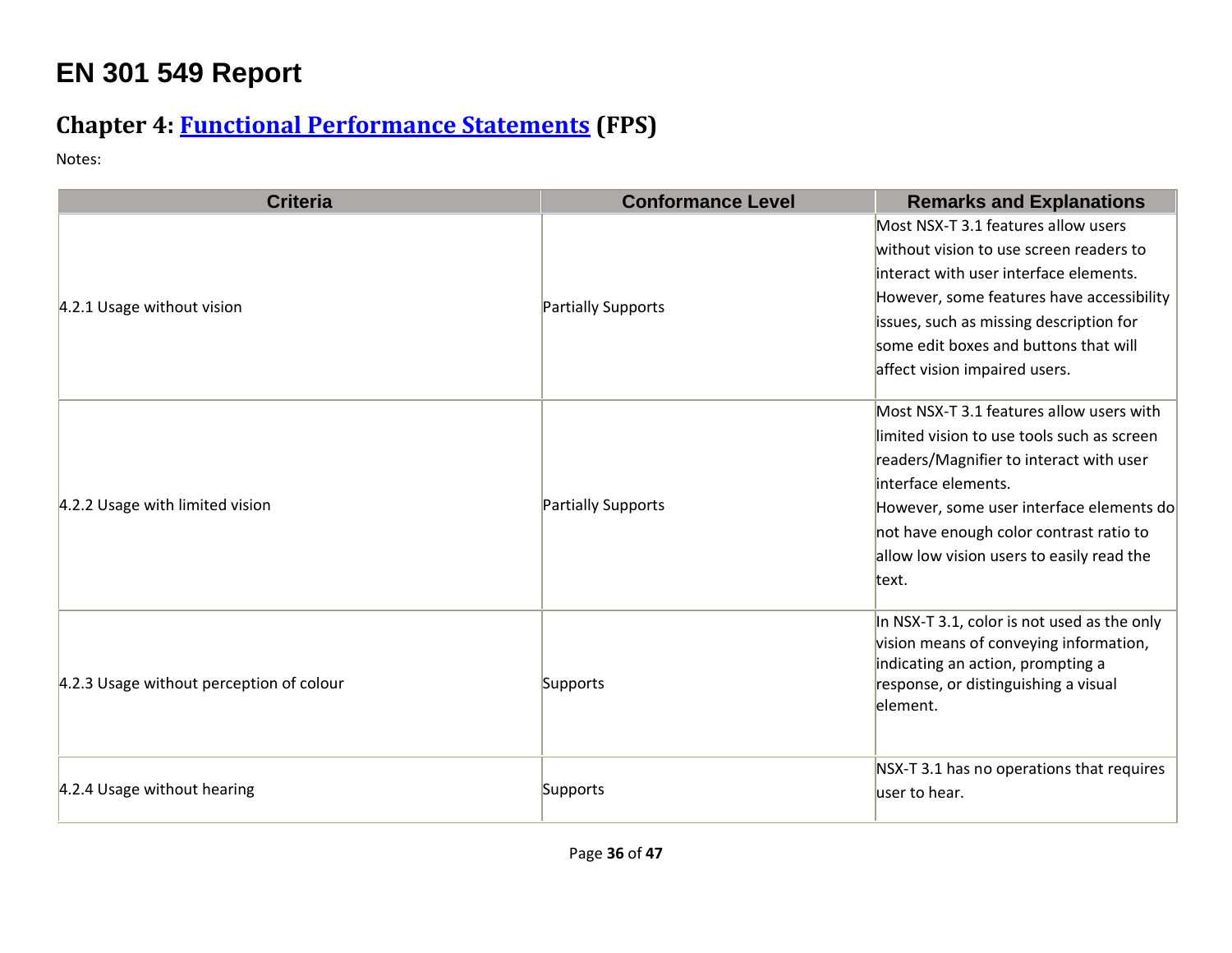| <b>Criteria</b>                                           | <b>Conformance Level</b> | <b>Remarks and Explanations</b>                                                                                                                                                                                               |
|-----------------------------------------------------------|--------------------------|-------------------------------------------------------------------------------------------------------------------------------------------------------------------------------------------------------------------------------|
| 4.2.5 Usage with limited hearing                          | Supports                 | NSX-T 3.1 has no operations that requires<br>user to hear.                                                                                                                                                                    |
| 4.2.6 Usage with no or limited vocal capability           | Supports                 | NSX-T 3.1 does not require speech input<br>control or operation.                                                                                                                                                              |
| 4.2.7 Usage with limited manipulation or strength         | Supports                 | NSX-T 3.1 does not require simultaneous<br>manual operations or fine motor control.                                                                                                                                           |
| 4.2.8 Usage with limited reach                            | Supports                 | NSX-T 3.1 can be operated by people with<br>limited reach and limited strength. There<br>is no operation requires user with reach<br>and strength.                                                                            |
| 4.2.9 Minimize photosensitive seizure triggers            | Supports                 | NSX-T 3.1 does not contain content flashes<br>more than 3 times per second.                                                                                                                                                   |
| 4.2.10 Usage with limited cognition, language or learning | Partially Supports       | NSX-T 3.1 provides instruction when<br>requires user input and provides error<br>suggestions when available.<br>However, for some hover info, it only can<br>display 5 seconds may affect user with<br>cognitive limitations. |
| $4.2.11$ Privacy                                          | Not Applicable           | NSX-T 3.1 does not contain privacy related<br>features.                                                                                                                                                                       |

## **Chapter [5: Generic Requirements](https://www.etsi.org/deliver/etsi_en/301500_301599/301549/03.01.01_60/en_301549v030101p.pdf#%5B%7B%22num%22%3A45%2C%22gen%22%3A0%7D%2C%7B%22name%22%3A%22XYZ%22%7D%2C54%2C747%2C0%5D)**

| Criteria                        | <b>Conformance Level</b>            | <b>Remarks and Explanations</b>     |
|---------------------------------|-------------------------------------|-------------------------------------|
| <b>5.1 Closed functionality</b> | Heading cell - no response required | Heading cell – no response required |
|                                 |                                     |                                     |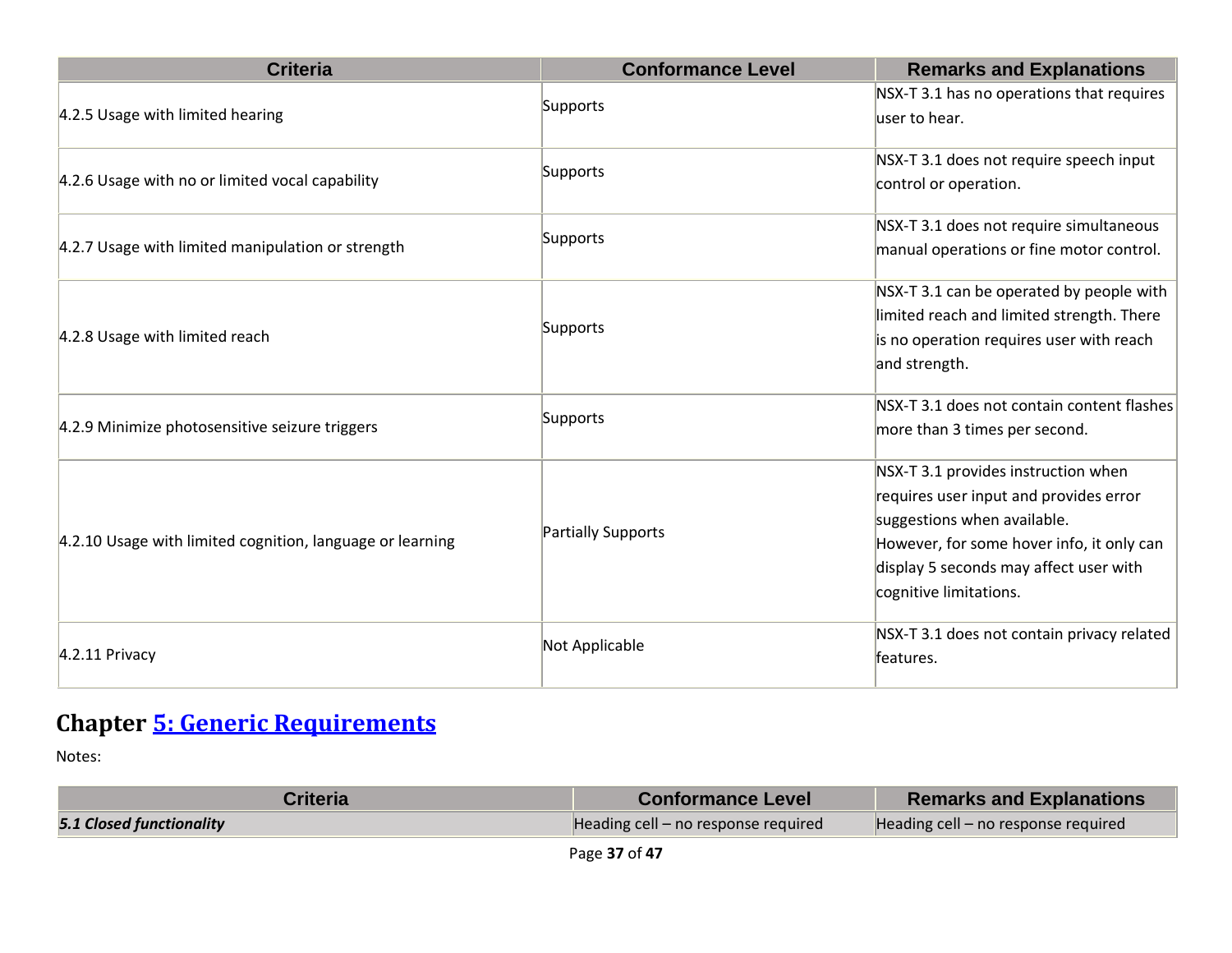| <b>Criteria</b>                                   | <b>Conformance Level</b>            | <b>Remarks and Explanations</b>                |
|---------------------------------------------------|-------------------------------------|------------------------------------------------|
| 5.1.2 General                                     | Heading cell - no response required | Heading cell - no response required            |
| 5.1.2.1 Closed functionality                      | See 5.2 through 13                  | See information in 5.2 through 13              |
| 5.1.2.2 Assistive technology                      | See 5.1.3 through 5.1.6             | See information in 5.1.3 through 5.1.6         |
| 5.1.3 Non-visual access                           | Heading cell - no response required | Heading cell - no response required            |
|                                                   |                                     | $N$ SX-T 3.1 content is available to assistive |
|                                                   |                                     | technology for screen reading, but some        |
| 5.1.3.1 Audio output of visual information        | Partially Supports                  | content is closed to screen reader and         |
|                                                   |                                     | does not provide non-visual access to it.      |
|                                                   |                                     | NSX-T 3.1 does not contain auditory            |
| 5.1.3.2 Auditory output delivery including speech | Not Applicable                      | output provide as a non-visual access          |
|                                                   |                                     | method.                                        |
|                                                   |                                     | NSX-T 3.1 does not contain auditory            |
| 5.1.3.3 Auditory output correlation               | Not Applicable                      | output provide as a non-visual access          |
|                                                   |                                     | method.                                        |
|                                                   |                                     | NSX-T 3.1 does not contain speech output       |
| 5.1.3.4 Speech output user control                | Not Applicable                      | provide as a non-visual access method.         |
|                                                   |                                     | NSX-T 3.1 does not contain speech output       |
| 5.1.3.5 Speech output automatic interruption      | Not Applicable                      | provide as a non-visual access method.         |
|                                                   |                                     | Most of the non-text content in NSX-T 3.1      |
|                                                   | Partially Supports                  | has descriptions, but some components          |
| 5.1.3.6 Speech output for non-text content        |                                     | such as the alert image does not have text     |
|                                                   |                                     | descriptions.                                  |
|                                                   |                                     | NSX-T 3.1 does not contain pre-recorded        |
| 5.1.3.7 Speech output for video information       | Not Applicable                      | video that enable the use of closed            |
|                                                   |                                     | functions of ICT.                              |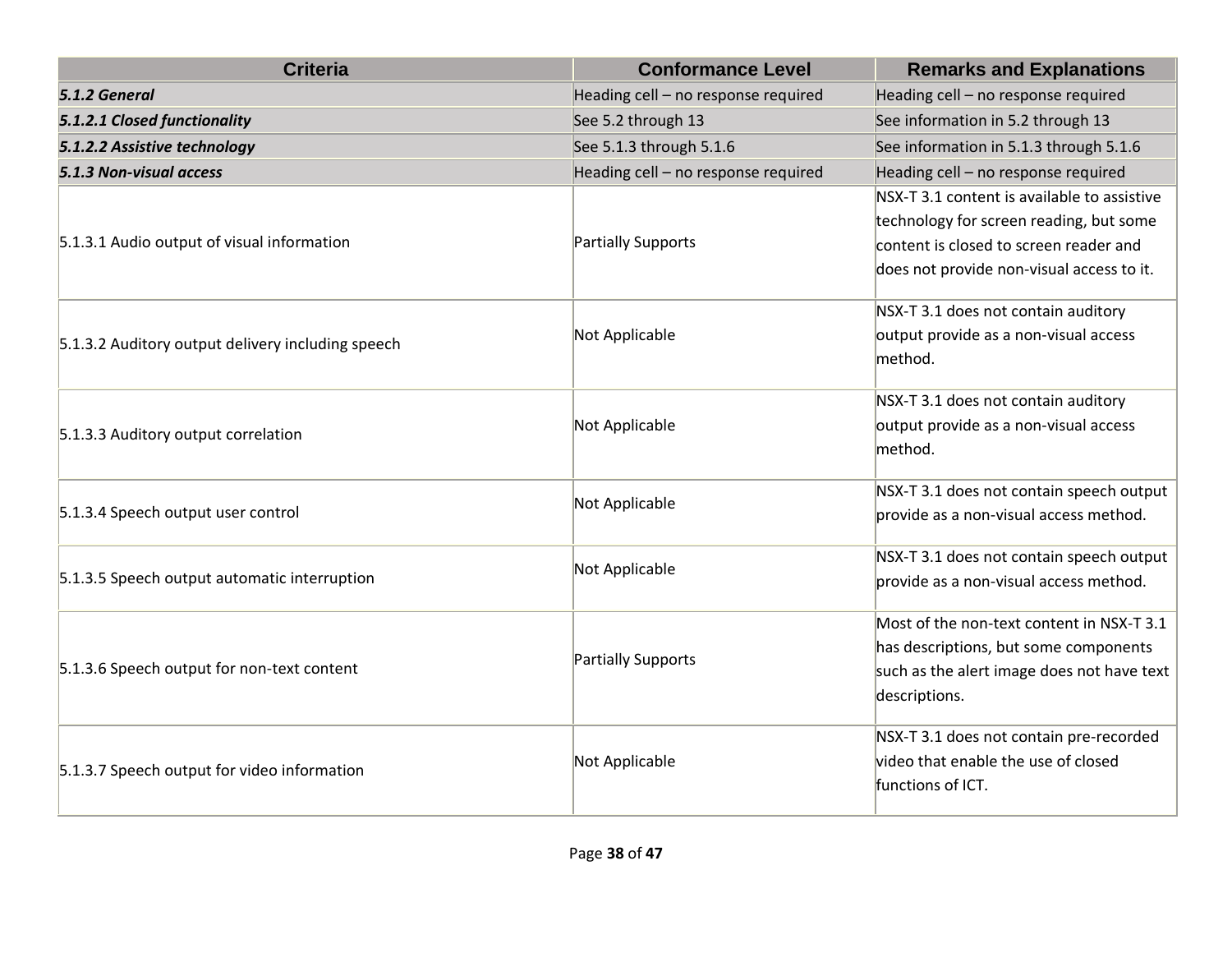| <b>Criteria</b>                                       | <b>Conformance Level</b> | <b>Remarks and Explanations</b>                                             |
|-------------------------------------------------------|--------------------------|-----------------------------------------------------------------------------|
|                                                       | Not Applicable           | NSX-T 3.1 does not contain auditory<br>output provided as non-visual access |
| 5.1.3.8 Masked entry                                  |                          | method.                                                                     |
|                                                       |                          | NSX-T 3.1 does not contain auditory                                         |
| 5.1.3.9 Private access to personal data               | Not Applicable           | output provided as non-visual access<br>method.                             |
|                                                       |                          | NSX-T 3.1 does not contain auditory                                         |
| 5.1.3.10 Non-interfering audio output                 | Not Applicable           | output provided as non-visual access<br>method.                             |
|                                                       |                          | NSX-T 3.1 does not contain auditory                                         |
| 5.1.3.11 Private listening volume                     | Not Applicable           | output provided as non-visual access<br>method.                             |
|                                                       |                          | NSX-T 3.1 does not contain auditory                                         |
| 5.1.3.12 Speaker volume                               | Not Applicable           | output provided as non-visual access                                        |
|                                                       |                          | method.                                                                     |
|                                                       |                          | NSX-T 3.1 does not contain auditory                                         |
| 5.1.3.13 Volume reset                                 | Not Applicable           | output provided as non-visual access<br>method.                             |
| 5.1.3.14 Spoken languages                             | Not Applicable           | NSX-T 3.1 does not provide speech output.                                   |
| 5.1.3.15 Non-visual error identification              | Not Applicable           | NSX-T 3.1 does not provide speech output.                                   |
| 5.1.3.16 Receipts, tickets, and transactional outputs | Not Applicable           | NSX-T 3.1 does not provide self-service<br>transactions.                    |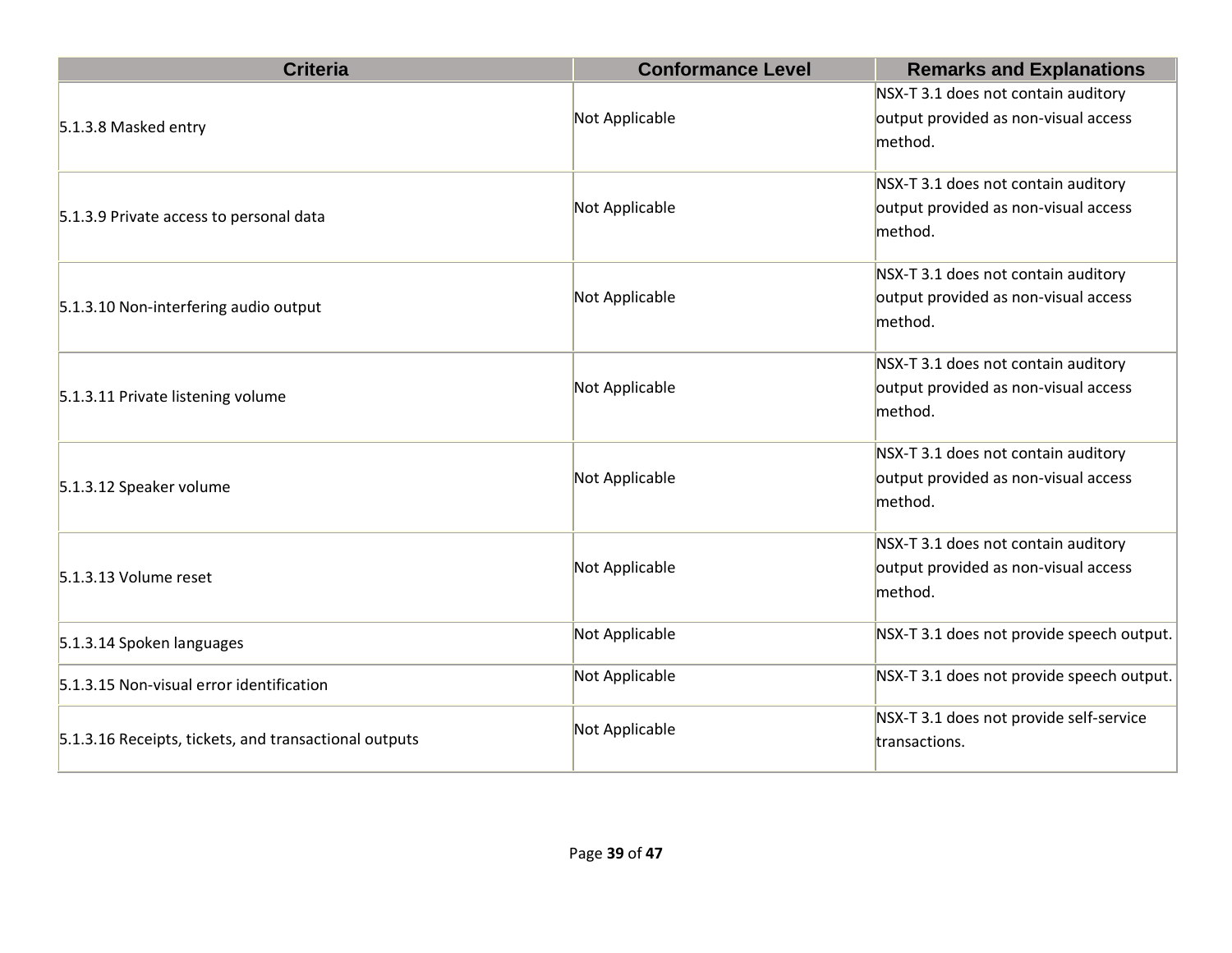| <b>Criteria</b>                                                 | <b>Conformance Level</b>            | <b>Remarks and Explanations</b>                                       |
|-----------------------------------------------------------------|-------------------------------------|-----------------------------------------------------------------------|
|                                                                 | Not Applicable                      | NSX-T 3.1 is not closed to text<br>enlargement feature of platform or |
| 5.1.4 Functionality closed to text enlargement                  |                                     | assistive technology.                                                 |
| 5.1.5 Visual output for auditory information                    | Not Applicable                      | No NSX-T 3.1 function requires<br>prerecorded auditory information.   |
|                                                                 |                                     |                                                                       |
| 5.1.6 Operation without keyboard interface                      | Heading cell - no response required | Heading cell - no response required                                   |
| 5.1.6.1 Closed functionality                                    | See 5.1.3.1 through 5.1.3.16        | See information in 5.1.3.1 through<br>5.1.3.16                        |
|                                                                 |                                     | NSX-T 3.1 does not have functionality that                            |
| 5.1.6.2 Input focus                                             | Not Applicable                      | are closed to keyboards or keyboard                                   |
|                                                                 |                                     | interfaces.                                                           |
|                                                                 |                                     | NSX-T 3.1 does not have functionality that                            |
| 5.1.7 Access without speech                                     | Not Applicable                      | are closed to keyboards or keyboard                                   |
|                                                                 |                                     | interfaces.                                                           |
|                                                                 |                                     | NSX-T 3.1 does not have functionality that                            |
| 5.2 Activation of accessibility features                        | Not Applicable                      | are closed to keyboards or keyboard                                   |
|                                                                 |                                     | interfaces.                                                           |
|                                                                 |                                     | NSX-T 3.1 does not use biological                                     |
| 5.3 Biometrics                                                  | Not Applicable                      | characteristics.                                                      |
|                                                                 | Not Applicable                      | NSX-T 3.1 does not convert information or                             |
| 5.4 Preservation of accessibility information during conversion |                                     | communication.                                                        |
| 5.5 Operable parts                                              | Heading cell - no response required | Heading cell - no response required                                   |
|                                                                 |                                     | NSX-T 3.1 does not have operable parts                                |
| 5.5.1 Means of operation                                        | Not Applicable                      | that require grasping, pinching, or twisting                          |
|                                                                 |                                     | of the wrist to operate.                                              |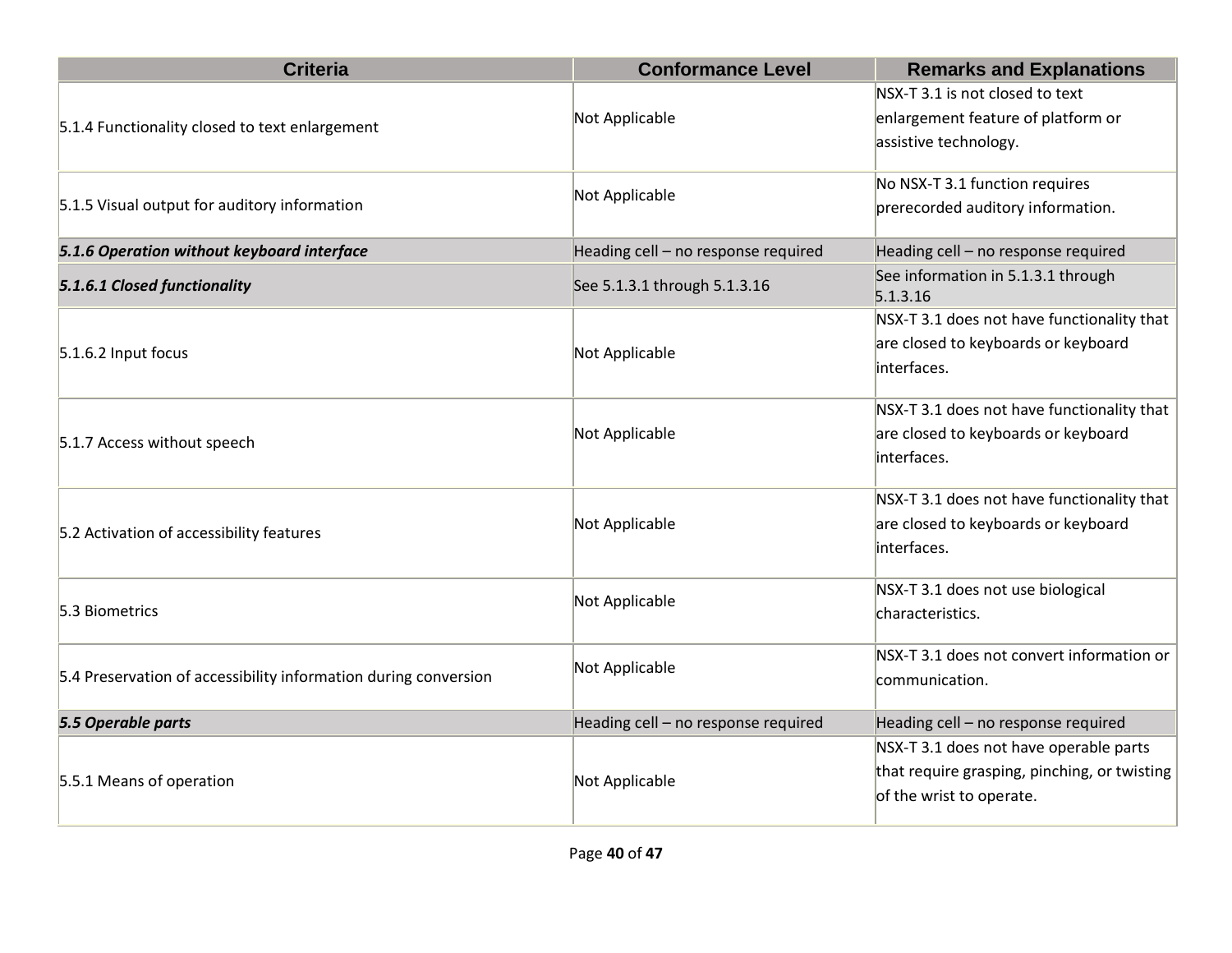| <b>Criteria</b>                     | <b>Conformance Level</b>              | <b>Remarks and Explanations</b>                                         |
|-------------------------------------|---------------------------------------|-------------------------------------------------------------------------|
| 5.5.2 Operable parts discernibility | Not Applicable                        | NSX-T 3.1 does not have operable parts.                                 |
| 5.6 Locking or toggle controls      | Heading cell $-$ no response required | Heading cell $-$ no response required                                   |
| 5.6.1 Tactile or auditory status    | Not Applicable                        | NSX-T 3.1 does not have locking or toggle<br>control.                   |
| 5.6.2 Visual status                 | Not Applicable                        | NSX-T 3.1 does not have locking or toggle<br>control.                   |
| 5.7 Key repeat                      | Not Applicable                        | NSX-T 3.1 does not have key repeat<br>function.                         |
| 5.8 Double-strike key acceptance    | Not Applicable                        | NSX-T 3.1 follows the double-strike key<br>settings in the platform.    |
| 5.9 Simultaneous user actions       | Not Applicable                        | NSX-T 3.1 does not need simultaneous<br>user actions for its operation. |

#### **Chapter [6: ICT with Two-Way Voice Communication](https://www.etsi.org/deliver/etsi_en/301500_301599/301549/03.01.01_60/en_301549v030101p.pdf#%5B%7B%22num%22%3A60%2C%22gen%22%3A0%7D%2C%7B%22name%22%3A%22XYZ%22%7D%2C54%2C747%2C0%5D)**

All criteria of chapter 6 are Not Applicable for NSX-T.

#### **Chapter [7: ICT with Video Capabilities](https://www.etsi.org/deliver/etsi_en/301500_301599/301549/03.01.01_60/en_301549v030101p.pdf#%5B%7B%22num%22%3A70%2C%22gen%22%3A0%7D%2C%7B%22name%22%3A%22XYZ%22%7D%2C54%2C747%2C0%5D)**

All criteria of chapter 7 are Not Applicable for NSX-T.

#### **Chapter [8: Hardware](https://www.etsi.org/deliver/etsi_en/301500_301599/301549/03.01.01_60/en_301549v030101p.pdf#%5B%7B%22num%22%3A74%2C%22gen%22%3A0%7D%2C%7B%22name%22%3A%22XYZ%22%7D%2C54%2C747%2C0%5D)**

All criteria of chapter 8 are Not Applicable for NSX-T.

#### **Chapter [9: Web](https://www.etsi.org/deliver/etsi_en/301500_301599/301549/03.01.01_60/en_301549v030101p.pdf#%5B%7B%22num%22%3A113%2C%22gen%22%3A0%7D%2C%7B%22name%22%3A%22XYZ%22%7D%2C54%2C747%2C0%5D)** *(see [WCAG 2.x](#page-4-0) section)*

Notes: See WCAG 2.x section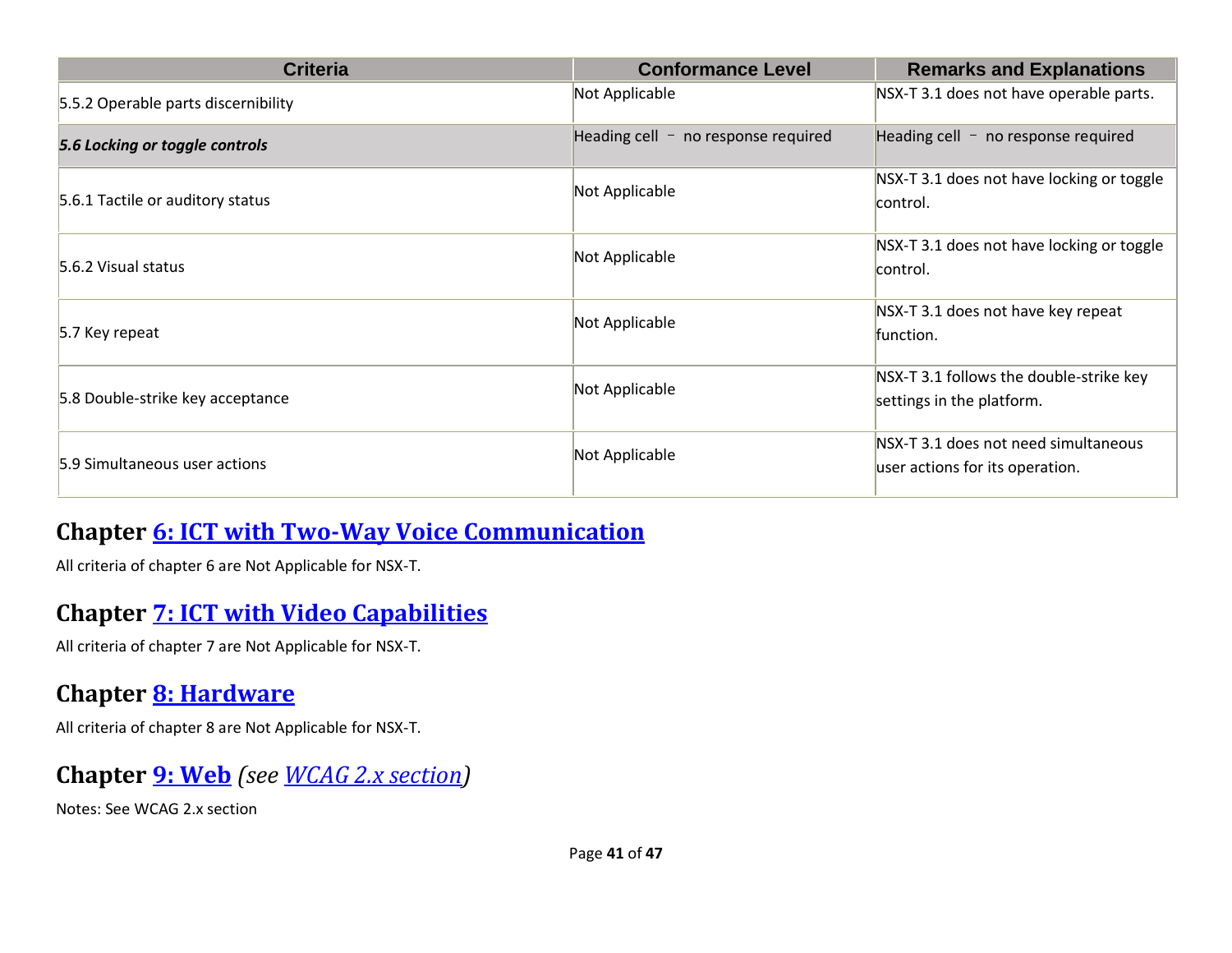## **Chapter [10: Non-Web Software](https://www.etsi.org/deliver/etsi_en/301500_301599/301549/03.01.01_60/en_301549v030101p.pdf#%5B%7B%22num%22%3A127%2C%22gen%22%3A0%7D%2C%7B%22name%22%3A%22XYZ%22%7D%2C54%2C747%2C0%5D)**

| <b>Criteria</b>                   | <b>Conformance Level</b>            | <b>Remarks and Explanations</b>                                        |
|-----------------------------------|-------------------------------------|------------------------------------------------------------------------|
| <b>10.0 General (informative)</b> | Heading cell - no response required | Heading cell - no response required                                    |
| 10.1.1.1 through 10.4.1.3         | See WCAG 2.x section                | See information in WCAG 2.x section                                    |
| 10.5 Caption positioning          | Not Applicable                      | NSX-T 3.1 does not contain synchronized<br>media in non-web Documents. |
| 10.6 Audio description timing     | Not Applicable                      | NSX-T 3.1 does not contain synchronized<br>media in non-web Documents. |

## **Chapter [11: Software](https://www.etsi.org/deliver/etsi_en/301500_301599/301549/03.01.01_60/en_301549v030101p.pdf#%5B%7B%22num%22%3A149%2C%22gen%22%3A0%7D%2C%7B%22name%22%3A%22XYZ%22%7D%2C54%2C747%2C0%5D)**

| <b>Criteria</b>                                                                                                               | <b>Conformance Level</b>            | <b>Remarks and Explanations</b>                                                                                                                                                          |
|-------------------------------------------------------------------------------------------------------------------------------|-------------------------------------|------------------------------------------------------------------------------------------------------------------------------------------------------------------------------------------|
| 11.0 General (informative)                                                                                                    | Heading cell - no response required | Heading cell - no response required                                                                                                                                                      |
| 11.1.1.1 through 11.4.1.3                                                                                                     | See WCAG 2.x section                | See information in WCAG 2.x section                                                                                                                                                      |
| 11.5 Interoperability with assistive technology                                                                               | Heading cell - no response required | Heading cell - no response required                                                                                                                                                      |
| 11.5.1 Closed functionality                                                                                                   | Heading cell - no response required | Heading cell - no response required                                                                                                                                                      |
| 11.5.2 Accessibility services                                                                                                 | Heading cell - no response required | Heading cell - no response required                                                                                                                                                      |
| 11.5.2.1 Platform accessibility service support for software that provides See 11.5.2.5 through 11.5.2.17<br>a user interface |                                     | See information in 11.5.2.5 through<br>11.5.2.17                                                                                                                                         |
| 11.5.2.2 Platform accessibility service support for assistive technologies See 11.5.2.5 through 11.5.2.17                     |                                     | See information in 11.5.2.5 through<br>11.5.2.17                                                                                                                                         |
| 11.5.2.3 Use of accessibility services                                                                                        | Supports                            | NSX-T 3.1 uses the accessibility features<br>provided by platform.                                                                                                                       |
| 11.5.2.4 Assistive technology                                                                                                 | Not Applicable                      | NSX-T 3.1 is not assistive technology.                                                                                                                                                   |
| 11.5.2.5 Object information                                                                                                   | Partially Supports                  | For most NSX-T 3.1 objects, object roles,<br>states, attributes, boundaries, names, and<br>descriptions can be determined<br>programmatically.<br>However, some name, role and states of |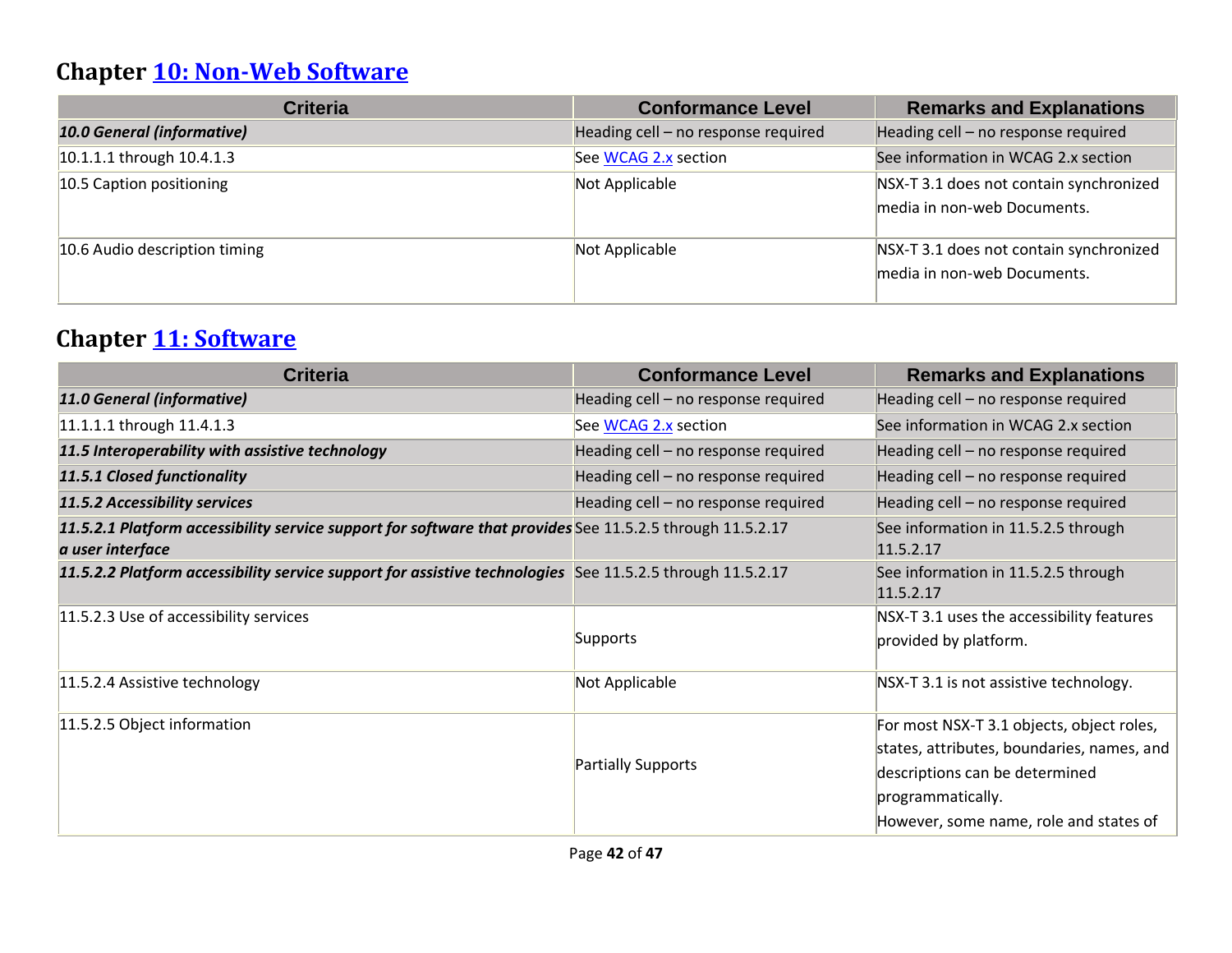| <b>Criteria</b>                     | <b>Conformance Level</b> | <b>Remarks and Explanations</b>             |
|-------------------------------------|--------------------------|---------------------------------------------|
|                                     |                          | certain elements cannot be identified by    |
|                                     |                          | screen reader.                              |
| 11.5.2.6 Row, column, and headers   |                          | Most NSX-T 3.1 table structure and          |
|                                     |                          | content can be identified correctly.        |
|                                     | Partially Supports       | However, some tables' column headers        |
|                                     |                          | cannot be identified correctly by screen    |
|                                     |                          | reader.                                     |
| 11.5.2.7 Values                     |                          | NSX-T 3.1 identifies the values and set of  |
|                                     | Supports                 | allowable values of an object to the screen |
|                                     |                          | reader.                                     |
| 11.5.2.8 Label relationships        |                          | Most NSX-T 3.1 components have labels       |
|                                     | Partially Supports       | that can be identified by screen reader.    |
|                                     |                          | However, in some pages, the label of some   |
|                                     |                          | buttons cannot be identified.               |
| 11.5.2.9 Parent-child relationships |                          | The relationship between a NSX-T 3.1 user   |
|                                     | Supports                 | interface element and any parent or         |
|                                     |                          | children elements can be                    |
|                                     |                          | programmatically determined.                |
| 11.5.2.10 Text                      |                          | NSX-T 3.1 text objects allow programmatic   |
|                                     | Supports                 | determination of their attributes and       |
|                                     |                          | boundary of text.                           |
| 11.5.2.11 List of available actions |                          | Most NSX-T 3.1 available actions can be     |
|                                     | Partially Supports       | programmatically determinable by            |
|                                     |                          | assistive technologies.                     |
|                                     |                          | However, for example, the list of Action    |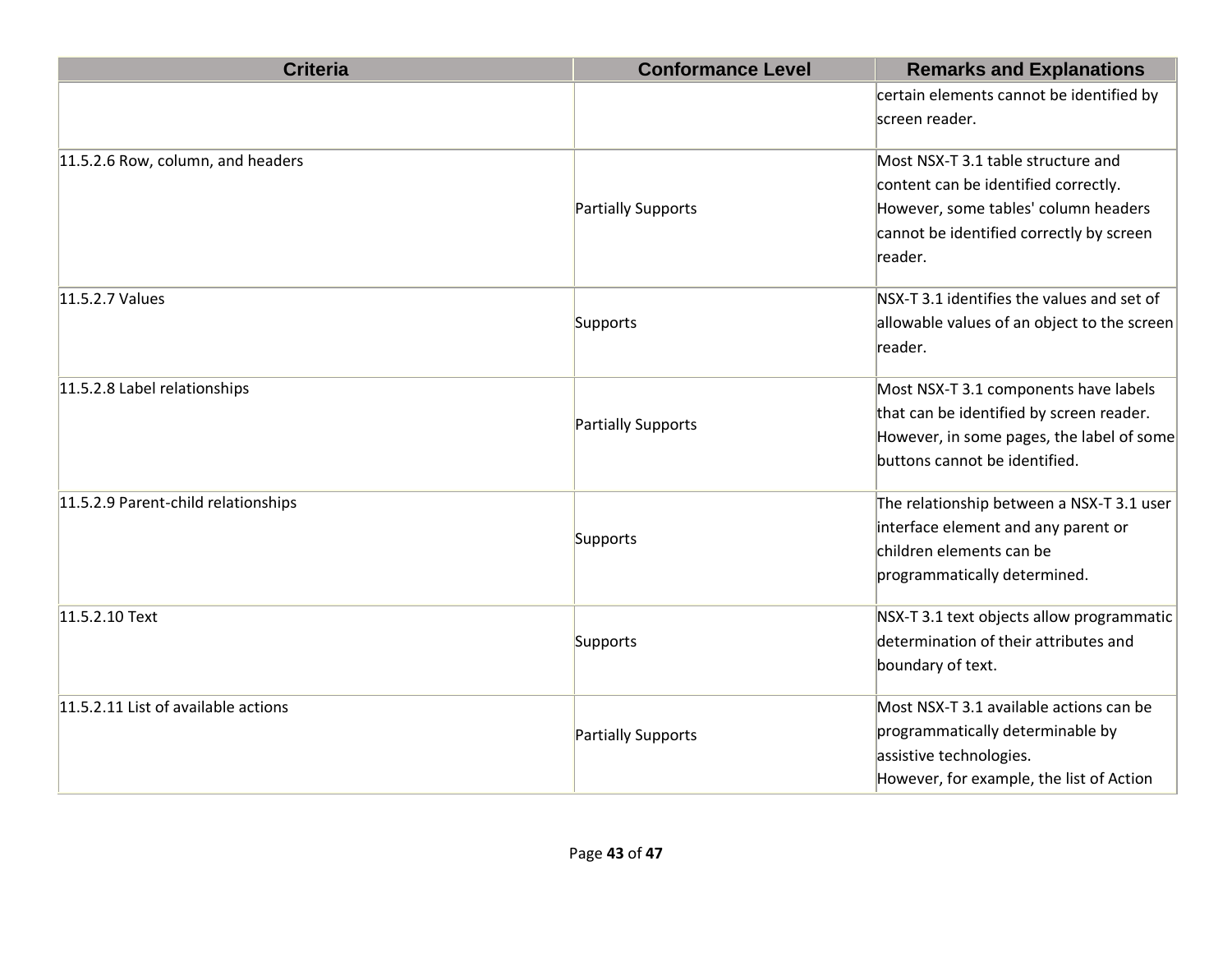| <b>Criteria</b>                                          | <b>Conformance Level</b>  | <b>Remarks and Explanations</b>              |
|----------------------------------------------------------|---------------------------|----------------------------------------------|
|                                                          |                           | sub menus cannot be focused and              |
|                                                          |                           | operated through keyboard.                   |
| 11.5.2.12 Execution of available actions                 |                           | NSX-T 3.1 allows assistive technology to     |
|                                                          |                           | execute actions on objects.                  |
|                                                          |                           | However, some clickable components           |
|                                                          | Partially Supports        | cannot be operated through keyboard,         |
|                                                          |                           | such as the details button in Network        |
|                                                          |                           | Topology page.                               |
| 11.5.2.13 Tracking of focus and selection attributes     |                           | NSX-T 3.1 shows the text insertion point     |
|                                                          |                           | when requires user input and have visible    |
|                                                          | <b>Partially Supports</b> | focus.                                       |
|                                                          |                           | However, the focus for some element is       |
|                                                          |                           | not visible to user.                         |
| 11.5.2.14 Modification of focus and selection attributes |                           | NSX-T 3.1 allows the focus cursor to be      |
|                                                          |                           | tracked and moved among interactive          |
|                                                          | Supports                  | interface elements as the input focus        |
|                                                          |                           | changes.                                     |
| 11.5.2.15 Change notification                            |                           | Most NSX-T 3.1 event notifications are       |
|                                                          |                           | available for assistive technology.          |
|                                                          | Partially Supports        | However, screen readers cannot identify      |
|                                                          |                           | the change messages of some buttons and      |
|                                                          |                           | check boxes.                                 |
| 11.5.2.16 Modifications of states and properties         |                           | NSX-T 3.1 allows user to modify focus, text  |
|                                                          | Supports                  | insertion point, and selection attributes of |
|                                                          |                           | user interface elements with keyboard.       |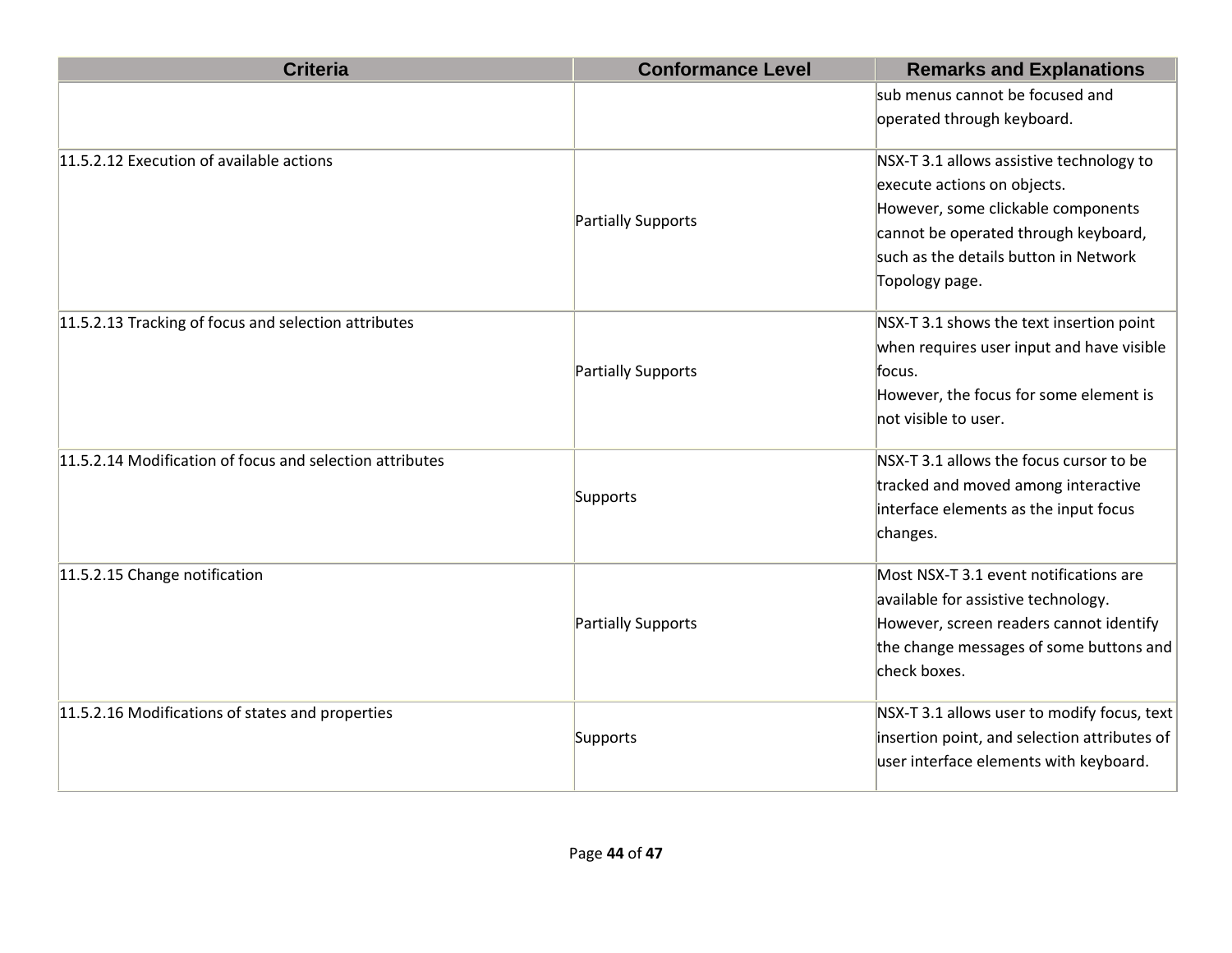| <b>Criteria</b>                                                     | <b>Conformance Level</b>              | <b>Remarks and Explanations</b>              |
|---------------------------------------------------------------------|---------------------------------------|----------------------------------------------|
| 11.5.2.17 Modifications of values and text                          |                                       | In NSX-T 3.1, elements allow values and      |
|                                                                     | Supports                              | text to be set through assistive             |
|                                                                     |                                       | technology.                                  |
| 11.6 Documented accessibility usage                                 | Heading cell $-$ no response required | Heading cell - no response required          |
| 11.6.1 User control of accessibility features                       | Not Applicable                        | NSX-T 3.1 is not a platform.                 |
| 11.6.2 No disruption of accessibility features                      | Supports                              | NSX-T 3.1 does not disrupt the accessibility |
|                                                                     |                                       | features provided by platform.               |
| 11.7 User preferences                                               | Supports                              | NSX-T 3.1 permits user preferences from      |
|                                                                     |                                       | platform settings.                           |
| <b>11.8 Authoring tools</b>                                         | Heading cell $-$ no response required | Heading cell $-$ no response required        |
| 11.8.1 Content technology                                           | Heading cell $-$ no response required | Heading cell $-$ no response required        |
| 11.8.2 Accessible content creation                                  | Not Applicable                        | NSX-T 3.1 is not an authoring tool.          |
| 11.8.3 Preservation of accessibility information in transformations | Not Applicable                        | NSX-T 3.1 is not an authoring tool.          |
| 11.8.4 Repair assistance                                            | Not Applicable                        | NSX-T 3.1 is not an authoring tool.          |
| 11.8.5 Templates                                                    | Not Applicable                        | NSX-T 3.1 is not an authoring tool.          |

## **Chapter [12: Documentation and Support Services](https://www.etsi.org/deliver/etsi_en/301500_301599/301549/03.01.01_60/en_301549v030101p.pdf#%5B%7B%22num%22%3A187%2C%22gen%22%3A0%7D%2C%7B%22name%22%3A%22XYZ%22%7D%2C54%2C747%2C0%5D)**

| <b>Criteria</b>                                 | <b>Conformance Level</b>            | <b>Remarks and Explanations</b>     |
|-------------------------------------------------|-------------------------------------|-------------------------------------|
| <b>12.1 Product documentation</b>               | Heading cell – no response required | Heading cell – no response required |
| 12.1.1 Accessibility and compatibility features | Not Applicable                      | Not evaluated for this criterion.   |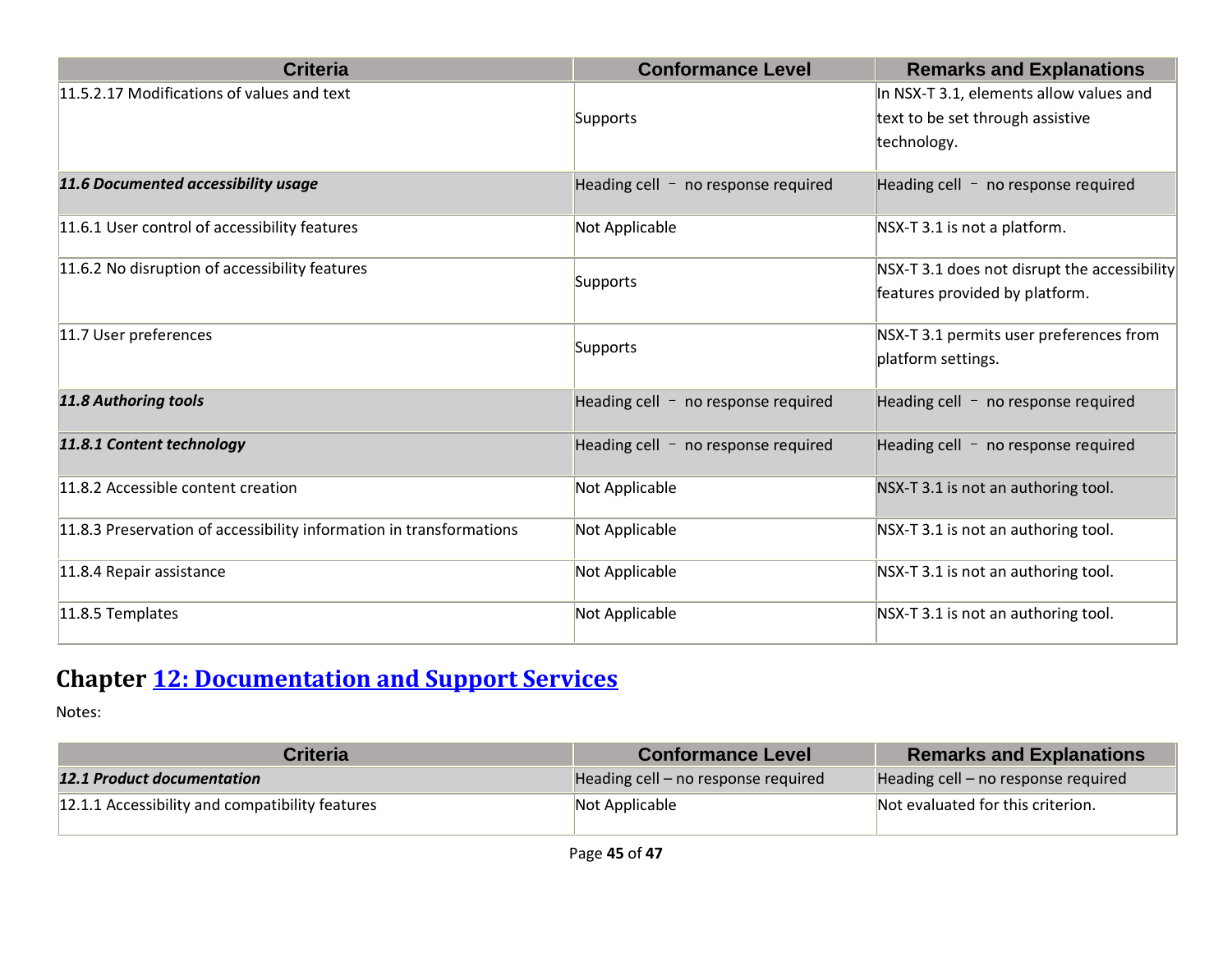| <b>Criteria</b>                                                | <b>Conformance Level</b>              | <b>Remarks and Explanations</b>                                                                                                                                                             |
|----------------------------------------------------------------|---------------------------------------|---------------------------------------------------------------------------------------------------------------------------------------------------------------------------------------------|
| 12.1.2 Accessible documentation                                | Not Applicable                        | Not evaluated for this criterion.                                                                                                                                                           |
| <b>12.2 Support Services</b>                                   | Heading cell $-$ no response required | Heading cell $-$ no response required                                                                                                                                                       |
| 12.2.2 Information on accessibility and compatibility features | Supports                              | NSX-T 3.1 provides information about<br>accessibility and compatibility features.                                                                                                           |
| 12.2.3 Effective communication                                 | Supports                              | NSX-T 3.1 provides built-in and online help<br>document as well as online support<br>services. User can contact support service<br>via telephone or through the VMware<br>official website. |
| 12.2.4 Accessible documentation                                | See WCAG 2.x section                  | See information in WCAG 2.x section                                                                                                                                                         |

#### **Chapter [13: ICT Providing Relay or Emergency Service Access](https://www.etsi.org/deliver/etsi_en/301500_301599/301549/03.01.01_60/en_301549v030101p.pdf#%5B%7B%22num%22%3A191%2C%22gen%22%3A0%7D%2C%7B%22name%22%3A%22XYZ%22%7D%2C54%2C747%2C0%5D)**

All criteria of chapter 13 are Not Applicable for NSX-T.

## **VMware Legal Disclaimer**

This VPAT is for information purposes only. The information contained in this VPAT represents VMware's view regarding matters discussed herein as of the date of publication. Because of changing market conditions, this VPAT is not a commitment on the part of VMware, and VMware cannot guarantee the accuracy of any information presented after the date of publication. VMware makes no warranties, express or implied.

E202.2 Legacy ICT. Any component or portion of existing ICT that complies with an earlier standard issued pursuant to Section 508 of the Rehabilitation Act of 1973, as amended (as republished in Appendix D), and that has not been altered on or after January 18, 2018, shall not be required to be modified to conform to the Revised 508 Standards.

VMware defers to www.microsoft.com for Windows and Windows application VPATS.

VMware defers to Google for Chrome VPATs.